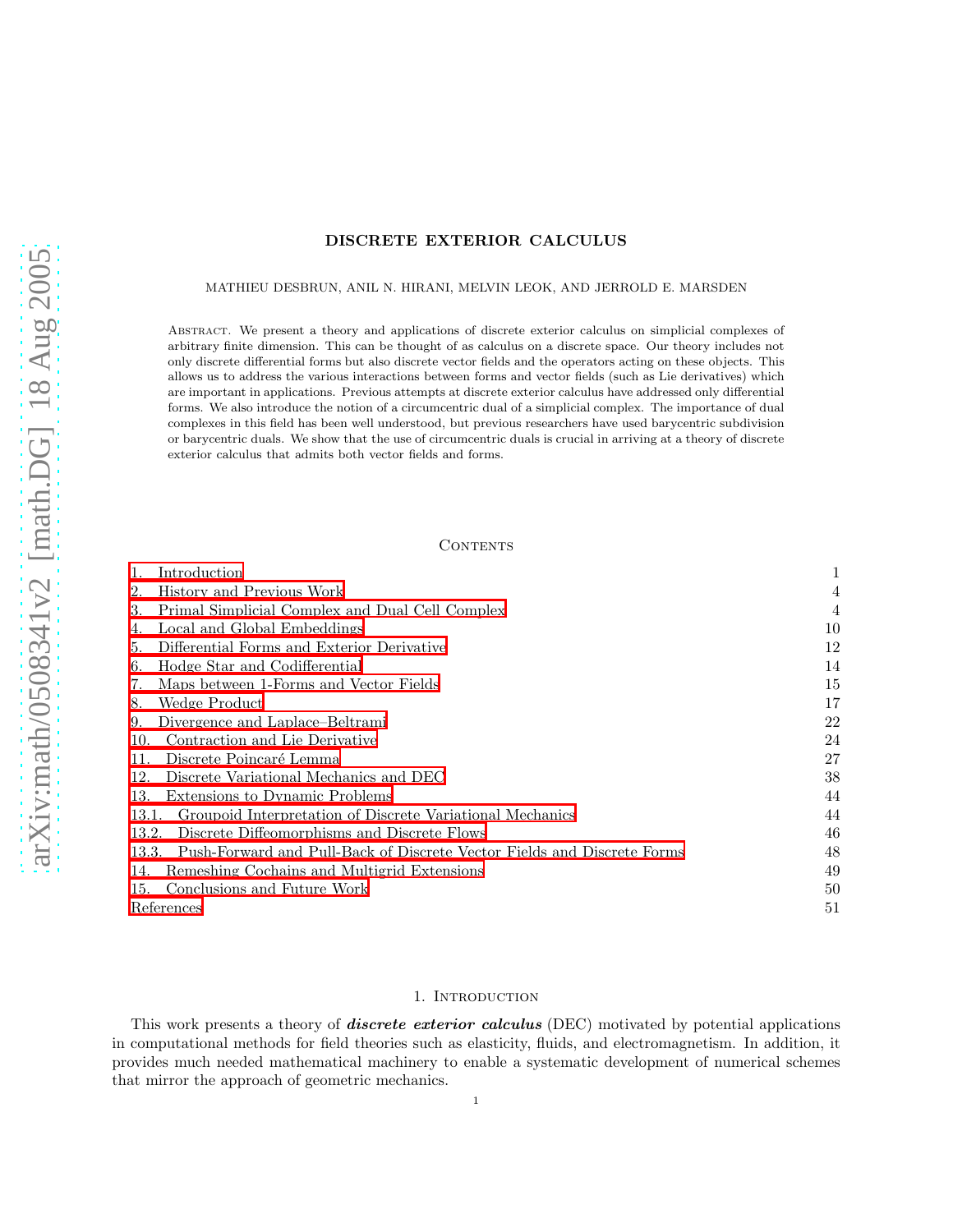This theory has a long history that we shall outline below in  $\S 2$ , but we aim at a comprehensive, systematic, as well as useful, treatment. Many previous works, as we shall review, are incomplete both in terms of the objects that they treat as well as the types of meshes that they allow.

Our vision of this theory is that it should proceed ab initio as a discrete theory that parallels the continuous one. General views of the subject area of DEC are common in the literature (see, for instance, [Mattiussi](#page-51-0) [\[2000\]](#page-51-0)), but they usually stress the process of discretizing a continuous theory and the overall approach is tied to this goal. However, if one takes the point of view that the discrete theory can, and indeed should, stand in its own right, then the range of application areas naturally is enriched and increases.

Convergence and consistency considerations alone are inadequate to discriminate between the various choices of discretization available to the numerical analyst, and only by requiring, when appropriate, that the discretization exhibits discrete analogues of continuous properties of interest can we begin to address the question of what makes a discrete theory a canonical discretization of a continuous one.

Applications to Variational Problems. One of the major application areas we envision is to variational problems, be they in mechanics or optimal control. One of the key ingredients in this direction that we imagine will play a key role in the future is that of AVI's (asynchronous variational integrators) designed for the numerical integration of mechanical systems, as in [Lew et al. \[2003](#page-51-1)]. These are integration algorithms that respect some of the key features of the continuous theory, such as their multi-symplectic nature and exact conservation laws. They do so by discretizing the underlying variational principles of mechanics rather than discretizing the equations. It is well-known (see the reference just mentioned for some of the literature) that variational problems come equipped with a rich exterior calculus structure and so on the discrete level, such structures will be enhanced by the availability of a discrete exterior calculus. One of the objectives of this chapter is to fill this gap.

Structured Constraints. There are many constraints in numerical algorithms that naturally involve differential forms, such as the divergence constraint for incompressibility of fluids, as well as the fact that differential forms are naturally the fields in electromagnetism, and some of Maxwell's equations are expressed in terms of the divergence and curl operations on these fields. Preserving, as in the mimetic differencing literature, such features directly on the discrete level is another one of the goals, overlapping with our goals for variational problems.

Lattice Theories. Periodic crystalline lattices are of important practical interest in material science, and the anisotropic nature of the material properties arises from the geometry and connectivity of the intermolecular bonds in the lattice. It is natural to model these lattices as inherently discrete objects, and an understanding of discrete curvature that arises from DEC is particularly relevant, since part of the potential energy arises from stretched bonds that can be associated with discrete curvature in the underlying relaxed configuration of the lattice. In particular, this could yield a more detailed geometric understanding of what happens at grain boundaries. Lattice defects can also be associated with discrete curvature when appropriately interpreted. The introduction of a discrete notion of curvature will lay the foundations for a better understanding of the role of geometry in the material properties of solids.

Some of the Key Theoretical Accomplishments. Our development of discrete exterior calculus includes discrete differential forms, the Hodge star operator, the wedge product, the exterior derivative, as well as contraction and the Lie derivative. For example, this approach leads to the proper definition of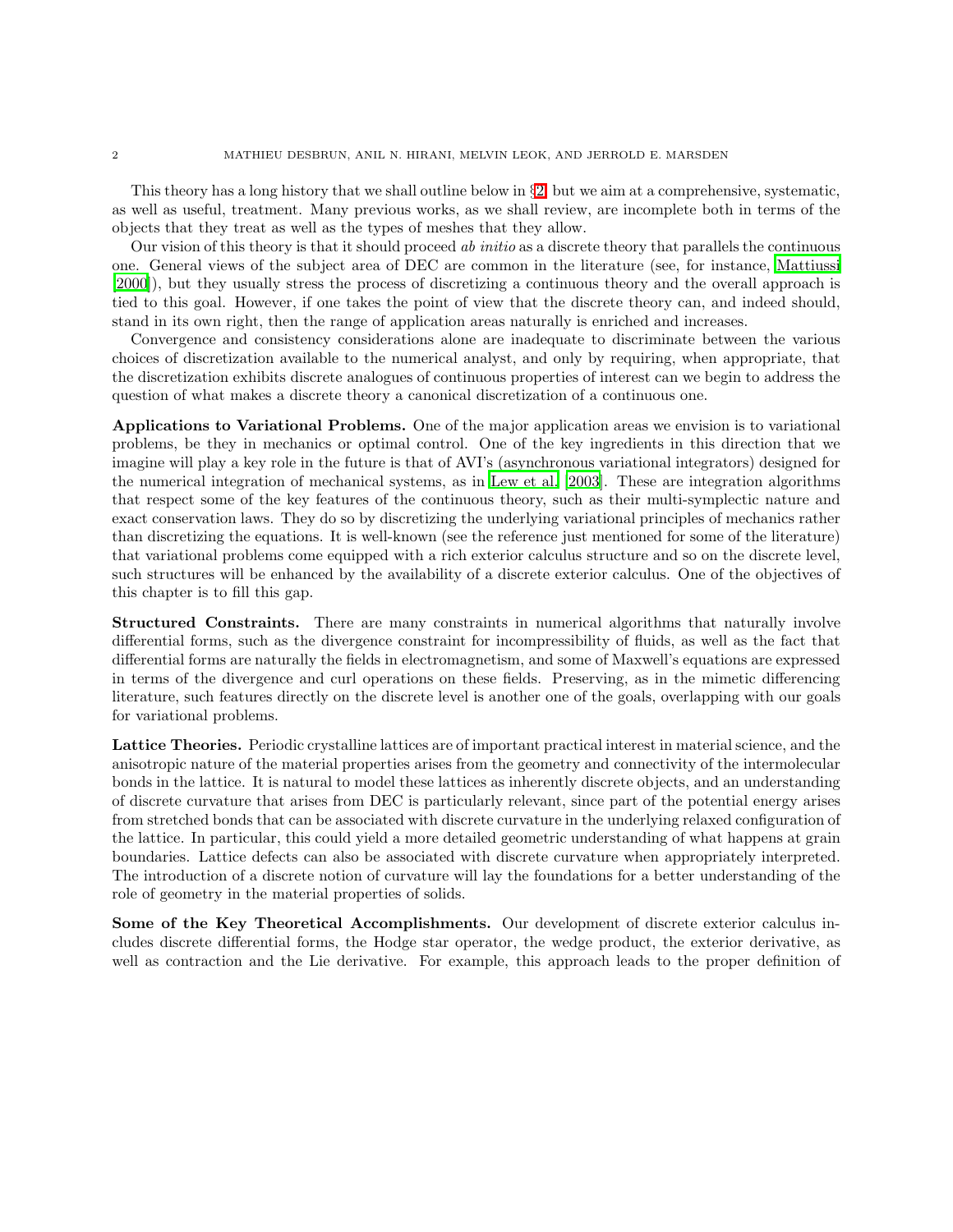discrete divergence and curl operators and has already resulted in applications like a discrete Hodge type decomposition of 3D vector fields on irregular grids—see [Tong et al. \[2003](#page-52-0)].

Context. We present the theory and some applications of DEC in the context of simplicial complexes of arbitrary finite dimension.

Methodology. We believe that the correct way to proceed with this program is to develop, as we have already stressed, ab initio, a calculus on discrete manifolds which parallels the calculus on smooth manifolds of arbitrary finite dimension. Chapters 6 and 7 of [Abraham et al. \[1988\]](#page-50-1) are a good source for the concepts and definitions in the smooth case. However we have tried to make this chapter as self-contained as possible. Indeed, one advantage of developing a calculus on discrete manifolds, as we do here, is pedagogical. By using concrete examples of discrete two- and three-dimensional spaces one can explain most of calculus on manifolds at least formally as we will do using the examples in this chapter. The machinery of Riemannian manifolds and general manifold theory from the smooth case is, strictly speaking, not required in the discrete world. The technical terms that are used in this introduction will be defined in subsequent sections, but they should be already familiar to someone who knows the usual exterior calculus on smooth manifolds.

The Objects in DEC. To develop a discrete theory, one must define discrete differential forms along with vector fields and operators involving these. Once discrete forms and vector fields are defined, a calculus can be developed by defining the discrete exterior derivative (d), codifferential  $(\delta)$  and Hodge star (\*) for operating on forms, discrete wedge product (∧) for combining forms, discrete flat (♭) and sharp (♯) operators for going between vector fields and 1-forms and discrete contraction operator  $(i<sub>X</sub>)$  for combining forms and vector fields. Once these are done, one can then define other useful operators. For example, a discrete Lie derivative  $(\mathcal{L}_X)$  can be defined by requiring that the Cartan magic (or homotopy) formula hold. A discrete divergence in any dimension can be defined. A discrete Laplace–deRham operator  $(\Delta)$  can be defined using the usual definition of  $d\delta + \delta d$ . When applied to functions, this is the same as the discrete Laplace–Beltrami operator  $(\nabla^2)$ , which is the defined as div  $\circ$  curl. We define all these operators in this chapter.

The discrete manifolds we work with are simplicial complexes. We will recall the standard formal def-initions in §[3](#page-3-1) but familiar examples of simplicial complexes are meshes of triangles embedded in  $\mathbb{R}^3$  and meshes made up of tetrahedra occupying a portion of  $\mathbb{R}^3$ . We will assume that the angles and lengths on such discrete manifolds are computed in the embedding space  $\mathbb{R}^N$  using the standard metric of that space. In other words, in this chapter we do not address the issue of how to discretize a given smooth Riemannian manifold, and how to embed it in  $\mathbb{R}^N$ , since there may be many ways to do this. For example, SO(3) can be embedded in  $\mathbb{R}^9$  with a constraint, or as the unit quaternions in  $\mathbb{R}^4$ . Another potentially important consideration in discretizing the manifold is that the topology of the simplicial complex should be the same as the manifold to be discretized. This can be verified using the methods of computational homology (see, for example, [Kaczynski et al. \[2004\]](#page-51-2)), or discrete Morse theory (see, for example, [Forman \[2002\]](#page-51-3), [Wood \[2003\]](#page-52-1)). For the purposes of discrete exterior calculus, only local metric information is required, and we will comment towards the end of §[3](#page-3-1) how to address the issue of embedding in a local fashion, as well as the criterion for a good global embedding.

Our development in this chapter is for the most part formal in that we choose appropriate geometric definitions of the various objects and quantities involved. For the most part, we do not prove that these definitions converge to the smooth counterparts. The definitions are chosen so as to make some important theorems like the generalized Stokes' theorem true by definition. Moreover, in the cases where previous results are available, we have checked that the operators we obtain match the ones obtained by other means, such as variational derivations.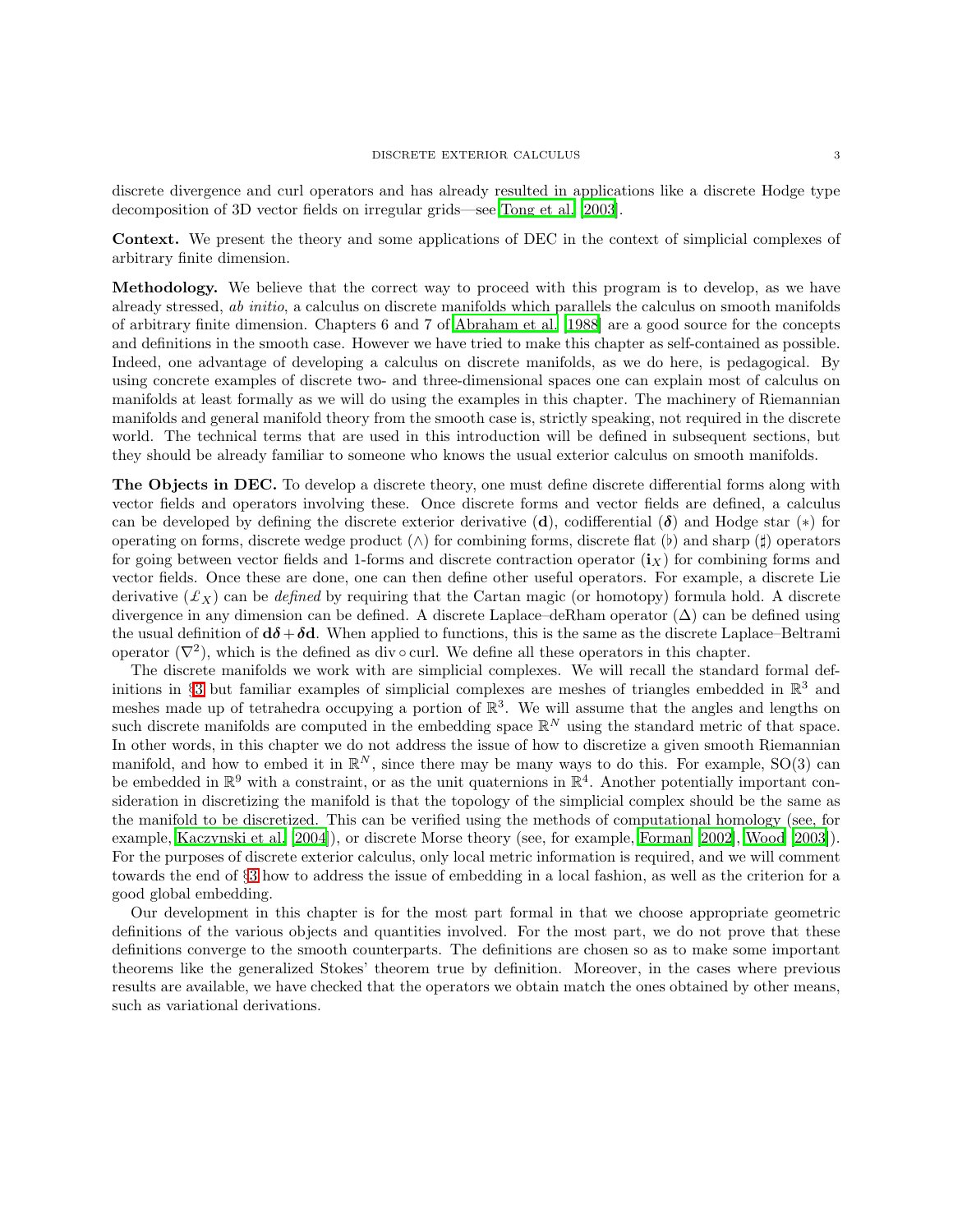#### 2. History and Previous Work

<span id="page-3-0"></span>The use of simplicial chains and cochains as the basic building blocks for a discrete exterior calculus has appeared in several papers. See, for instance, [Sen et al.](#page-51-4) [\[2000\]](#page-51-4), [Adams \[1996\]](#page-50-2), [Bossavit \[2002c\]](#page-50-3), and references therein. These authors view forms as linearly interpolated versions of smooth differential forms, a viewpoint originating from [Whitney \[1957](#page-52-2)], who introduced the Whitney and deRham maps that establish an isomorphism between simplicial cochains and Lipschitz differential forms.

We will, however, view discrete forms as real-valued linear functions on the space of chains. These are inherently discrete objects that can be paired with chains of oriented simplices, or their geometric duals, by the bilinear pairing of evaluation. In the next chapter, where we consider applications involving the curvature of a discrete space, we will relax the condition that discrete forms are real-valued, and consider group-valued forms.

Intuitively, this natural pairing of evaluation can be thought of as integration of the discrete form over the chain. This difference from the work of [Sen et al. \[2000\]](#page-51-4) and [Adams \[1996\]](#page-50-2) is apparent in the definitions of operations like the wedge product as well.

There is also much interest in a discrete exterior calculus in the computational electromagnetism community, as represented by [Bossavit \[2001](#page-50-4), [2002a](#page-50-5)[,b](#page-50-6)[,c](#page-50-3)], [Gross and Kotiuga \[2001](#page-51-5)], [Hiptmair \[1999](#page-51-6), [2001a](#page-51-7)[,b,](#page-51-8) [2002\]](#page-51-9), [Mattiussi \[1997,](#page-51-10) [2000\]](#page-51-0), [Nicolaides and Wang \[1998\]](#page-51-11), [Teixeira \[2001](#page-52-3)], and [Tonti \[2002\]](#page-52-4).

Many of the authors cited above, for example, [Bossavit \[2002c](#page-50-3)], [Sen et al. \[2000\]](#page-51-4), and [Hiptmair \[2002](#page-51-9)], also introduce the notions of dual complexes in order to construct the Hodge star operator. With the exception of Hiptmair, they use barycentric duals. This works if one develops a theory of discrete forms and does not introduce discrete vector fields. We show later that to introduce discrete vector fields into the theory the notion of circumcentric duals seems to be important.

Other authors, such as [Moritz \[2000\]](#page-51-12), [Moritz and Schwalm \[2001\]](#page-51-13), [Schwalm et al. \[1999\]](#page-51-14), have incorporated vector fields into the cochain based approach to exterior calculus by identifying vector fields with cochains, and having them supported on the same mesh. This is ultimately an unsatisfactory approach, since dual meshes are essential as a means of encoding physically relevant phenomena such as fluxes across boundaries.

The use of primal and dual meshes arises most often as staggered meshes in finite volume and finite difference methods. In fluid computations, for example, the density is often a cell-centered quantity, which can either be represented as a primal object by being associated with the 3-cell, or as a dual object associated with the 0-cell at the center of the 3-cell. Similarly, the flux across boundaries can be associated with the 2-cells that make up the boundary, or the 1-cell which is normal to the boundary.

Another approach to a discrete exterior calculus is presented in [Dezin \[1995\]](#page-50-7). He defines a one-dimensional discretization of the real line in much the same way we would. However, to generalize to higher dimensions he introduces a tensor product of this space. This results in logically rectangular meshes. Our calculus, however, is defined over simplicial meshes. A further difference is that like other authors in this field, [Dezin](#page-50-7) [\[1995\]](#page-50-7) does not introduce vector fields into his theory.

A related effort for three-dimensional domains with logically rectangular meshes is that of [Mansfield and Hydon](#page-51-15) [\[2001\]](#page-51-15), who established a variational complex for difference equations by constructing a discrete homotopy operator. We construct an analogous homotopy operator for simplicial meshes in proving the discrete Poincaré lemma.

### 3. Primal Simplicial Complex and Dual Cell Complex

<span id="page-3-1"></span>In constructing the discretization of a continuous problem in the context of our formulation of discrete exterior calculus, we first discretize the manifold of interest as a simplicial complex. While this is typically in the form of a simplicial complex that is embedded into Euclidean space, it is only necessary to have an abstract simplicial complex, along with a local metric defined on adjacent vertices. This abstract setting will be addressed further toward the end of this section.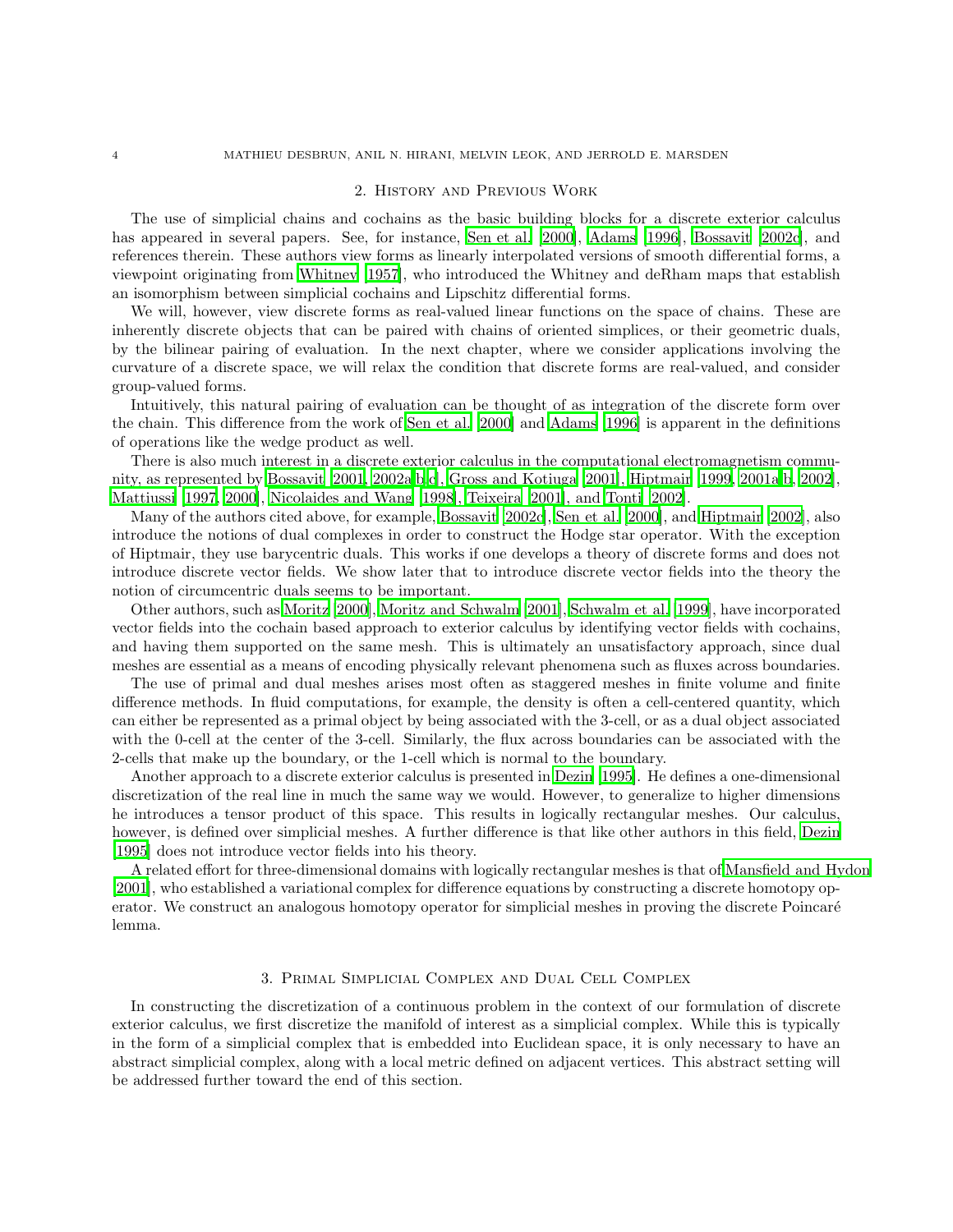We will now recall some basic definitions of simplices and simplicial complexes, which are standard from simplicial algebraic topology. A more extensive treatment can be found in [Munkres \[1984\]](#page-51-16).

**Definition 3.1.** A k-simplex is the convex span of  $k + 1$  geometrically independent points,

$$
\sigma^{k} = [v_0, v_1, \dots, v_k] = \left\{ \sum_{i=0}^{k} \alpha^{i} v_i \, \middle| \, \alpha^{i} \ge 0, \sum_{i=0}^{n} \alpha^{i} = 1 \right\}.
$$

The points  $v_0, \ldots, v_k$  are called the **vertices** of the simplex, and the number k is called the **dimension** of the simplex. Any simplex spanned by a (proper) subset of  $\{v_0, \ldots, v_k\}$  is called a (proper) face of  $\sigma^k$ . If  $\sigma^l$  is a proper face of  $\sigma^k$ , we denote this by  $\sigma^l \prec \sigma^k$ .

**Example 3.1.** Consider 3 non-collinear points  $v_0, v_1$  and  $v_2$  in  $\mathbb{R}^3$ . Then, these three points individually are examples of 0-simplices, to which an orientation is assigned through the choice of a sign. Examples of 1-simplices are the oriented line segments  $[v_0, v_1], [v_1, v_2]$  and  $[v_0, v_2]$ . By writing the vertices in that order we have given orientations to these 1-simplices, i.e.,  $[v_0, v_1]$  is oriented from  $v_0$  to  $v_1$ . The triangle  $[v_0, v_1, v_2]$ is a 2-simplex oriented in counterclockwise direction. Note that the orientation of  $[v_0, v_2]$  does not agree with that of the triangle.

**Definition 3.2.** A simplicial complex K in  $\mathbb{R}^N$  is a collection of simplices in  $\mathbb{R}^N$ , such that,

- (1) Every face of a simplex of  $K$  is in  $K$ .
- (2) The intersection of any two simplices of  $K$  is a face of each of them.

**Definition 3.3.** A simplicial triangulation of a polytope  $|K|$  is a simplicial complex K such that the union of the simplices of K recovers the polytope  $|K|$ .

**Definition 3.4.** If L is a subcollection of K that contains all faces of its elements, then L is a simplicial complex in its own right, and it is called a **subcomplex** of K. One subcomplex of K is the collection of all simplices of K of dimension at most k, which is called the k-skeleton of K, and is denoted  $K^{(k)}$ .

Circumcentric Subdivision. We will also use the notion of a circumcentric dual or Voronoi mesh of the given primal mesh. We will point to the importance of this choice later on in §[7](#page-14-0) and [9.](#page-21-0) We call the Voronoi dual a circumcentric dual since the dual of a simplex is its circumcenter (equidistant from all vertices of the simplex).

**Definition 3.5.** The **circumcenter** of a k-simplex  $\sigma^k$  is given by the center of the k-circumsphere, where the k-circumsphere is the unique k-sphere that has all  $k + 1$  vertices of  $\sigma^k$  on its surface. Equivalently, the circumcenter is the unique point in the k-dimensional affine space that contains the k-simplex that is equidistant from all the  $k + 1$  nodes of the simplex. We will denote the circumcenter of a simplex  $\sigma^k$  by  $c(\sigma^{k}).$ 

The circumcenter of a simplex  $\sigma^k$  can be obtained by taking the intersection of the normals to the  $(k-1)$ dimensional faces of the simplex, where the normals are emanating from the circumcenter of the face. This allows us to recursively compute the circumcenter.

If we are given the nodes which describe the primal mesh, we can construct a simplicial triangulation by using the Delaunay triangulation, since this ensures that the circumcenter of a simplex is always a point within the simplex. Otherwise we assume that a nice mesh has been given to us, i.e., it is such that the circumcenters lie within the simplices. While this is not be essential for our theory it makes some proofs simpler. For some computations the Delaunay triangulation is desirable in that it reduces the maximum aspect ratio of the mesh, which is a factor in determining the rate at which the corresponding numerical scheme converges. But in practice there are many problems for which Delaunay triangulations are a bad idea. See, for example, [Schewchuck \[2002\]](#page-51-17). We will address such computational issues in a separate work.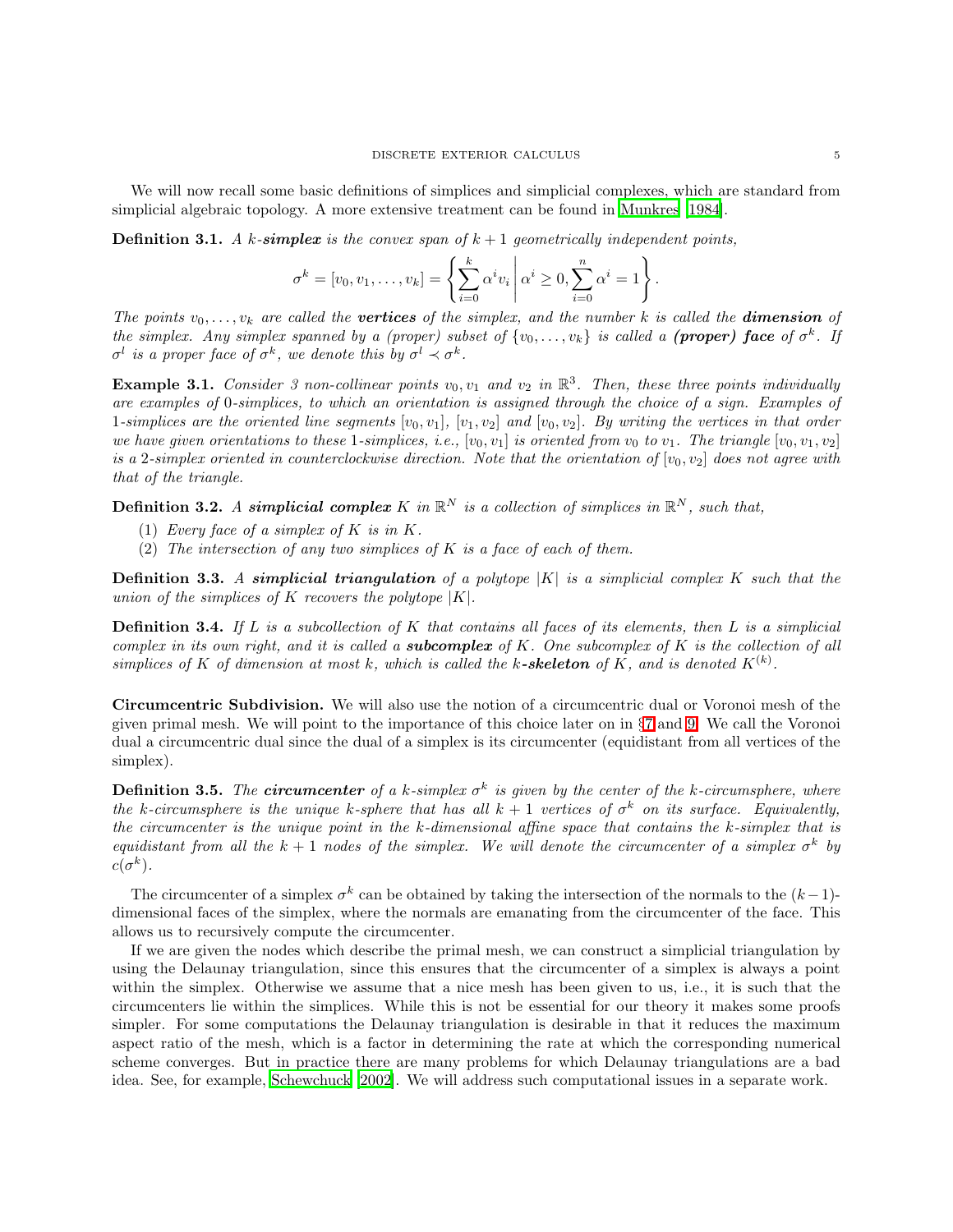**Definition 3.6.** The **circumcentric subdivision** of a simplicial complex is given by the collection of all simplices of the form

$$
[c(\sigma_0),\ldots,c(\sigma_k)],
$$

where  $\sigma_0 \prec \sigma_1 \prec \ldots \prec \sigma_k$ , or equivalently, that  $\sigma_i$  is a proper face of  $\sigma_j$  for all  $i < j$ .

**Circumcentric Dual.** We construct a circumcentric dual to a  $k$ -simplex using the circumcentric duality operator, which is introduced below.

Definition 3.7. The circumcentric duality operator is given by

$$
\star(\sigma^k)=\sum_{\sigma^k\prec\sigma^{k+1}\prec\ldots\prec\sigma^n}\epsilon_{\sigma^k,\ldots,\sigma^n}\left[c(\sigma^k),c(\sigma^{k+1}),\ldots,c(\sigma^n)\right],
$$

where the  $\epsilon_{\sigma^k,\dots,\sigma^n}$  coefficient ensures that the orientation of  $[c(\sigma^k), c(\sigma^{k+1}), \dots, c(\sigma^n)]$  is consistent with the orientation of the primal simplex, and the ambient volume-form.

Orienting  $\sigma^k$  is equivalent to choosing a ordered basis, which we shall denote by  $dx^1 \wedge \ldots \wedge dx^k$ . Similarly,  $[c(\sigma^k), c(\sigma^{k+1}), \ldots, c(\sigma^n)]$  has an orientation denoted by  $dx^{k+1} \wedge \ldots \wedge dx^n$ . If the orientation corresponding to  $dx^1 \wedge \ldots \wedge dx^n$  is consistent with the volume-form on the manifold, then  $\epsilon_{\sigma^k,\ldots,\sigma^n} = 1$ , otherwise it takes the value  $-1$ .

We immediately see from the construction of the circumcentric duality operator that the dual elements can be realized as a submesh of the first circumcentric subdivision, since it consists of elements of the form  $[c(\sigma_0), \ldots, c(\sigma_k)]$ , which are, by definition, part of the first circumcentric subdivision.

Example 3.2. The circumcentric duality operator maps a 0-simplex into the convex hull generated by the circumcenters of n-simplices that contain the 0-simplex,

$$
\star(\sigma^0)=\left\{\sum \alpha_{\sigma^n}c(\sigma^n)\,\,\bigg|\,\alpha_{\sigma^n}\geq 0,\sum \alpha_{\sigma^n}=1,\sigma^0\prec\sigma^n\right\},\,
$$

and the circumcentric duality operator maps a n-simplex into the circumcenter of the n-simplex,

$$
\star(\sigma^n) = c(\sigma^n).
$$

This is more clearly illustrated in Figure [1,](#page-5-0) where the primal and dual elements are color coded to represent the dual relationship between the elements in the primal and dual mesh.



<span id="page-5-0"></span>Figure 1. Primal, and dual meshes, as chains in the first circumcentric subdivision.

The choice of a circumcentric dual is significant, since it allows us to recover geometrically important objects such as normals to  $(n - 1)$ -dimensional faces, which are obtained by taking their circumcentric dual,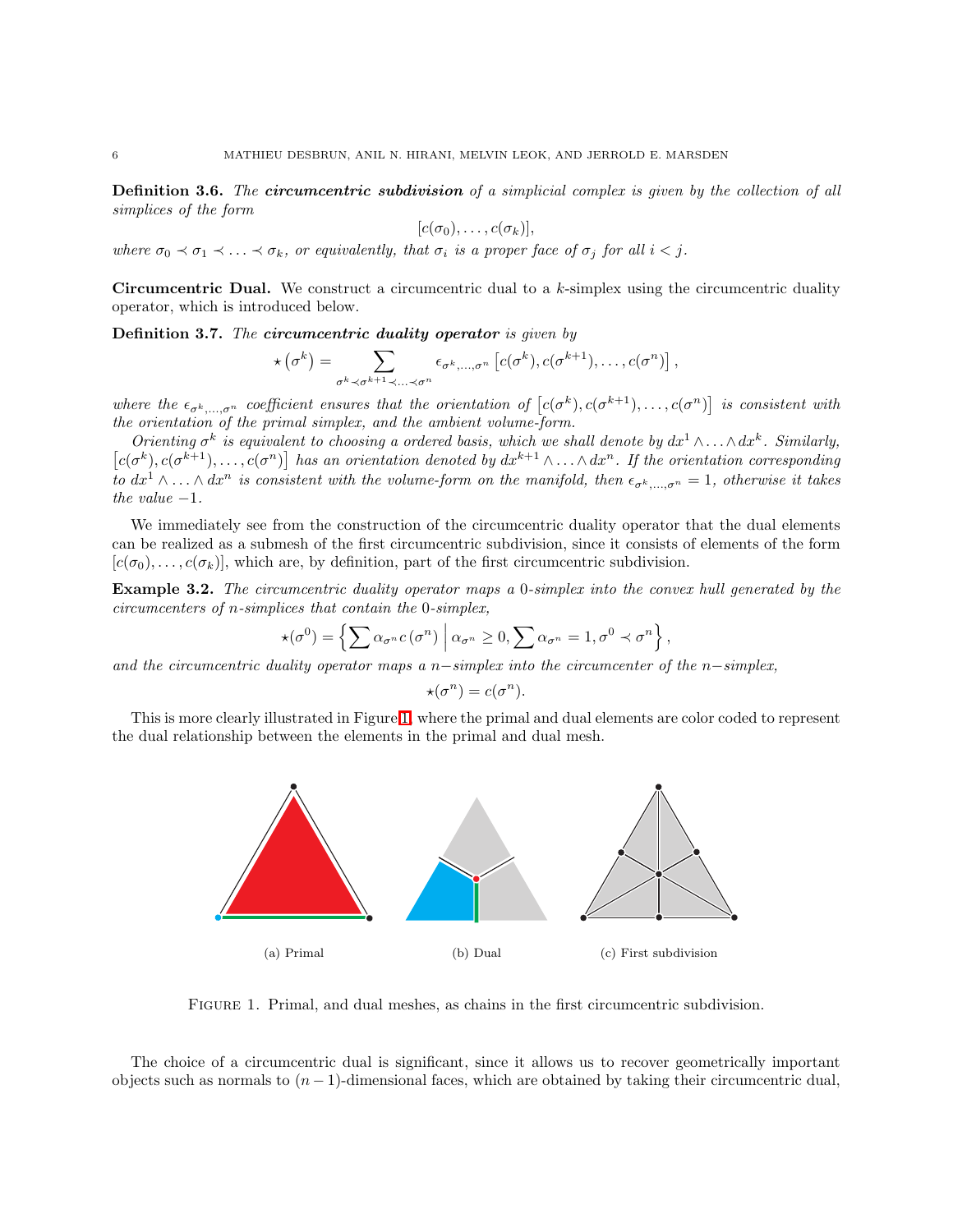whereas, if we were to use a barycentric dual, the dual to a  $(n-1)$ -dimensional face would not be normal to it.

**Orientation of the Dual Cell.** Notice that given an oriented simplex  $\sigma^k$ , which is represented by  $[v_0, \ldots, v_k]$ , the orientation is equivalently represented by  $(v_1 - v_0) \wedge (v_2 - v_1) \wedge \ldots \wedge (v_k - v_{k-1})$ , which we denote by,

$$
[v_0, ..., v_k] \sim (v_1 - v_0) \wedge (v_2 - v_1) \wedge ... \wedge (v_k - v_{k-1}),
$$

which is an equivalence at the level of orientation. It would be nice to express our criterion for determining the orientation of the dual cell in terms of the  $(k + 1)$ -vertex representation.

To determine the orientation of the  $(n-k)$ -simplex given by  $[c(\sigma^k), c(\sigma^{k+1}), \ldots, c(\sigma^n)]$ , or equivalently,  $dx^{k+1}\wedge\ldots\wedge dx^n$ , we consider the *n*-simplex given by  $[c(\sigma^0),\ldots,c(\sigma^n)]$ , where  $\sigma^0\prec\ldots\prec\sigma^k$ . This is related to the expression  $dx^1 \wedge \ldots \wedge dx^n$ , up to a sign determined by the relative orientation of  $[c(\sigma^0), \ldots, c(\sigma^k)]$ and  $\sigma^k$ . Thus, we have that

$$
dx^1 \wedge \ldots \wedge dx^n \sim \text{sgn}([c(\sigma^0), \ldots, c(\sigma^k)], \sigma^k)[c(\sigma^0), \ldots, c(\sigma^n)].
$$

Then, we need to check that  $dx^1 \wedge \ldots \wedge dx^n$  is consistent with the volume-form on the manifold, which is represented by the orientation of  $\sigma^n$ . Thus, we have that the correct orientation for the  $[c(\sigma^k), c(\sigma^{k+1}), \ldots, c(\sigma^n)]$ term is given by,

$$
\mathrm{sgn}([c(\sigma^{0}),\ldots,c(\sigma^{k})],\sigma^{k})\cdot \mathrm{sgn}([c(\sigma^{0}),\ldots,c(\sigma^{n})],\sigma^{n}).
$$

These two representations of the choice of orientation for the dual cells are equivalent, but the combinatorial definition above might be preferable for the purposes of implementation.

Example 3.3. We would like to compute the orientation of the dual of a 1-simplex, in two dimensions, given the orientation of the two neighboring 2-simplices.

<span id="page-6-0"></span>Given a simplicial complex, as shown in Figure [2\(a\),](#page-6-0) we consider a 2-simplex of the form  $[c(\sigma^0), c(\sigma^1), c(\sigma^2)]$ , which is illustrated in Figure  $2(b)$ .



<span id="page-6-2"></span><span id="page-6-1"></span>FIGURE 2. Orienting the dual of a cell.

Notice that the orientation is consistent with the given orientation of the 2-simplex, but it is not consistent with the orientation of the primal 1-simplex, so the orientation should be reversed, to give the dual cell illustrated in Figure  $2(c)$ .

We summarize the results for the induced orientation of dual cells for the other 2-simplices of the form  $[c(\sigma^{0}), c(\sigma^{1}), c(\sigma^{2})],$  in Table [1.](#page-7-0)

Orientation of the Dual of a Dual Cell. While the circumcentric duality operator is a map from the primal simplicial complex to the dual cell complex, we can formally extend the circumcentric duality operator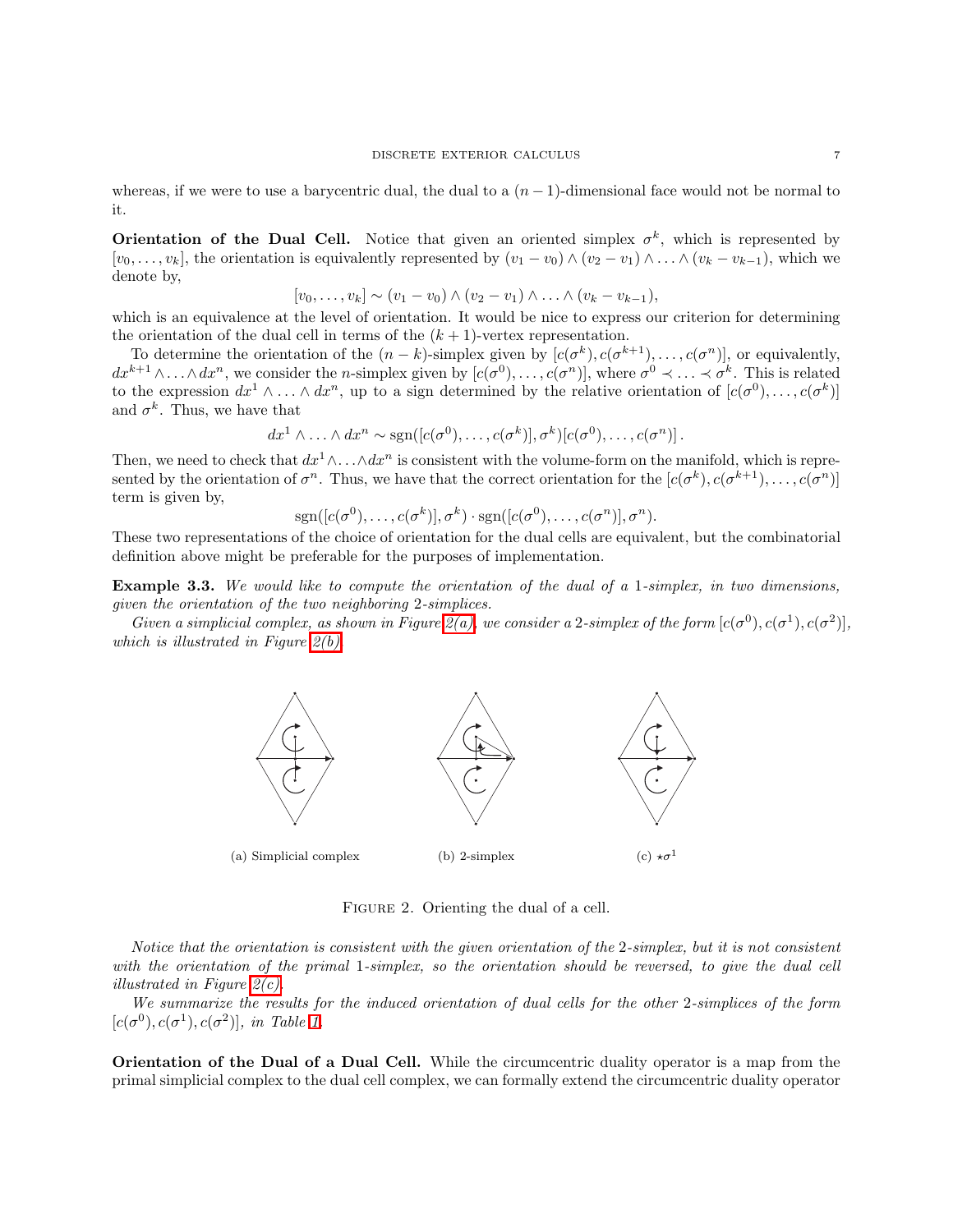| $[c(\sigma^0), c(\sigma^1), c(\sigma^2)]$                                                                                                                                                 |        |     |           |  |
|-------------------------------------------------------------------------------------------------------------------------------------------------------------------------------------------|--------|-----|-----------|--|
| $sgn([c(\sigma^{0}), c(\sigma^{1})], \sigma^{1})$                                                                                                                                         |        | $+$ | $^{+}$    |  |
| $sgn([c(\sigma^{0}), c(\sigma^{1}), c(\sigma^{2})], \sigma^{2})$                                                                                                                          | $^{+}$ |     | $^{+}$    |  |
| $\begin{array}{l} \mathrm{sgn}([c(\sigma^0),c(\sigma^1)],\sigma^1) \\ \cdot \mathrm{sgn}([c(\sigma^0),c(\sigma^1),c(\sigma^2)],\sigma^2) \end{array}$<br>$\cdot[c(\sigma^1),c(\sigma^2)]$ |        |     | $\bullet$ |  |

<span id="page-7-0"></span>TABLE 1. Determining the induced orientation of a dual cell.

to a map from the dual cell complex to the primal simplicial complex. However, we need to be slightly careful about the orientation of primal simplex we recover from applying the circumcentric duality operator twice.

We have that,  $\star \star (\sigma^k) = \pm \sigma^k$ , where the sign is chosen to ensure the appropriate choice of orientation. If, as before,  $\sigma^k$  has an orientation represented by  $dx^1 \wedge \ldots \wedge dx^k$ , and  $\star \sigma^k$  has an orientation represented by  $dx^{k+1}\wedge\ldots\wedge dx^n$ , then the orientation of  $\star\star(\sigma^k)$  is chosen so that  $dx^{k+1}\wedge\ldots\wedge dx^n\wedge dx^1\wedge\ldots\wedge dx^k$  is consistent with the ambient volume-form. Since, by construction,  $\star(\sigma^k)$ ,  $dx^1 \wedge \ldots \wedge dx^n$  has an orientation consistent with the ambient volume-form, we need only compare  $dx^{k+1} \wedge \ldots \wedge dx^n \wedge dx^1 \wedge \ldots \wedge dx^k$  with  $dx^1 \wedge \ldots \wedge dx^n$ . Notice that it takes  $n-k$  transpositions to get the  $dx^1$  term in front of the  $dx^{k+1} \wedge \ldots \wedge dx^n$ terms, and we need to do this k times for each term of  $dx^1 \wedge \ldots \wedge dx^k$ , so it follows that the sign is simply given by  $(-1)^{k(n-k)}$ , or equivalently,

<span id="page-7-1"></span>
$$
\star \star (\sigma^k) = (-1)^{k(n-k)} \sigma^k.
$$

A similar relationship holds if we use a dual cell instead of the primal simplex  $\sigma^k$ .

Support Volume of a Primal Simplex and Its Dual Cell. We can think of a cochain as being constructed out of a basis consisting of cosimplices or cocells with value 1 on a single simplex or cell, and 0 otherwise. The way to visualize this cosimplex is that it is associated with a differential form that has support on what we will refer to as the *support volume* associated with a given simplex or cell.

**Definition 3.8.** The **support volume** of a simplex  $\sigma^k$  is a n-volume given by the convex hull of the geometric union of the simplex and its circumcentric dual. This is given by

$$
V_{\sigma^k} = \text{convexhull}(\sigma^k, \star \sigma^k) \cap |K|.
$$

The intersection with  $|K|$  is necessary to ensure that the support volume does not extend beyond the polytope  $|K|$  which would otherwise occur if  $|K|$  is nonconvex.

We extend the notion of a support volume to a dual cell  $\star \sigma^k$  by similarly defining

 $V_{\star\sigma^k} = \text{convexhull}(\star\sigma^k, \star\star\sigma^k) \cap |K| = V_{\sigma^k}.$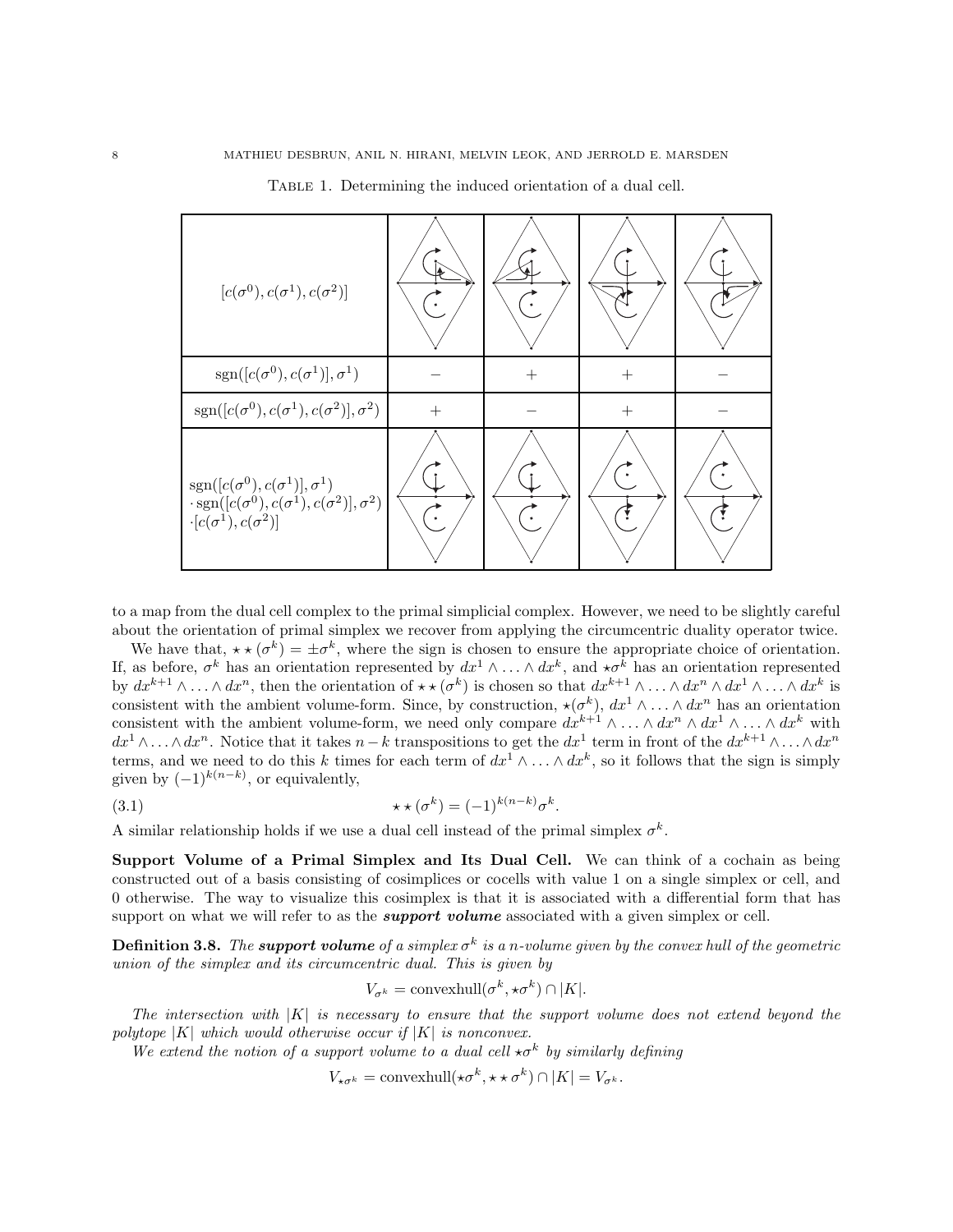To clarify this definition, we will consider some examples of simplices, their dual cells, and their corresponding support volumes. For two-dimensional simplicial complexes, this is illustrated in Table [2.](#page-8-0)

| Dual Cell | Support Volume                                                                    |
|-----------|-----------------------------------------------------------------------------------|
|           | $V_{\sigma^0}=V_{\star\sigma^0}$                                                  |
|           |                                                                                   |
|           |                                                                                   |
|           | $V_{\sigma^1} = V_{\star \sigma^1}$                                               |
|           | $V_{\sigma^2} = V_{\star \sigma^2}$                                               |
|           | $\star\sigma^0,$ 2-cell<br>$\star \sigma^1$ , 1-cell<br>$\star \sigma^2$ , 0-cell |

<span id="page-8-0"></span>Table 2. Primal simplices, dual cells, and support volumes in two dimensions.

The support volume has the nice property that at each dimension, it partitions the polytope  $|K|$  into distinct non-intersecting regions associated with each individual  $k$ -simplex. For any two distinct  $k$ -simplices, the intersection of their corresponding support volumes have measure zero, and the union of the support volumes of all k-simplices recovers the original polytope  $|K|$ .

Notice, from our construction, that the support volume of a simplex and its dual cell are the same, which suggests that there is an identification between cochains on k-simplices and cochains on  $(n - k)$ -cells. This is indeed the case, and is a concept associated with the Hodge star for differential forms.

Examples of simplices, their dual cells, and the corresponding support volumes in three dimensions are given in Table [3.](#page-9-1)

In our subsequent discussion, we will assume that we are given a simplicial complex  $K$  of dimension  $n$  in  $\mathbb{R}^N$ . Thus, the highest-dimensional simplex in the complex is of dimension n and each 0-simplex (vertex) is in  $\mathbb{R}^N$ . One can obtain this, for example, by starting from 0-simplices, i.e., vertices, and then constructing a Delaunay triangulation, using the vertices as sites. Often, our examples will be for two-dimensional discrete surfaces in  $\mathbb{R}^3$  made up of triangles (here  $n = 2$  and  $N = 3$ ) or three-dimensional manifolds made of tetrahedra, possibly embedded in a higher-dimensional space.

Cell Complexes. The circumcentric dual of a primal simplicial complex is an example of a cell complex. The definition of a cell complex follows.

**Definition 3.9.** A cell complex  $\star K$  in  $\mathbb{R}^N$  is a collection of cells in  $\mathbb{R}^N$  such that,

- (1) There is a partial ordering of cells in  $\star K$ ,  $\hat{\sigma}^k \prec \hat{\sigma}^l$ , which is read as  $\hat{\sigma}^k$  is a face of  $\hat{\sigma}^l$ .
- (2) The intersection of any two cells in  $\star K$ , is either a face of each of them, or it is empty.
- (3) The boundary of a cell is expressible as a sum of its proper faces.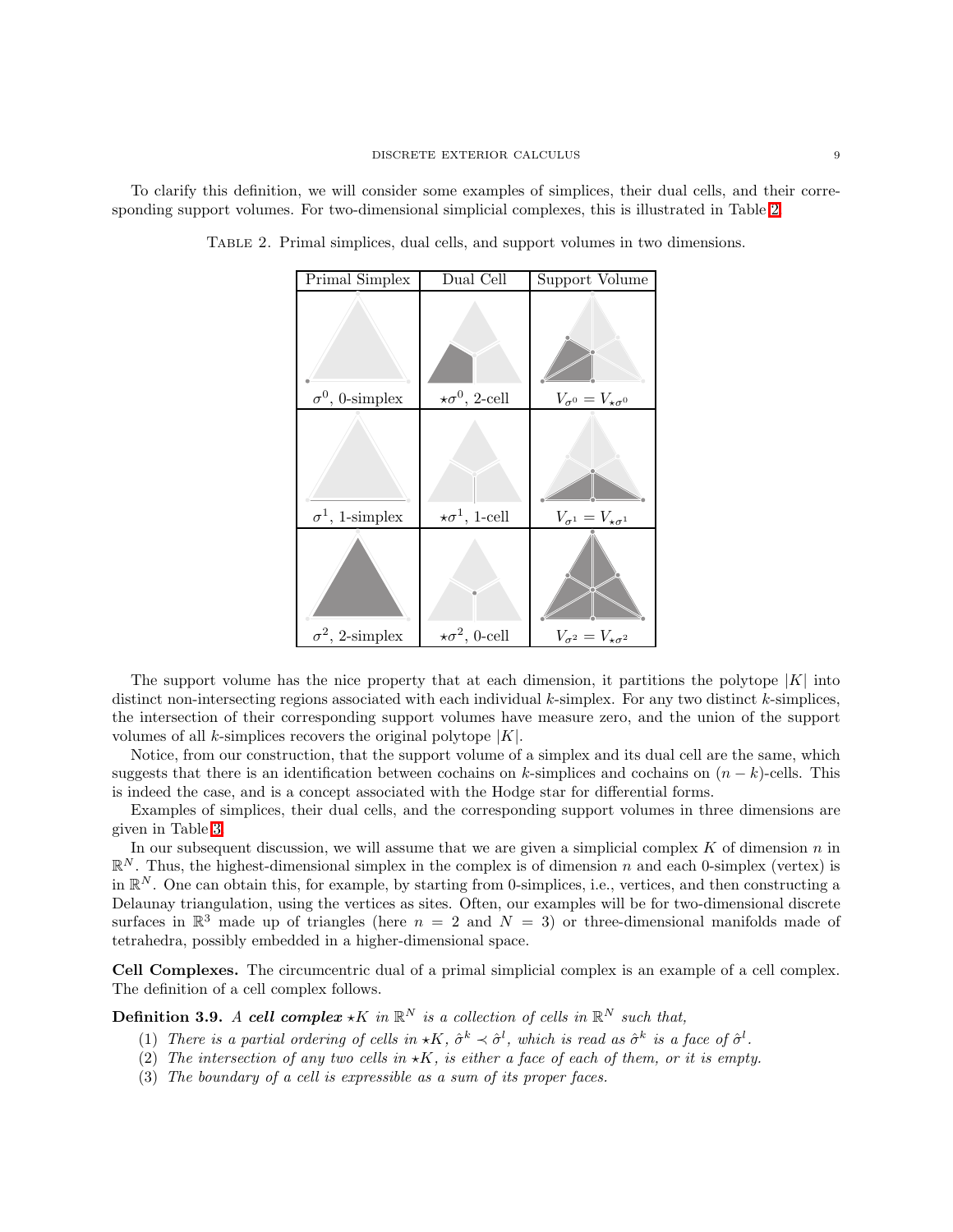

<span id="page-9-1"></span>Table 3. Primal simplices, dual cells, and support volumes in three dimensions.

We will see in the next section that the notion of boundary in the circumcentric dual has to be modified slightly from the geometric notion of a boundary in order for the circumcentric dual to be made into a cell complex.

# 4. Local and Global Embeddings

<span id="page-9-0"></span>While it is computationally more convenient to have a global embedding of the simplicial complex into a higher-dimensional ambient space to account for non-flat manifolds it suffices to have an abstract simplicial complex along with a local metric on vertices. The metric is local in the sense that distances between two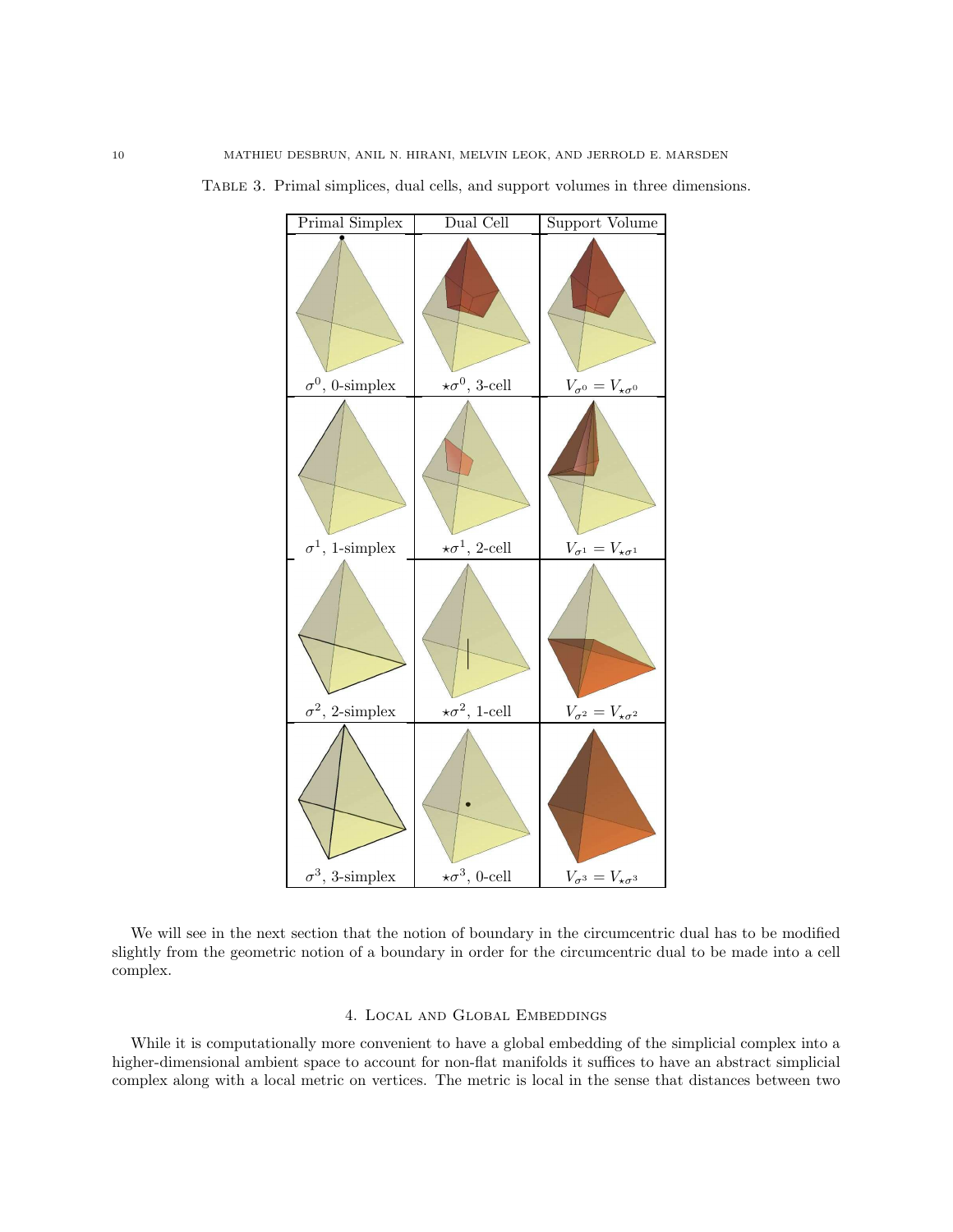vertices are only defined if they are part of a common  $n$ -simplex in the abstract simplicial complex. Then, the local metric is a map  $d: \{(v_0, v_1) \mid v_0, v_1 \in K^{(0)}, [v_0, v_1] \prec \sigma^n \in K\} \to \mathbb{R}$ .

The axioms for a *local metric* are as follows,

**Positive.:**  $d(v_0, v_1) \ge 0$ , and  $d(v_0, v_0) = 0$ ,  $\forall [v_0, v_1] \prec \sigma^n \in K$ . **Strictly Positive.:** If  $d(v_0, v_1) = 0$ , then  $v_0 = v_1$ ,  $\forall [v_0, v_1] \prec \sigma^n \in K$ . **Symmetry.:**  $d(v_0, v_1) = d(v_1, v_0), \forall [v_0, v_1] \prec \sigma^n \in K$ . Triangle Inequality:  $d(v_0, v_2) \le d(v_0, v_1) + d(v_1, v_2), \forall [v_0, v_1, v_2] \prec \sigma^n \in K$ .

This allows us to embed each *n*-simplex locally into  $\mathbb{R}^n$ , and thereby compute all the necessary metric dependent quantities in our formulation. For example, the volume of a  $k$ -dual cell will be computed as the sum of the k-volumes of the dual cell restricted to each *n*-simplex in its local embedding into  $\mathbb{R}^n$ .

This notion of local metrics and local embeddings is consistent with the point of view that exterior calculus is a local theory with operators that operate on objects in the tangent and cotangent space of a fixed point. The issue of comparing objects in different tangent spaces is addressed in the discrete theory of connections on principal bundles in [Leok et al. \[2003\]](#page-51-18).

This also provides us with a criterion for evaluating a global embedding. The embedding should be such that the metric of the ambient space  $\mathbb{R}^N$  restricted to the vertices of the complex, thought of as points in  $\mathbb{R}^N$ , agrees with the local metric imposed on the abstract simplicial complex. A global embedding that satisfies this condition will produce the same numerical results in discrete exterior calculus as that obtained using the local embedding method.

It is essential that the metric condition we impose is local, since the notion of distances between points in a manifold which are far away is not a well-defined concept, nor is it particularly useful for embeddings. As the simple example below illustrates, there may not exist any global embeddings into Euclidean space that satisfies a metric constraint imposed for all possible pairs of vertices.

Example 4.1. Consider a circle, with the distance between two points given by the minimal arc length. Consider a discretization given by 4 equidistant points on the circle, labelled  $v_0, \ldots, v_3$ , with the metric distances as follows,

$$
d(v_i, v_{i+1}) = 1, d(v_i, v_{i+2}) = 2,
$$

where the indices are evaluated modulo  $\lambda$ , and this distance function is extended to a metric on all pairs of vertices by symmetry. It is easy to verify that this distance function is indeed a metric on vertices.



If we only use the local metric constraint, then we only require that adjacent vertices are separated by 1, and the following is an embedding of the simplicial complex into  $\mathbb{R}^2$ ,

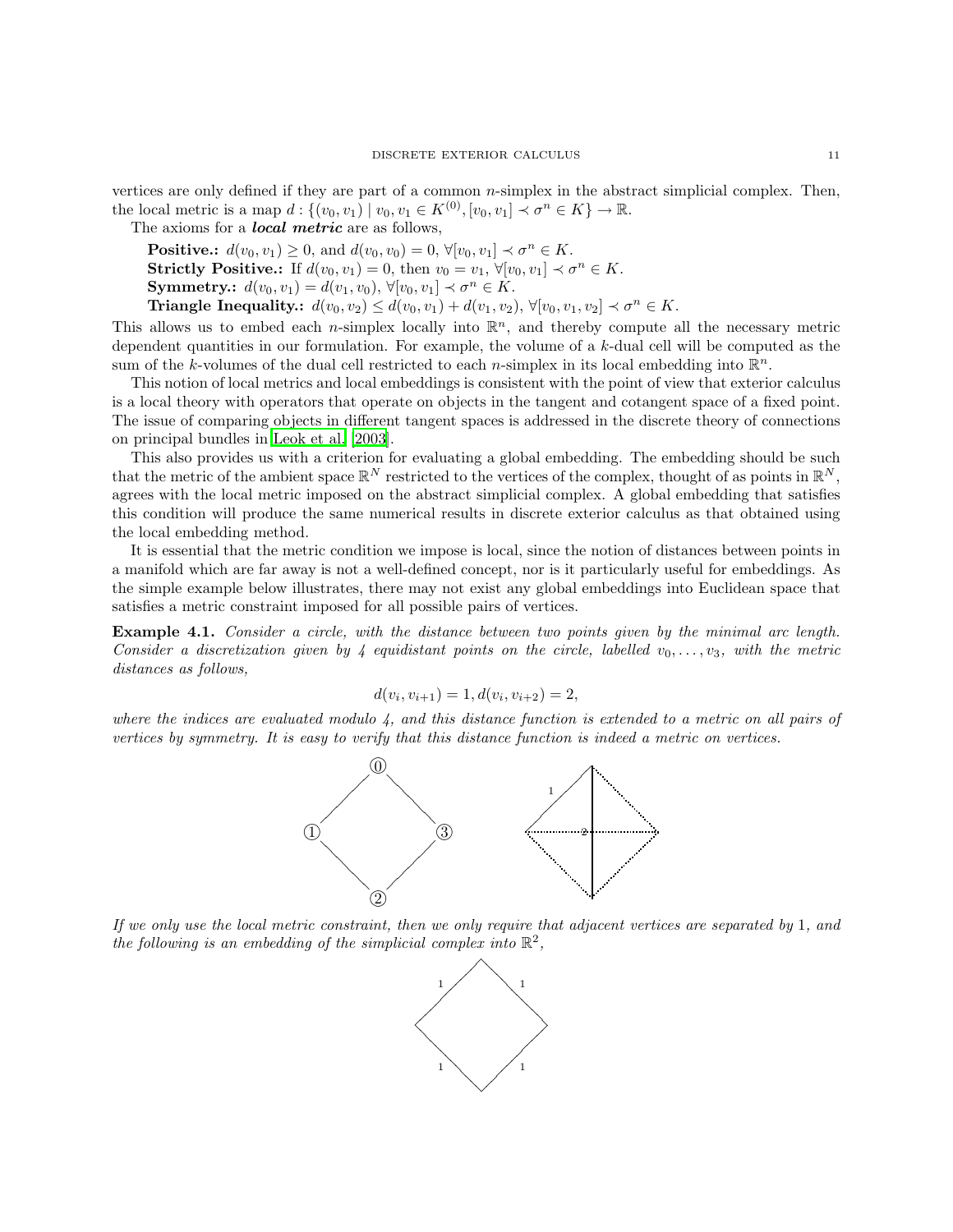If, however, we use the metric defined on all possible pairs of vertices, by considering  $v_0, v_1, v_2$ , we have that  $d(v_0, v_1) + d(v_1, v_2) = d(v_0, v_2)$ . Since we are embedding these points into a Euclidean space, it follows that  $v_0, v_1, v_2$  are collinear.

Similarly, by considering  $v_0, v_2, v_3$ , we conclude that they are collinear as well, and that  $v_1, v_3$  are coincident, which contradicts  $d(v_1, v_3) = 2$ . Thus, we find that there does not exist a global embedding of the circle into Euclidean space if we require that the embedding is consistent with the metric on vertices defined for all possible pairs of vertices.

#### 5. Differential Forms and Exterior Derivative

<span id="page-11-0"></span>We will now define discrete differential forms. We will use some terms (which we will define) from algebraic topology, but it will become clear by looking at the examples that one can gain a clear and working notion of what a discrete form is without any algebraic topology. We start with a few definitions for which more details can be found on page 26 and 27 of [Munkres \[1984\]](#page-51-16).

**Definition 5.1.** Let  $K$  be a simplicial complex. We denote the free abelian group generated by a basis consisting of oriented k-simplices by  $C_k(K;\mathbb{Z})$ . This is the space of finite formal sums of the k-simplices, with coefficients in  $\mathbb Z$ . Elements of  $C_k(K;\mathbb Z)$  are called k-chains.

Example 5.1. Figure [3](#page-11-1) shows examples of 1-chains and 2-chains.



<span id="page-11-1"></span>Figure 3. Examples of chains.

We view discrete k-forms as maps from the space of k-chains to R. Recalling that the space of k-chains is a group, we require that these maps be homomorphisms into the additive group R. Thus, discrete forms are what are called cochains in algebraic topology. We will define cochains below in the definition of forms but for more context and more details readers can refer to any algebraic topology text, for example, page 251 of [Munkres \[1984\]](#page-51-16).

This point of view of forms as cochains is not new. The idea of defining forms as cochains appears, for example, in the works of [Adams \[1996\]](#page-50-2), [Dezin \[1995\]](#page-50-7), [Hiptmair \[1999\]](#page-51-6), and [Sen et al. \[2000\]](#page-51-4). Our point of departure is that the other authors go on to develop a theory of discrete exterior calculus of forms only by introducing interpolation of forms, which we will be able to avoid. The formal definition of discrete forms follows.

**Definition 5.2.** A primal discrete k-form  $\alpha$  is a homomorphism from the chain group  $C_k(K;\mathbb{Z})$  to the additive group R. Thus, a discrete k-form is an element of  $\text{Hom}(C_k(K), \mathbb{R})$ , the space of **cochains**. This space becomes an abelian group if we add two homomorphisms by adding their values in  $\mathbb{R}$ . The standard notation for Hom $(C_k(K), \mathbb{R})$  in algebraic topology is  $C^k(K; \mathbb{R})$ . But we will often use the notation  $\Omega_d^k(K)$ for this space as a reminder that this is the space of discrete (hence the d subscript) k-forms on the simplicial complex K. Thus,

$$
\Omega_d^k(K) := C^k(K; \mathbb{R}) = \text{Hom}(C_k(K), \mathbb{R}).
$$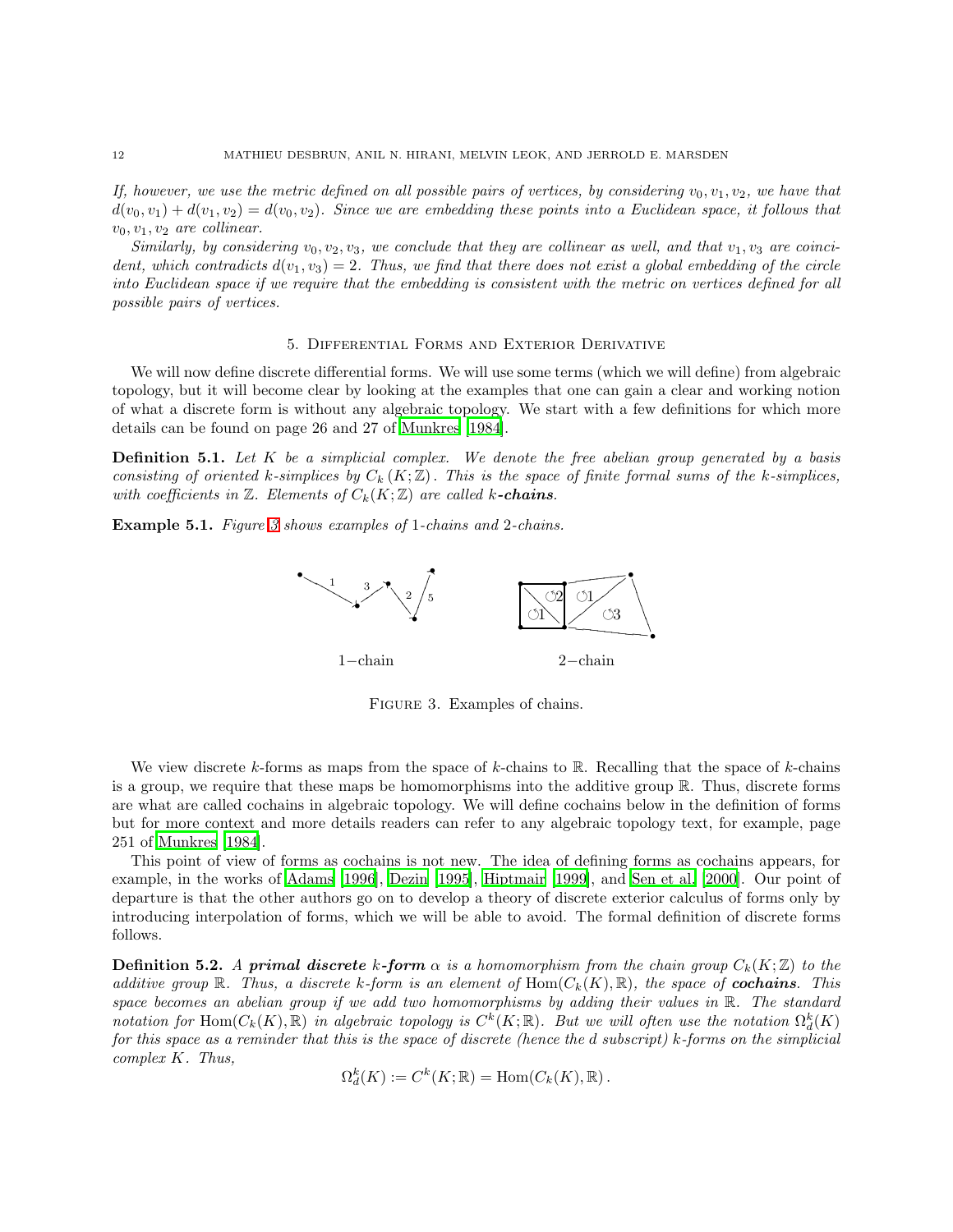Note that, by the above definition, given a k-chain  $\sum_i a_i c_i^k$  (where  $a_i \in \mathbb{Z}$ ) and a discrete k-form  $\alpha$ , we have that

$$
\alpha \left( \sum_i a_i c_i^k \right) = \sum_i a_i \alpha (c_i^k) ,
$$

and for two discrete k-forms  $\alpha, \beta \in \Omega_d^k(K)$  and a k-chain  $c \in C_k(K; \mathbb{Z}),$ 

$$
(\alpha + \beta)(c) = \alpha(c) + \beta(c).
$$

In the usual exterior calculus on smooth manifolds integration of  $k$ -forms on a  $k$ -dimensional manifold is defined in terms of the familiar integration in  $\mathbb{R}^k$ . This is done roughly speaking by doing the integration in local coordinates, and showing that the value is independent of the choice of coordinates, due to the change of variables theorem in  $\mathbb{R}^k$ . For details on this, see the first few pages of Chapter 7 of [Abraham et al. \[1988\]](#page-50-1). We will not try to introduce the notion of integration of discrete forms on a simplicial complex. Instead the fundamental quantity that we will work with is the natural bilinear pairing of cochains and chains, defined by evaluation. More formally, we have the following definition.

# **Definition 5.3.** The natural pairing of a k-form  $\alpha$  and a k-chain c is defined as the bilinear pairing

$$
\langle \alpha, c \rangle = \alpha(c).
$$

As mentioned above, in discrete exterior calculus, this natural pairing plays the role that integration of forms on chains plays in the usual exterior calculus on smooth manifolds. The two are related by a procedure done at the time of discretization. Indeed, consider a simplicial triangulation K of a polyhedron in  $\mathbb{R}^n$ , i.e., consider a "flat" discrete manifold. If we are discretizing a continuous problem, we will have some smooth forms defined in the space  $|K| \subset \mathbb{R}^n$ . Consider such a smooth k-form  $\alpha^k$ . In order to define the discrete form  $\alpha_d^k$  corresponding to  $\alpha^k$ , one would integrate  $\alpha^k$  on all the *k*-simplices in *K*. Then, the evaluation of  $\alpha_d^k$ <br>on a *k*-simplex  $\sigma^k$  is defined by  $\alpha_d^k(\sigma^k) := \int_{\sigma^k} \alpha^k$ . Thus, discretization is th plays a role in our discrete exterior calculus.

In the case of a non-flat manifold, the situation is somewhat complicated by the fact that the smooth manifold, and the simplicial complex, as geometric sets embedded in the ambient space do not coincide. A smooth differential form on the manifold can be discretized into the cochain representation by identifying the vertices of the simplicial complex with points on the manifold, and then using a local chart to identify  $k$ -simplices with  $k$ -volumes on the manifold.

There is the possibility of  $k$ -volumes overlapping even when their corresponding  $k$ -simplices do not intersect, and this introduces a discretization error that scales like the mesh size. One can alternatively construct geodesic boundary surfaces in an inductive fashion, which yields a partition of the manifold, but this can be computationally prohibitive to compute.

Now we can define the discrete exterior derivative which we will call d, as in the usual exterior calculus. The discrete exterior derivative will be defined as the dual, with respect to the natural pairing defined above, of the boundary operator, which is defined below.

**Definition 5.4.** The **boundary** operator  $\partial_k : C_k(K; \mathbb{Z}) \to C_{k-1}(K; \mathbb{Z})$  is a homomorphism defined by its action on a simplex  $\sigma^k = [v_0, \ldots, v_k],$ 

$$
\partial_k \sigma^k = \partial_k([v_0,\ldots,v_k]) = \sum_{i=0}^k (-1)^i [v_0,\ldots,\hat{v}_i,\ldots,v_k],
$$

where  $[v_0, \ldots, \hat{v}_i, \ldots, v_k]$  is the  $(k-1)$ -simplex obtained by omitting the vertex  $v_i$ . Note that  $\partial_k \circ \partial_{k+1} = 0$ .

**Example 5.2.** Given an oriented triangle  $[v_0, v_1, v_2]$  the boundary, by the above definition, is the chain  $[v_1, v_2] - [v_0, v_2] + [v_0, v_1]$ , which are the three boundary edges of the triangle.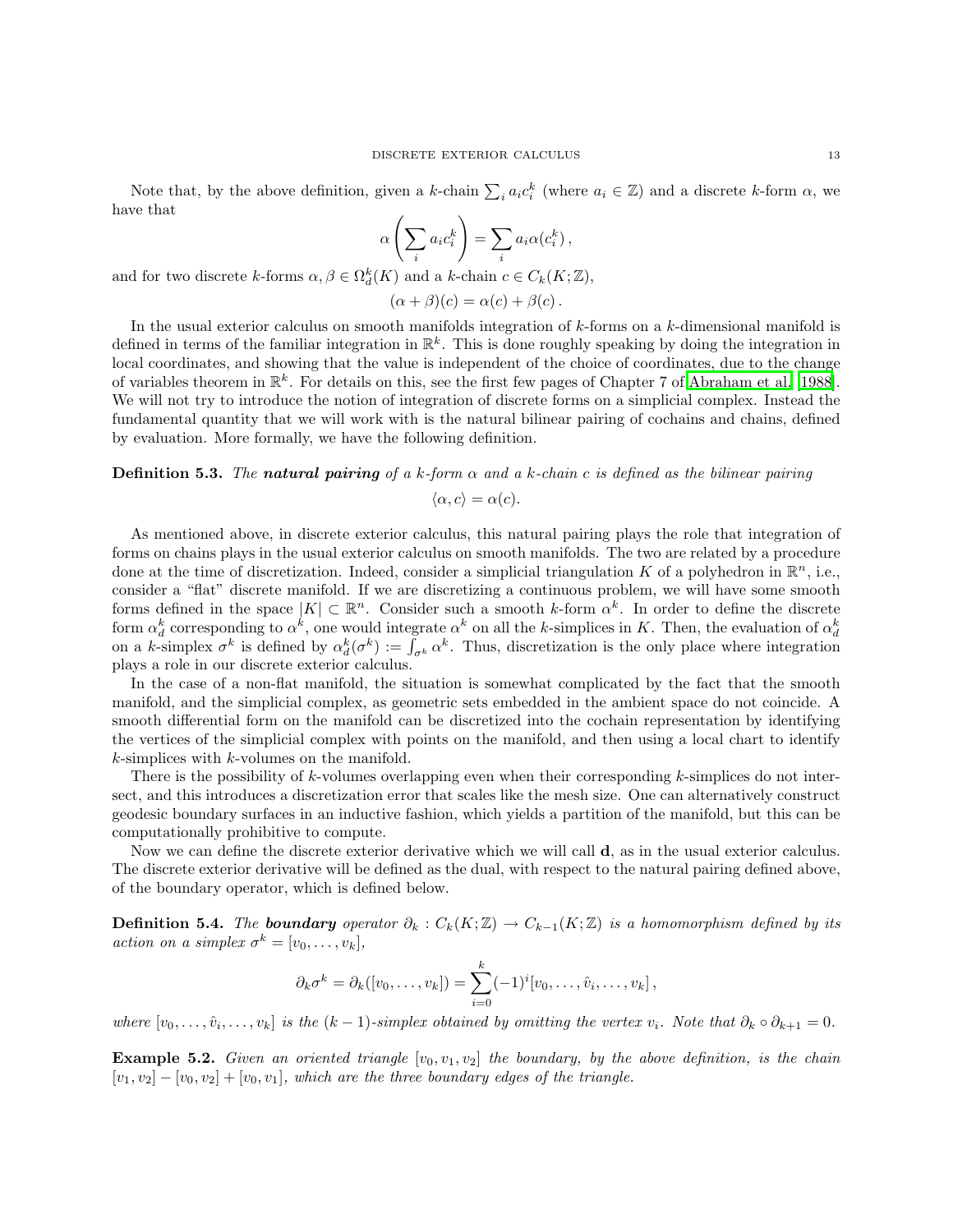**Definition 5.5.** On a simplicial complex of dimension n, a **chain complex** is a collection of chain groups and homomorphisms  $\partial_k$ , such that,

 $\begin{CD} 0 @>>> & C_n(K) @>\partial_n>> & \cdots @>\partial_{k+1}>> C_k(K) @>\partial_k>> & \cdots @>\partial_1>> C_0(K) @>>> & 0, \end{CD}$ 

and  $\partial_k \circ \partial_{k+1} = 0$ .

**Definition 5.6.** The **coboundary operator**,  $\delta^k : C^k(K) \to C^{K+1}(K)$ , is defined by duality to the boundary operator, with respect to the natural bilinear pairing between discrete forms and chains. Specifically, for a discrete form  $\alpha^k \in \Omega_d^k(K)$ , and a chain  $c_{k+1} \in C_{k+1}(K;\mathbb{Z})$ , we define  $\delta^k$  by

(5.1) 
$$
\langle \delta^k \alpha^k, c_{k+1} \rangle = \langle \alpha^k, \partial_{k+1} c_{k+1} \rangle.
$$

That is to say

<span id="page-13-1"></span>
$$
\delta^k(\alpha^k) = \alpha^k \circ \partial_{k+1} \, .
$$

This definition of the coboundary operator induces the **cochain complex**,

$$
0 \longleftarrow C^{n}(K) \leftarrow \delta^{n-1} \cdots \leftarrow \delta^{k} \quad C^{k}(K) \leftarrow \delta^{k-1} \cdots \leftarrow \delta^{0} \quad C^{0}(K) \leftarrow 0,
$$

where it is easy to see that  $\delta^{k+1} \circ \delta^k = 0$ .

**Definition 5.7.** The **discrete exterior derivative** denoted by  $\mathbf{d} : \Omega_d^k(K) \to \Omega_d^{k+1}(K)$  is defined to be the coboundary operator  $\delta^k$ .

**Remark 5.1.** With the above definition of the exterior derivative,  $\mathbf{d}: \Omega_d^k(K) \to \Omega_d^{k+1}(K)$ , and the rela-tionship between the natural pairing and integration, one can regard equation [5.1](#page-13-1) as a discrete generalized **Stokes' theorem.** Thus, given a k-chain c, and a discrete k-form  $\alpha$ , the discrete Stokes' theorem, which is true by definition, states that

$$
\langle \mathbf{d}\alpha, c \rangle = \langle \alpha, \partial c \rangle.
$$

Furthermore, it also follows immediately that  $\mathbf{d}^{k+1}\mathbf{d}^k = 0$ .

Dual Discrete Forms. Everything we have said above in terms of simplices and the simplicial complex K can be said in terms of the cells that are duals of simplices and elements of the dual complex  $\star K$ . One just has to be a little more careful in the definition of the boundary operator, and the definition we construct below is well-defined on the dual cell complex. This gives us the notion of cochains of cells in the dual complex and these are the dual discrete forms.

<span id="page-13-2"></span>**Definition 5.8.** The **dual boundary** operator,  $\partial_k : C_k (\star K; \mathbb{Z}) \to C_{k-1} (\star K; \mathbb{Z})$ , is a homomorphism defined by its action on a dual cell  $\hat{\sigma}^k = \star \sigma^{n-k} = \star [v_0, \ldots, v_{n-k}],$ 

$$
\partial \hat{\sigma}^k = \partial \star [v_0, ..., v_{n-k}]
$$
  
= 
$$
\sum_{\sigma^{n-k+1} \succ \sigma^{n-k}} \star \sigma^{n-k+1},
$$

<span id="page-13-0"></span>where  $\sigma^{n-k+1}$  is oriented so that it is consistent with the induced orientation on  $\sigma^{n-k}$ .

### 6. Hodge Star and Codifferential

In the exterior calculus for smooth manifolds, the Hodge star, denoted ∗, is an isomorphism between the space of k-forms and  $(n-k)$ -forms. The Hodge star is useful in defining the adjoint of the exterior derivative and this is adjoint is called the codifferential. The Hodge star,  $* : \Omega^k(M) \to \Omega^{n-k}(M)$ , is in the smooth case uniquely defined by the identity,

$$
\langle \! \langle \alpha^k, \beta^k \rangle \! \rangle \mathbf{v} = \alpha^k \wedge \ast \beta^k,
$$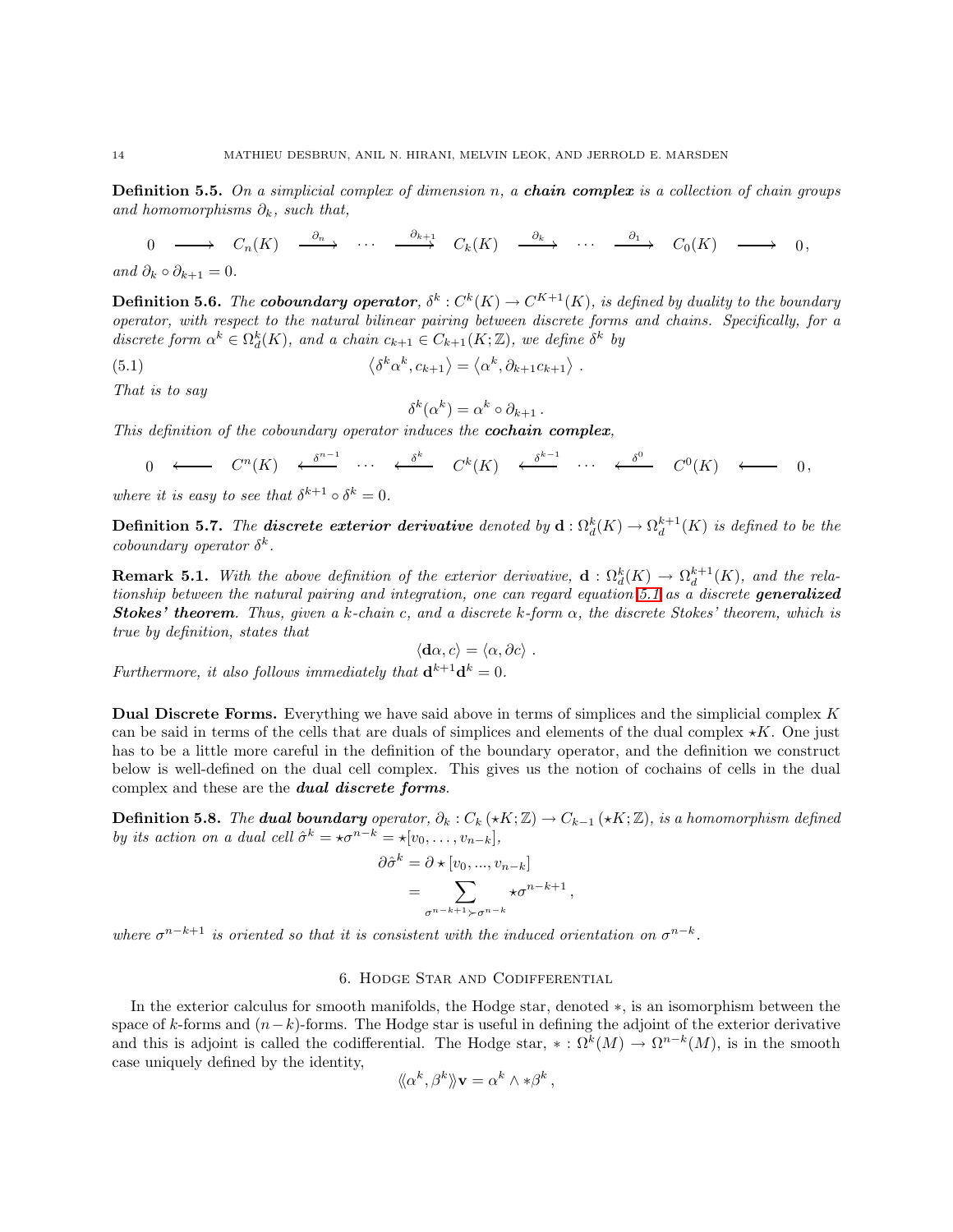where  $\langle \langle , \rangle \rangle$  is a metric on differential forms, and **v** is the volume-form. For a more in-depth discussion, see, for example, page 411 of [Abraham et al. \[1988](#page-50-1)].

The appearance of k and  $(n - k)$  in the definition of Hodge star may be taken to be a hint that primal and dual meshes will play some role in the definition of a discrete Hodge star, since the dual of a k-simplex is an  $(n - k)$ -cell. Indeed, this is the case.

<span id="page-14-1"></span>**Definition 6.1.** The **discrete Hodge Star** is a map  $* : \Omega_d^k(K) \to \Omega_d^{n-k}(*K)$ , defined by its action on simplices. For a k-simplex  $\sigma^k$ , and a discrete k-form  $\alpha^k$ ,

$$
\frac{1}{|\sigma^k|} \langle \alpha^k, \sigma^k \rangle = \frac{1}{|\star \sigma^k|} \langle * \alpha^k, * \sigma^k \rangle.
$$

The idea that the discrete Hodge star maps primal discrete forms to dual forms, and vice versa, is wellknown. See, for example, [Sen et al. \[2000\]](#page-51-4). However, notice we now make use of the volume of these primal and dual meshes. But the definition we have given above does appear in the work of [Hiptmair \[2002\]](#page-51-9).

The definition implies that the primal and dual *averages* must be equal. This idea has already been introduced, not in the context of exterior calculus, but in an attempt at defining discrete differential geometry operators, see [Meyer et al. \[2002\]](#page-51-19).

**Remark 6.1.** Although we have defined the discrete Hodge star above, we will show in Remark [12.1](#page-38-0) of  $\S12$  $\S12$ that if an appropriate discrete wedge product and metric on discrete k-forms is defined, then the expression for the discrete Hodge star operator follows from the smooth definition.

**Lemma 6.1.** For a k-form  $\alpha^k$ ,

$$
**\alpha^k = (-1)^{k(n-k)} \alpha^k.
$$

*Proof.* The proof is a simple calculation using the property that for a simplex or a cell  $\sigma^k$ ,  $\star \star (\sigma^k)$  $(-1)^{k(n-k)}\sigma^k$  (Equation [3.1\)](#page-7-1).

**Definition 6.2.** Given a simplicial or a dual cell complex K the **discrete codifferential operator**,  $\delta$ :  $\Omega_d^{k+1}(K) \to \Omega_d^k(K)$ , is defined by  $\delta(\Omega_d^0(K)) = 0$  and on discrete  $(k+1)$ -forms to be

$$
\delta\beta = (-1)^{nk+1} * \mathbf{d} * \beta.
$$

With the discrete forms, Hodge star, **d** and  $\delta$  defined so far, we already have enough to do an interesting calculation involving the Laplace–Beltrami operator. But, we will show this calculation in §[9](#page-21-0) after we have introduced discrete divergence operator.

### 7. Maps between 1-Forms and Vector Fields

<span id="page-14-0"></span>Just as discrete forms come in two flavors, primal and dual (being linear functionals on primal chains or chains made up of dual cells), discrete vector fields also come in two flavors. Before formally defining primal and dual discrete vector fields, consider the examples illustrated in Figure [4.](#page-15-0) The distinction lies in the choice of basepoints, be they primal or dual vertices, to which we assign vectors.

**Definition 7.1.** Let K be a flat simplicial complex, that is, the dimension of K is the same as that of the embedding space. A **primal discrete vector field**  $X$  on a flat simplicial complex  $K$  is a map from the zero-dimensional primal subcomplex  $K^{(0)}$  (i.e., the primal vertices) to  $\mathbb{R}^N$ . We will denote the space of such vector fields by  $\mathfrak{X}_d(K)$ . The value of such a vector field is piecewise constant on the dual n-cells of  $\star K$ . Thus, we could just as well have called such vector fields dual and defined them as functions on the n-cells of  $\star K$ .

**Definition 7.2.** A dual discrete vector field  $X$  on a simplicial complex  $K$  is a map from the zerodimensional dual subcomplex  $(\star K)^{(0)}$  (i.e, the circumcenters of the primal n simplices) to  $\mathbb{R}^N$  such that its value on each dual vertex is tangential to the corresponding primal n-simplex. We will denote the space of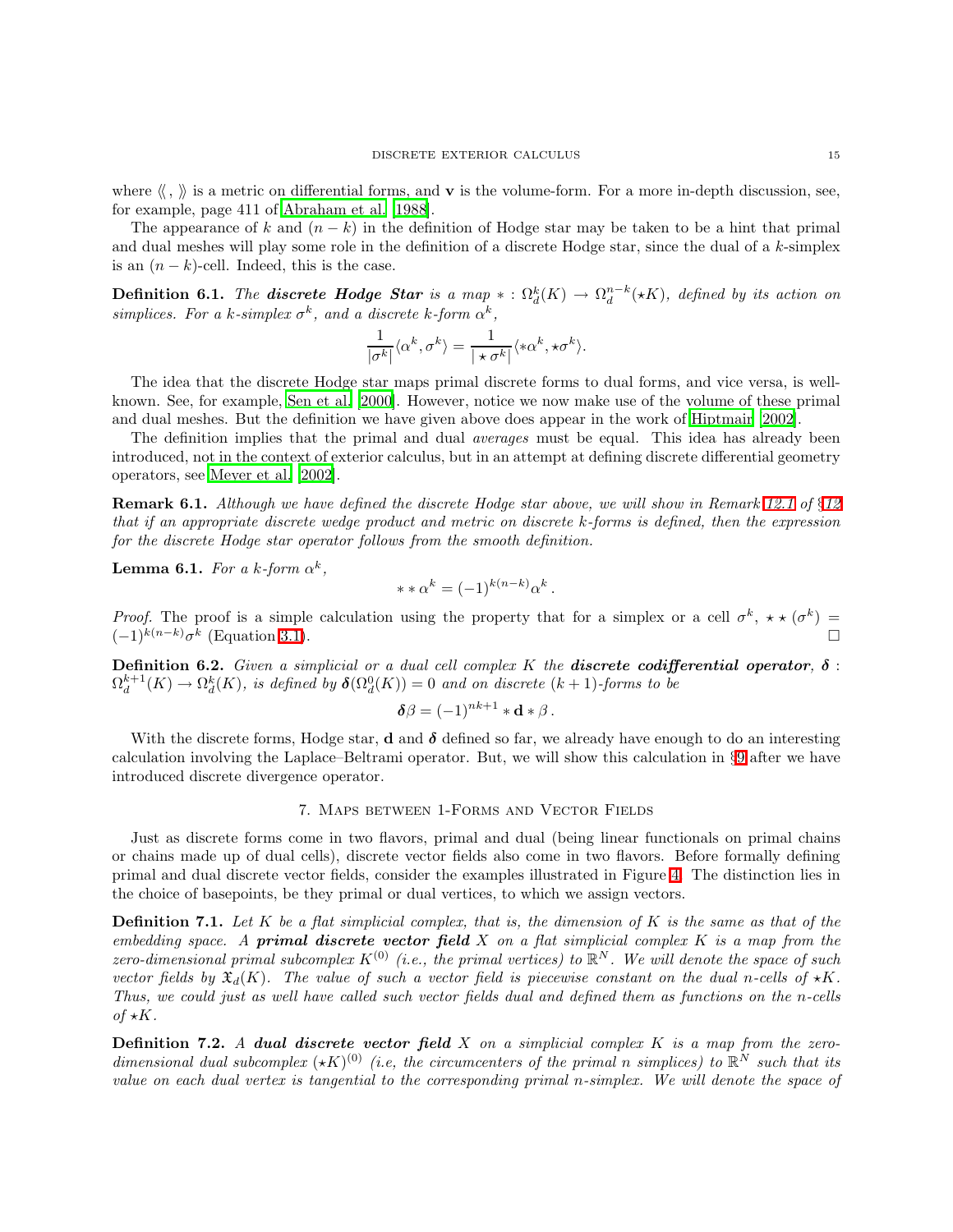

<span id="page-15-0"></span>Figure 4. Discrete vector fields.

such vector fields by  $\mathfrak{X}_d(\star K)$ . The value of such a vector field is piecewise constant on the n-simplices of K. Thus, we could just as well have called such vector fields primal and defined them as functions on the n-simplices of K.

Remark 7.1. In this paper we have defined the primal vector fields only for flat meshes. We will address the issue of non-flat meshes in separate work.

As in the smooth exterior calculus, we want to define the flat  $(b)$  and sharp  $(f)$  operators that relate forms to vector fields. This allows one to write various vector calculus identities in terms of exterior calculus.

**Definition 7.3.** Given a simplicial complex  $K$  of dimension n, the **discrete flat operator on a dual vector field**,  $\flat : \mathfrak{X}_d(\star K) \to \Omega^d(K)$ , is defined by its evaluation on a primal 1 simplex  $\sigma^1$ ,

$$
\langle X^{\flat}, \sigma^1 \rangle = \sum_{\sigma^n \succ \sigma^1} \frac{|\star \sigma^1 \cap \sigma^n|}{|\star \sigma^1|} X \cdot \vec{\sigma}^1,
$$

where  $X \cdot \vec{\sigma}^1$  is the usual dot product of vectors in  $\mathbb{R}^N$ , and  $\vec{\sigma}^1$  stands for the vector corresponding to  $\sigma^1$ , and with the same orientation. The sum is over all  $\sigma^n$  containing the edge  $\sigma^1$ . The volume factors are in dimension n.

Definition 7.4. Given a simplicial complex  $K$  of dimension n, the discrete sharp operator on a primal 1-form,  $\sharp : \Omega^d(K) \to \mathfrak{X}_d(\star K)$ , is defined by its evaluation on a given vertex v,

$$
\alpha^{\sharp}(v) = \sum_{[v,\sigma^0]} \langle \alpha, [v, \sigma^0] \rangle \sum_{\sigma^n \succ [v, \sigma^0]} \frac{|\star v \cap \sigma^n|}{|\sigma^n|} \hat{n}_{[v, \sigma^0]},
$$

where the outer sum is over all 1-simplices containing the vertex  $v$ , and the inner sum is over all n-simplices containing the 1-simplex  $[v, \sigma^0]$ . The volume factors are in dimension n, and the vector  $\hat{n}_{[v,\sigma^0]}$  is the normal vector to the simplex  $[v, \sigma^0]$ , pointing into the n-simplex  $\sigma^n$ .

For a discussion of the proliferation of discrete sharp and flat operators that arise from considering the interpolation of differential forms and vector fields, please see [Hirani \[2003\]](#page-51-20).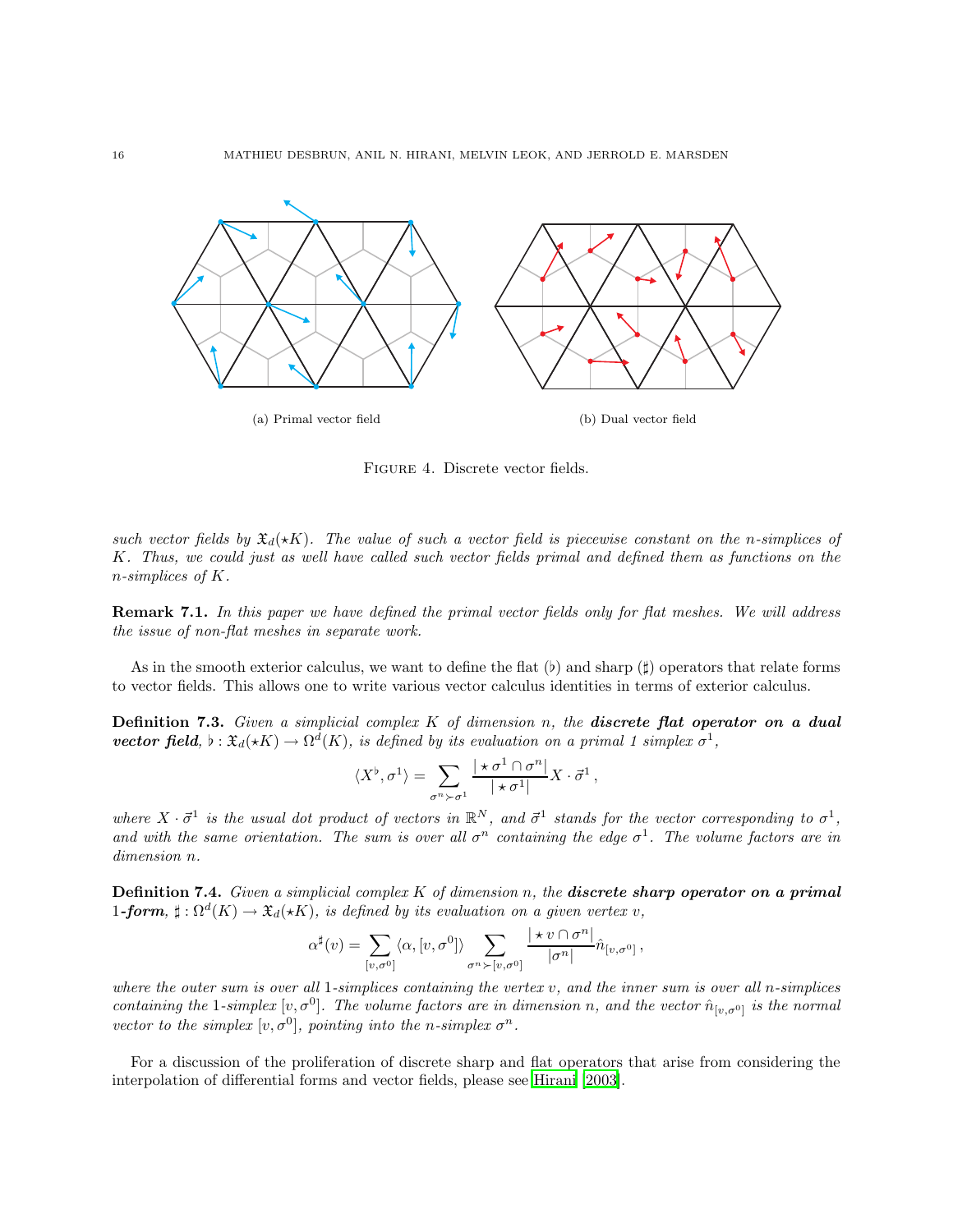#### 8. WEDGE PRODUCT

<span id="page-16-0"></span>As in the smooth case, the wedge product we will construct is a way to build higher degree forms from lower degree ones. For information about the smooth case, see the first few pages of Chapter 6 of [Abraham et al.](#page-50-1) [\[1988\]](#page-50-1).

<span id="page-16-2"></span>**Definition 8.1.** Given a primal discrete k-form  $\alpha^k \in \Omega_d^k(K)$ , and a primal discrete l-form  $\beta^l \in \Omega_d^l(K)$ , the discrete primal-primal wedge product,  $\wedge : \Omega_d^k(K) \times \Omega_d^l(K) \to \Omega_d^{k+l}(K)$ , defined by the evaluation on a  $(k+l)$ -simplex  $\sigma^{k+l} = [v_0, \ldots, v_{k+l}]$  is given by

$$
\langle \alpha^k \wedge \beta^l, \sigma^{k+l} \rangle = \frac{1}{(k+l)!} \sum_{\tau \in S_{k+l+1}} \operatorname{sign}(\tau) \frac{|\sigma^{k+l} \cap \star v_{\tau(k)}|}{|\sigma^{k+l}|} \alpha \smile \beta(\tau(\sigma^{k+l}))
$$

where  $S_{k+l+1}$  is the permutation group, and its elements are thought of as permutations of the numbers  $0,\ldots,k+l+1$ . The notation  $\tau(\sigma^{k+l})$  stands for the simplex  $[v_{\tau(0)},\ldots,v_{\tau(k+l)}]$ . Finally, the notation  $\alpha \sim \beta(\tau(\sigma^{k+l}))$  is borrowed from algebraic topology (see, for example, page 206 of [Hatcher \[2001\]](#page-51-21)) and is defined as

$$
\alpha \smile \beta(\tau(\sigma^{k+l})) := \langle \alpha, \big[v_{\tau(0)}, \ldots, v_{\tau(k)}\big] \rangle \langle \beta, \big[v_{\tau(k)}, \ldots, v_{\tau(k+l)}\big] \rangle.
$$

Example 8.1. When we take the wedge product of two discrete 1-forms, we obtain terms in the sum that are graphically represented in Figure [5.](#page-16-1)



<span id="page-16-1"></span>FIGURE 5. Terms in the wedge product of two discrete 1-forms.

**Definition 8.2.** Given a dual discrete k-form  $\hat{\alpha}^k \in \Omega_d^k(\star K)$ , and a primal discrete l-form  $\hat{\beta}^l \in \Omega_d^l(\star K)$ , the discrete dual-dual wedge product,  $\wedge : \Omega_d^k(*K) \times \Omega_d^l(*K) \to \Omega_d^{k+l}(*K)$ , defined by the evaluation on a  $(k+l)$ -cell  $\hat{\sigma}^{k+l} = \star \sigma^{n-k-l}$ , is given by

$$
\langle \hat{\alpha}^k \wedge \hat{\beta}^l, \hat{\sigma}^{k+l} \rangle = \langle \hat{\alpha}^k \wedge \hat{\beta}^l, \star \sigma^{n-k-l} \rangle
$$
  
\n
$$
= \sum_{\sigma^n \succ \sigma^{n-k-l}} \text{sign}(\sigma^{n-k-l}, [v_{k+l}, \dots, v_n]) \sum_{\tau \in S_{k+l}} \text{sign}(\tau)
$$
  
\n
$$
\cdot \langle \hat{\alpha}^k, \star [v_{\tau(0)}, \dots, v_{\tau(l-1)}, v_{k+l}, \dots, v_n] \rangle \langle \hat{\beta}^l, \star [v_{\tau(l)}, \dots, v_{\tau(k+l-1)}, v_{k+l}, \dots, v_n] \rangle
$$
  
\nwhere  $\sigma^n = [v_0, \dots, v_n]$ , and, without loss of generality, assumed that  $\sigma^{n-k-l} = \pm [v_{k+l}, \dots, v_n]$ .

Anti-Commutativity of the Wedge Product.

**Lemma 8.1.** The discrete wedge product,  $\wedge : C^k(K) \times C^l(K) \to C^{k+l}(K)$ , is anti-commutative, i.e.,  $\alpha^k \wedge \beta^k = (-1)^{kl} \beta^l \wedge \alpha^k.$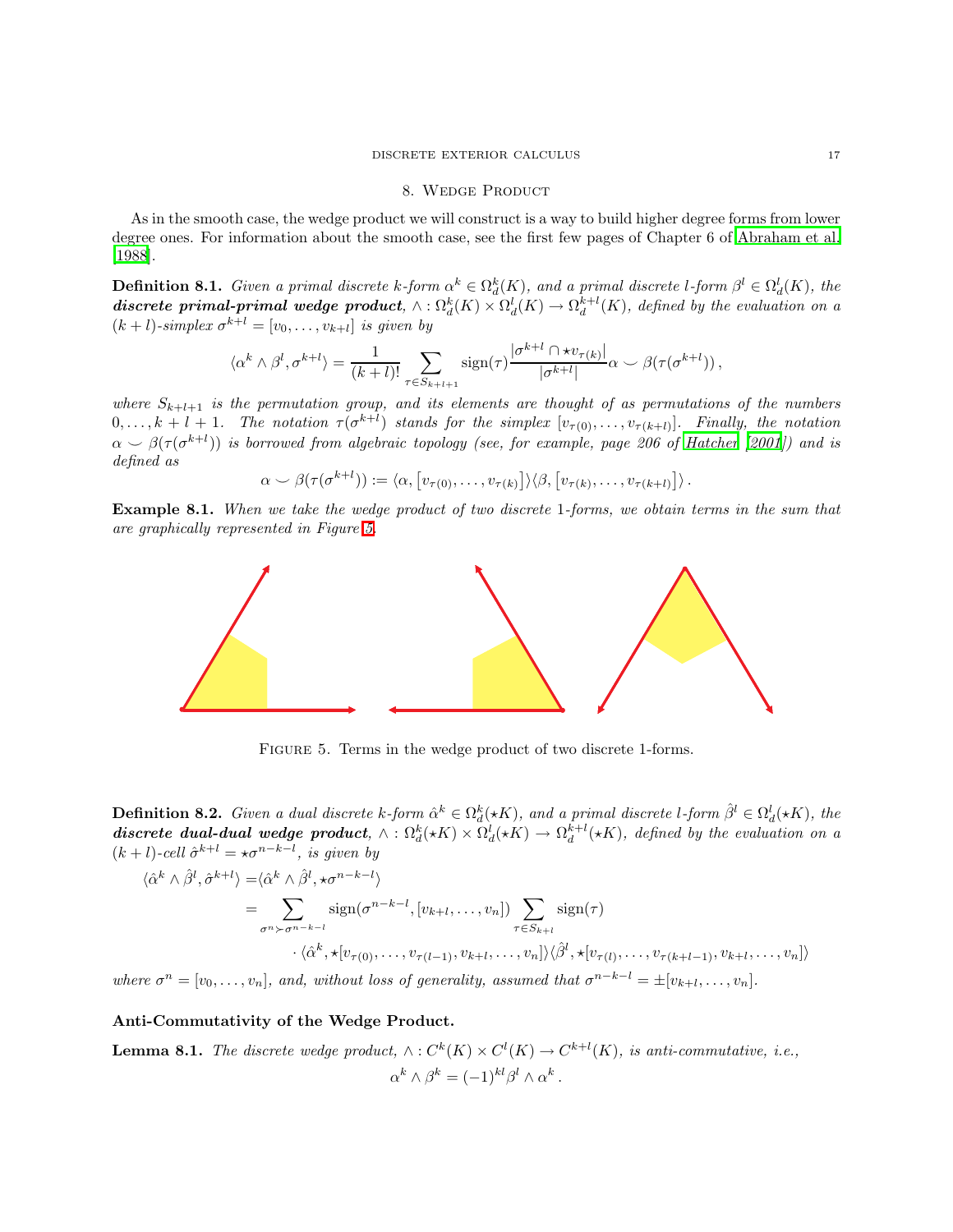Proof. We first rewrite the expression for the discrete wedge product using the following computation,

$$
\sum_{\bar{\tau}\in S_{k+l+1}} \operatorname{sign}(\bar{\tau})|\sigma^{k+l}\cap \star v_{\bar{\tau}(k)}|\langle \alpha^k, \bar{\tau}[v_0, \dots, v_k]\rangle \beta^l, \bar{\tau}[v_k, \dots, v_{k+l}]\rangle
$$
\n
$$
= \sum_{\bar{\tau}\in S_{k+l+1}} (-1)^{k-1} \operatorname{sign}(\bar{\tau})|\sigma^{k+l}\cap \star v_{\bar{\tau}(k)}|\langle \alpha^k, \bar{\tau}[v_1, \dots, v_0, v_k]\rangle \langle \beta^l, \bar{\tau}[v_k, \dots, v_{k+l}]\rangle
$$
\n
$$
= \sum_{\bar{\tau}\in S_{k+l+1}} (-1)^{k-1} \operatorname{sign}(\bar{\tau})|\sigma^{k+l}\cap \star v_{\bar{\tau}\rho(0)}|\langle \alpha^k, \bar{\tau}\rho[v_1, \dots, v_k, v_0]\rangle \langle \beta^l, \bar{\tau}\rho[v_0, v_{k+1}, \dots, v_{k+l}]\rangle
$$
\n
$$
= \sum_{\bar{\tau}\in S_{k+l+1}} (-1)^{k-1}(-1)^k \operatorname{sign}(\bar{\tau})|\sigma^{k+l}\cap \star v_{\bar{\tau}\rho(0)}|\langle \alpha^k, \bar{\tau}\rho[v_0, \dots, v_k]\rangle \langle \beta^l, \bar{\tau}\rho[v_0, v_{k+1}, \dots, v_{k+l}]\rangle
$$
\n
$$
= \sum_{\bar{\tau}\rho\in S_{k+l+1}\rho} (-1)^{k-1}(-1)^k(-1) \operatorname{sign}(\bar{\tau}\rho)|\sigma^{k+l}\cap \star v_{\bar{\tau}\rho(0)}|\sqrt{\sigma^{k+l}\cap \star v_{\bar{\tau}\rho(0)}}|\sqrt{\sigma^{k+l}\cap \star v_{\bar{\tau}\rho(0)}}|\sqrt{\sigma^{k+l}\cap \star v_{\bar{\tau}(0)}}|\sqrt{\sigma^{k+l}\cap \star v_{\bar{\tau}(0)}}|\sqrt{\sigma^{k+l}\cap \star v_{\bar{\tau}(0)}}|\sqrt{\sigma^{k+l}\cap \star v_{\bar{\tau}(0)}}|\sqrt{\sigma^{k+l}\cap \star v_{\bar{\tau}(0)}}|\sqrt{\sigma^{k+l}\cap \star v_{\bar{\tau}(0)}}|\sqrt{\sigma^{k+l}\cap \star v_{\bar{\tau}(0)}}|\sqrt{\sigma^{k+l}\cap \star v_{\bar{\tau}(0)}}|\sqrt{\sigma^{k+l}\cap \star v_{\bar{\
$$

Here, we used the elementary fact, from permutation group theory, that a  $k + 1$  cycle can be written as the product of k transpositions, which accounts for the  $(-1)^k$  factors. Also,  $\rho$  is a transposition of 0 and k. Then, the discrete wedge product can be rewritten as

$$
\langle \alpha^k \wedge \beta^l, \sigma^{k+l} \rangle = \frac{1}{(k+l)!} \sum_{\tau \in S_{k+l+1}} \operatorname{sign}(\tau) \frac{|\sigma^{k+l} \cap \star v_{\tau(0)}|}{|\sigma^{k+l}|} \cdot \langle \alpha^k, [v_{\tau(0)}, \dots, v_{\tau(k)}] \rangle \langle \beta^l, [v_{\tau(0), \tau(k+1)}, \dots, v_{\tau(k+l)}] \rangle.
$$

For ease of notation, we denote  $[v_0, \ldots, v_k]$  by  $\sigma^k$ , and  $[v_0, v_{k+1}, \ldots, v_{k+l}]$  by  $\sigma^l$ . Then, we have

$$
\langle \alpha^k \wedge \beta^l, \sigma^{k+l} \rangle = \frac{1}{(k+l)!} \sum_{\tau \in S_{k+l+1}} \operatorname{sign}(\tau) \frac{|\sigma^{k+l} \cap \star v_{\tau(0)}|}{|\sigma^{k+l}|} \langle \alpha^k, \tau(\sigma^k) \rangle \langle \beta^l, \tau(\sigma^l) \rangle.
$$

Furthermore, we denote  $[v_0, v_{l+1}, \ldots, v_{k+l}]$  by  $\bar{\sigma}^k$ , and  $[v_0, v_1, \ldots, v_l]$  by  $\bar{\sigma}^l$ . Then,

$$
\langle \beta^l \wedge \alpha^k, \sigma^{k+l} \rangle = \frac{1}{(k+l)!} \sum_{\bar{\tau} \in S_{k+l+1}} \operatorname{sign}(\bar{\tau}) \frac{|\sigma^{k+l} \cap \star v_{\bar{\tau}(0)}|}{|\sigma^{k+l}|} \langle \alpha^k, \bar{\tau}(\bar{\sigma}^k) \rangle \langle \beta^l, \bar{\tau}(\bar{\sigma}^l) \rangle.
$$

Consider the permutation  $\theta \in S_{k+l+1}$ , given by

$$
\theta=\begin{pmatrix}0&1&\dots&k&k+1&\dots&k+l\\0&l+1&\dots&k+l&1&\dots&l\end{pmatrix},
$$

which has the property that

$$
\bar{\sigma}^k = \theta(\sigma^k),
$$
  

$$
\bar{\sigma}^l = \theta(\sigma^l).
$$

Then, we have

$$
\langle \beta^l \wedge \alpha^k, \sigma^{k+l} \rangle = \frac{1}{(k+l)!} \sum_{\bar{\tau} \in S_{k+l+1}} \text{sign}(\bar{\tau}) \frac{|\sigma^{k+l} \cap \star v_{\bar{\tau}(0)}|}{|\sigma^{k+l}|} \langle \alpha^k, \bar{\tau}(\bar{\sigma}^k) \rangle \langle \beta^l, \bar{\tau}(\bar{\sigma}^l) \rangle
$$

$$
= \frac{1}{(k+l)!} \sum_{\bar{\tau} \in S_{k+l+1}} \text{sign}(\bar{\tau}) \frac{|\sigma^{k+l} \cap \star v_{\bar{\tau}\theta(0)}|}{|\sigma^{k+l}|} \langle \alpha^k, \bar{\tau}\theta(\sigma^k) \rangle \langle \beta^l \bar{\tau}\theta(\sigma^l) \rangle
$$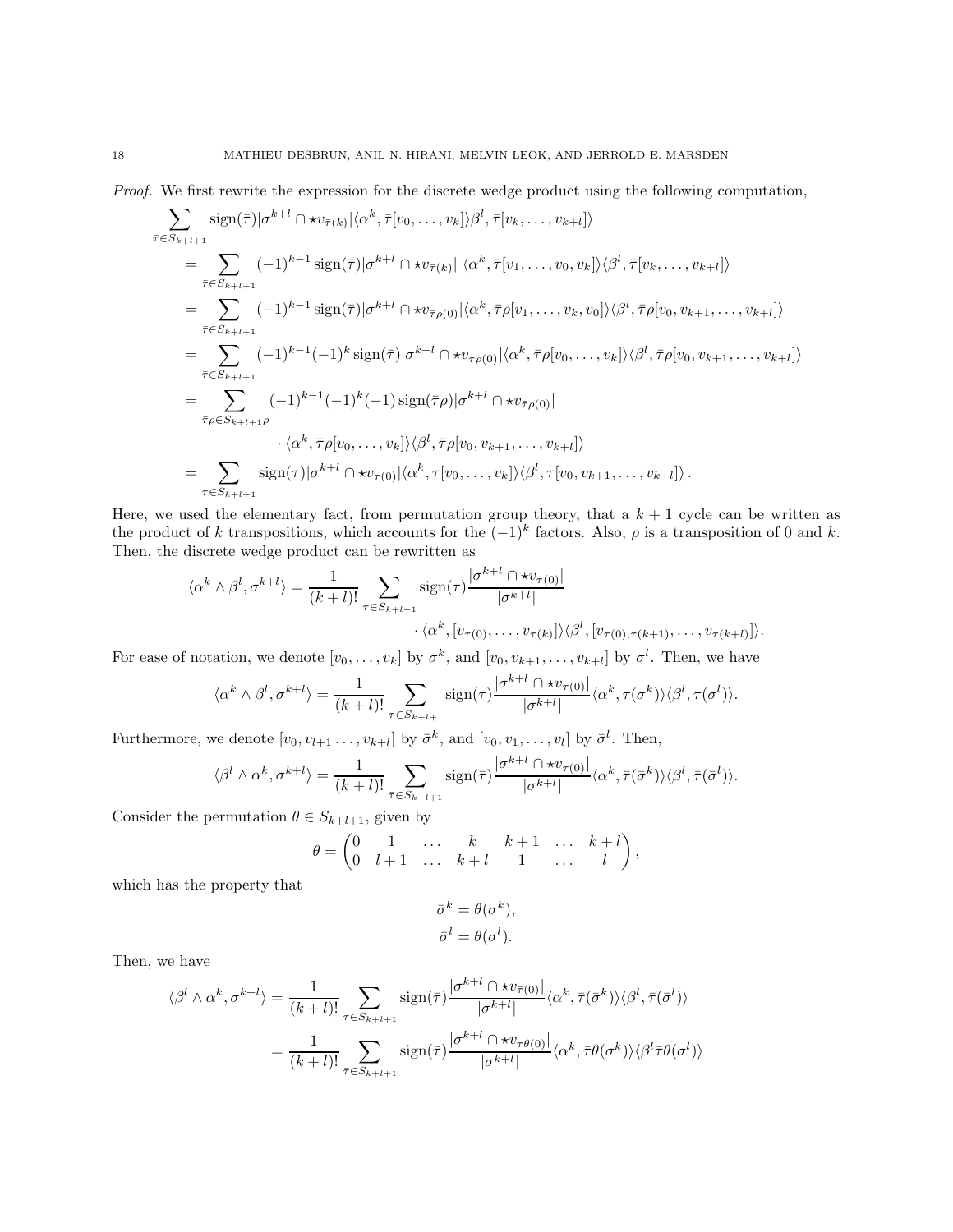DISCRETE EXTERIOR CALCULUS 19

$$
= \frac{1}{(k+l)!} \sum_{\bar{\tau} \theta \in S_{k+l+1} \theta} sign(\bar{\tau} \theta) sign(\theta) \frac{|\sigma^{k+l} \cap \star v_{\bar{\tau}\theta(0)}|}{|\sigma^{k+l}|} \langle \alpha^k, \bar{\tau} \theta(\sigma^k) \rangle \langle \beta^l, \bar{\tau} \theta(\sigma^l) \rangle.
$$

.

By making the substitution,  $\tau = \bar{\tau}\theta$ , and noting that  $S_{k+l+1}\theta = S_{k+l+1}$ , we obtain

$$
\langle \beta^l \wedge \alpha^k, \sigma^{k+l} \rangle = \text{sign}(\theta) \frac{1}{(k+l)!} \sum_{\tau \in S_{k+l+1}} \text{sign}(\tau) \frac{|\sigma^{k+l} \cap \star v_{\tau(0)}|}{|\sigma^{k+l}|} \langle \alpha^k, \tau(\sigma^k) \rangle \langle \beta^l, \tau(\sigma^l) \rangle
$$
  
= sign(\theta) \langle \alpha^k \wedge \beta^l, \sigma^{k+l} \rangle.

To obtain the desired result, we simply need to compute the sign of  $\theta$ , which is given by

$$
sign(\theta) = (-1)^{kl}
$$

This follows from the observation that in order to move each of the last l vertices of  $\sigma^{k+l}$  forward, we require k transpositions with  $v_1, \ldots, v_k$ . Therefore, we obtain

$$
\langle \beta^l \wedge \alpha^k, \sigma^{k+l} \rangle = \text{sign}(\theta) \langle \alpha^k \wedge \beta^l, \sigma^{k+l} \rangle = (-1)^{kl} \langle \alpha^k \wedge \beta^l, \sigma^{k+l} \rangle,
$$

and

$$
\alpha^k \wedge \beta^l = (-1)^{kl} \beta^l \wedge \alpha^k.
$$

# Leibniz Rule for the Wedge Product.

Lemma 8.2. The discrete wedge product satisfies the Leibniz rule,

$$
\mathbf{d}(\alpha^k \wedge \beta^l) = (\mathbf{d}\alpha^k) \wedge \beta^l + (-1)^k \alpha^k \wedge (\mathbf{d}\beta^l).
$$

Proof. The proof of the Leibniz rule for discrete wedge products is directly analogous to the proof of the coboundary formula for the simplicial cup product on cochains, which can be found on page 206 of [Hatcher](#page-51-21) [\[2001\]](#page-51-21). This is because the discrete exterior derivative is precisely the coboundary operator, and the wedge product is constructed out of weighted sums of cup products.

The cup product satisfies the Leibniz rule for an given partial ordering of the vertices, and the permutations in the signed sum in the discrete wedge product correspond to different choices of partial ordering. We then obtain the Leibniz rule for the discrete wedge product by applying it term-wise for each choice of permutation.

Consider

$$
\langle (\mathbf{d}\alpha^k) \wedge \beta^l, \sigma^{k+l+1} \rangle = \sum_{i=0}^{k+1} (-1)^i \frac{1}{(k+l)!} \sum_{\tau \in S_{k+l+1}} \operatorname{sign}(\tau) \frac{|\sigma^{k+l} \cap \star v_{\tau(0)}|}{|\sigma^{k+l}|} \cdot \langle \alpha^k, [v_{\tau(0)}, \dots, \hat{v}_i, \dots, v_{\tau(k+1)}] \rangle \langle \beta^l, [v_{\tau(k+1)}, \dots, v_{\tau(k+l+1)}] \rangle,
$$

and

$$
(-1)^k \langle \alpha^k \wedge (\mathbf{d} \beta^l), \sigma^{k+l+1} \rangle = (-1)^k \sum_{i=k}^{k+l+1} (-1)^{i-k} \frac{1}{(k+l)!} \sum_{\tau \in S_{k+l+1}} \text{sign}(\tau) \frac{|\sigma^{k+l} \cap \star v_{\tau(0)}|}{|\sigma^{k+l}|} \cdot \langle \alpha^k, [v_{\tau(0)}, \dots, v_{\tau(k)}] \rangle \langle \beta^l, [v_{\tau(k)}, \dots, \hat{v}_i, \dots, v_{\tau(k+l+1)}] \rangle.
$$

The last set of terms,  $i = k + 1$ , of the first expression cancels the first set of terms,  $i = k$ , of the second expression, and what remains is simply  $\langle \alpha^k \wedge \beta^l, \partial \sigma^{k+l+1} \rangle$ . Therefore, we can conclude that

$$
\langle (\mathbf{d}\alpha^k) \wedge \beta^l, \sigma^{k+l+1} \rangle + (-1)^k \langle \alpha^k \wedge (\mathbf{d}\beta^l), \sigma^{k+l+1} \rangle = \langle \alpha^k \wedge \beta^l, \partial \sigma^{k+l+1} \rangle = \langle \mathbf{d}(\alpha^k \wedge \beta^l), \sigma^{k+l+1} \rangle,
$$

or simply that the Leibniz rule for discrete differential forms holds,

$$
\mathbf{d}(\alpha^k \wedge \beta^l) = (\mathbf{d}\alpha^k) \wedge \beta^l + (-1)^k \alpha^k \wedge (\mathbf{d}\beta^l).
$$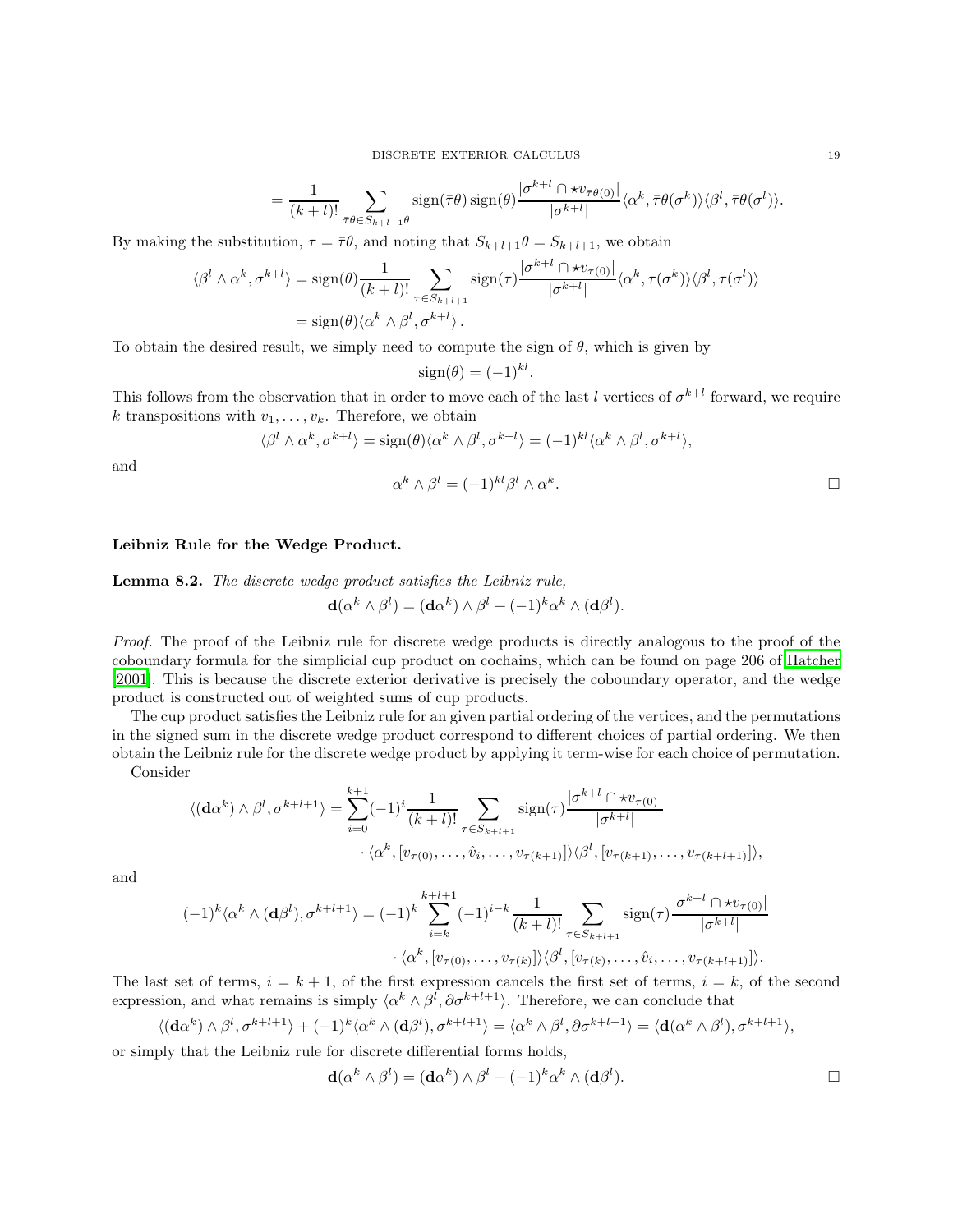Associativity for the Wedge Product. The discrete wedge product which we have introduced is not associative in general. This is a consequence of the fact that the stencil for the two possible triple wedge products are not the same. In the expression for  $\langle \alpha^k \wedge (\beta^l \wedge \gamma^m), \sigma^{k+l+m} \rangle$ , each term in the double summation consists of a geometric factor multiplied by  $\langle \alpha^k, \sigma^k \rangle \langle \beta^l, \sigma^l \rangle \langle \gamma^m, \sigma^m \rangle$  for some  $k, l, m$  simplices  $\sigma^k, \sigma^l, \sigma^m$ .

Since  $\beta^l$  and  $\gamma^m$  are wedged together first,  $\sigma^l$  and  $\sigma^m$  will always share a common vertex, but  $\sigma^k$  could have a vertex in common with only  $\sigma^l$ , or only  $\sigma^m$ , or both. We can represent this in a graph, where the nodes denote the three simplices, which are connected by an edge if, and only if, they share a common vertex. The graphical representation of the terms which arise in the two possible triple wedge products are given in Figure [6.](#page-19-0)



<span id="page-19-0"></span>Figure 6. Stencils arising in the double summation for the two triple wedge products.

For the wedge product to be associative for all forms, the two stencils must agree. Since the stencils for the two possible triple wedge products differ, the wedge product is not associative in general. However, in the case of closed forms, we can rewrite the terms in the sum so that all the discrete forms are evaluated on triples of simplices that share a common vertex. This is illustrated graphically in Figure [7.](#page-19-1)



<span id="page-19-1"></span>FIGURE 7. Associativity for closed forms.

This result is proved rigorously in the follow lemma.

**Lemma 8.3.** The discrete wedge product is associative for closed forms. That is to say, for  $\alpha^k \in C^k(K)$ ,  $\beta^{l} \in C^{l}(K)$ ,  $\gamma^{m} \in C^{m}(K)$ , such that  $d\alpha^{k} = 0$ ,  $d\beta^{l} = 0$ ,  $d\gamma^{m} = 0$ , we have that

$$
(\alpha^k \wedge \beta^l) \wedge \gamma^m = \alpha^k \wedge (\beta^l \wedge \gamma^m).
$$

Proof.

$$
\langle (\alpha^k \wedge \beta^l) \wedge \gamma^m, \sigma^{k+l+m} \rangle
$$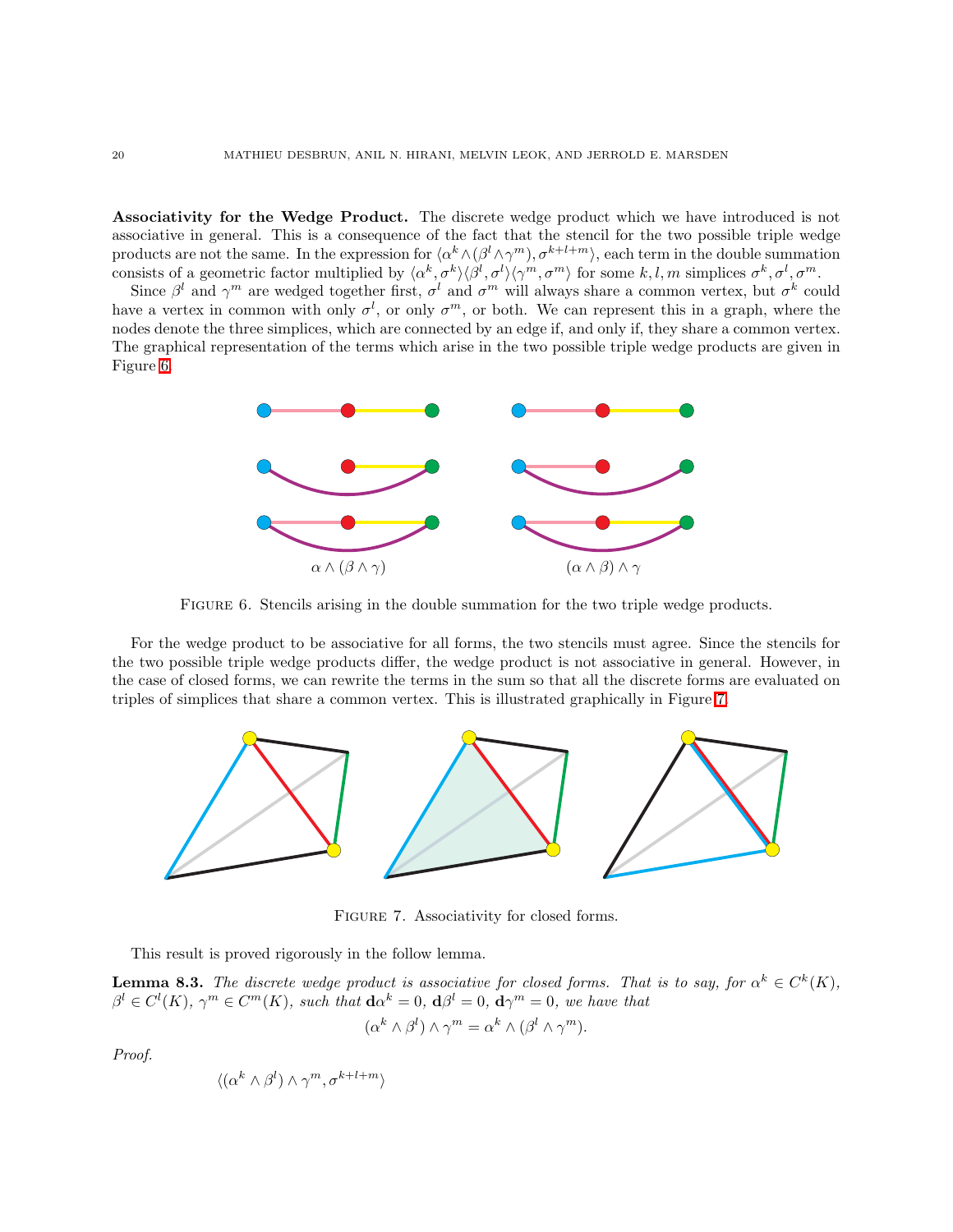$$
= \sum_{\tau \in S_{k+l+m+1}} \operatorname{sign}(\tau) \langle \alpha^k \wedge \beta^l, \tau[v_0, \dots, v_{k+l}] \rangle \langle \gamma^m, \tau[v_{k+l}, \dots, v_{k+l+m}] \rangle
$$
  

$$
= \sum_{\tau \in S_{k+l+m+1}} \sum_{\rho \in S_{k+l+1}} \operatorname{sign}(\tau) \operatorname{sign}(\rho) \langle \alpha^k, \rho \tau[v_0, \dots, v_k] \rangle
$$
  

$$
\cdot \langle \beta^l, \rho \tau[v_k, \dots, v_{k+l}] \rangle \langle \gamma^m, \tau[v_{k+l}, \dots, v_{k+l+m}] \rangle
$$

Here, either  $\rho \tau(k) = \tau(k+l)$ , in which case all three permuted simplices share  $v_{\tau(k+l)}$  as a common vertex, or we need to rewrite either  $\langle \alpha^k, \rho \tau[v_0, \ldots, v_k] \rangle$  or  $\langle \beta^l, \rho \tau[v_k, \ldots, v_{k+l}] \rangle$ , using the fact that  $\alpha^k$  and  $\beta^l$  are closed forms.

If  $v_{\tau(k+l)} \notin \rho \tau[v_0, \ldots, v_k]$ , then we need to rewrite  $\langle \alpha^k, \rho \tau[v_0, \ldots, v_k] \rangle$  by considering the simplex obtained by adding the vertex  $v_{\tau(k+l)}$  to  $\rho \tau[v_0, \ldots, v_k]$ , which is  $[v_{\tau(k+l)}, v_{\rho \tau(0)}, \ldots, v_{\rho \tau(k)}]$ . Then, since  $\alpha^k$  is closed, we have that

$$
0 = \langle \mathbf{d}\alpha^k, [v_{\tau(k+l)}, v_{\rho\tau(0)}, \dots, v_{\rho\tau(k)}] \rangle
$$
  
\n
$$
= \langle \alpha^k, \partial [v_{\tau(k+l)}, v_{\rho\tau(0)}, \dots, v_{\rho\tau(k)}] \rangle
$$
  
\n
$$
= \langle \alpha^k, [v_{\rho\tau(0)}, \dots, v_{\rho\tau(k)}] \rangle - \sum_{i=0}^k (-1)^i \langle \alpha^k, [v_{\tau(k+l)}, v_{\rho\tau(0)}, \dots, \hat{v}_{\rho\tau(i)}, \dots, v_{\rho\tau(k)}] \rangle
$$

or equivalently,

$$
\langle \alpha^k, [v_{\rho\tau(0)}, \ldots, v_{\rho\tau(k)}] \rangle = \sum_{i=0}^k (-1)^i \langle \alpha^k, [v_{\tau(k+l)}, v_{\rho\tau(0)}, \ldots, \hat{v}_{\rho\tau(i)}, \ldots, v_{\rho\tau(k)}] \rangle.
$$

Notice that all the simplices in the sum, with the exception of the last one, will share two vertices,  $v_{\tau(k+l)}$ and  $v_{\rho\tau(k)}$  with  $\rho\tau[v_k,\ldots,v_{k+l}]$ , and so their contribution in the triple wedge product will vanish due to the anti-symmetrized sum.

Similarly, if  $v_{\tau(k+l)} \notin \rho_{\tau}[v_k, \ldots, v_{k+l}],$  using the fact that  $\beta^l$  is closed yields

$$
\langle \alpha^k, [v_{\rho\tau(k)}, \dots, v_{\rho\tau(k+l)}] \rangle = \sum_{i=k}^{k+l} (-1)^{(i-k)} \langle \alpha^k, [v_{\tau(k+l)}, v_{\rho\tau(k)}, \dots, \hat{v}_{\rho\tau(i)}, \dots, v_{\rho\tau(k+l)}] \rangle.
$$

As before, all the simplices in the sum, with the exception of the last one, will share two vertices,  $v_{\tau(k+l)}$ and  $v_{\rho\tau(k)}$  with  $\rho\tau[v_0,\ldots,v_k]$ , and so their contribution in the triple wedge product will vanish due to the anti-symmetrized sum.

This allows us to rewrite the triple wedge product in the case of closed forms as

$$
\langle (\alpha^k \wedge \beta^l) \wedge \gamma^m, \sigma^{k+l+m} \rangle = \sum_{i=0}^{k+l+m} \sum_{\tau \in S_{k+l+m}} \operatorname{sign}(\rho_i \tau) \langle \alpha^k, \rho_i \tau [v_0, \dots, v_k] \rangle \langle \beta^l, \rho_i \tau [v_0, v_{k+1}, \dots, v_{k+l}] \rangle
$$

$$
\langle \gamma^m, \rho_i \tau [v_0, v_{k+l+1}, \dots, v_{k+l+m}] \rangle,
$$

where  $\tau \in S_{k+l+m}$  is thought of as acting on the set  $\{1,\ldots,k+l+m\}$ , and  $\rho_i$  is a transposition of 0 and *i*. A similar argument allows us to write  $\alpha^k \wedge (\beta^l \wedge \gamma^m)$  in the same form, and therefore, the wedge product is associative for closed forms.  $\Box$ 

Remark 8.1. This lemma is significant, since if we think of a constant smooth differential form, and discretize it to obtain a discrete differential form, this discrete form will be closed. As such, this lemma states that in the infinitesimal limit, the discrete wedge product we have defined will be associative.

In practice, if we have a mesh with characteristic length  $\Delta x$ , then we will have that

$$
\frac{1}{|\sigma^{k+l+m}|} \langle \alpha^k \wedge (\beta^l \wedge \gamma^m) - (\alpha^k \wedge \beta^l) \wedge \gamma^m, \sigma^{k+l+m} \rangle = \mathcal{O}(\Delta x),
$$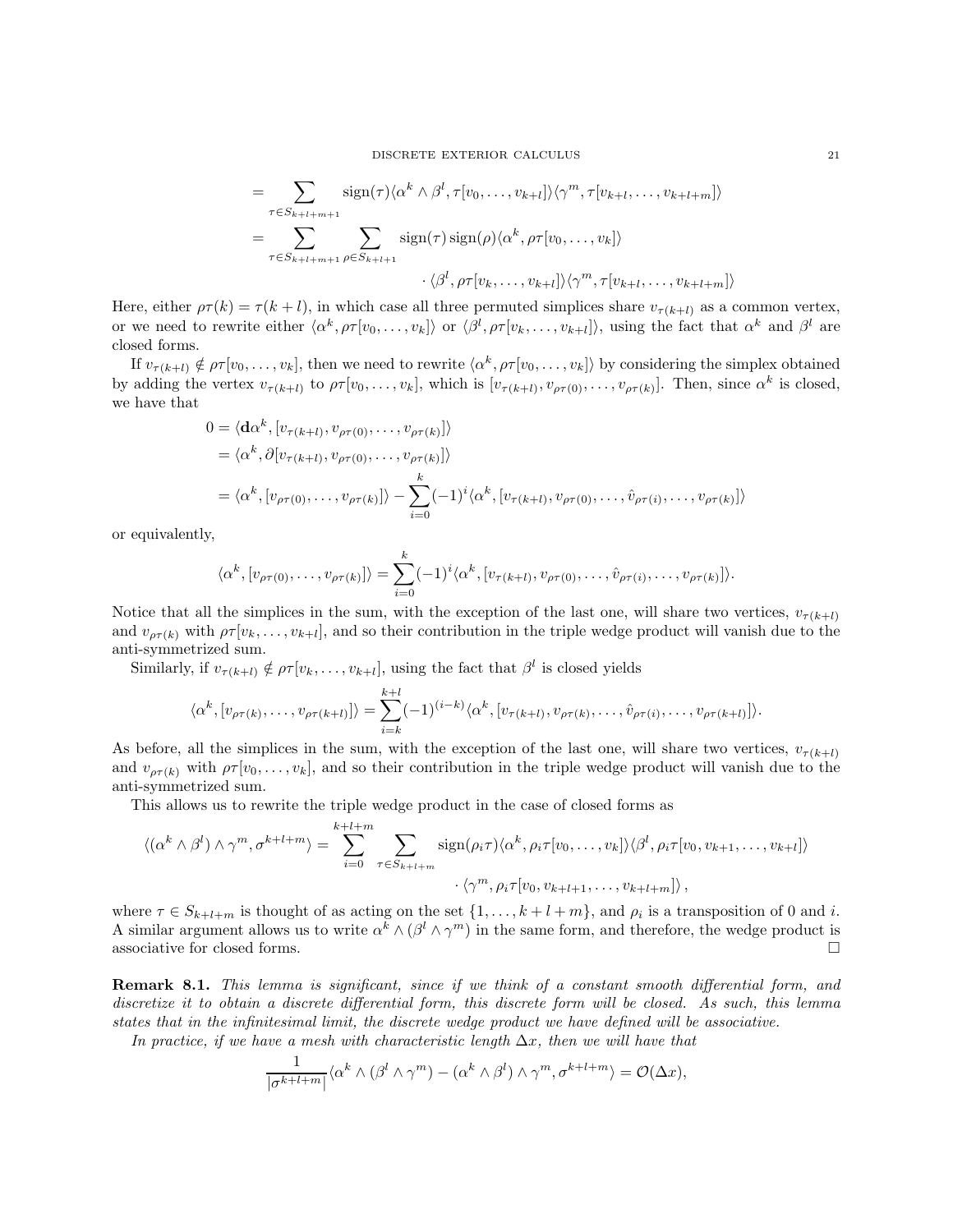<span id="page-21-0"></span>which is to say that the average of the associativity defect is of the order of the mesh size, and therefore vanishes in the infinitesimal limit.

### 9. Divergence and Laplace–Beltrami

In this section, we will illustrate the application of some of the DEC operations we have previously defined to the construction of new discrete operators such as the divergence and Laplace–Beltrami operators.

Divergence. The divergence of a vector field is given in terms of the Lie derivative of the volume-form, by the expression,  $(\text{div}(\mathbf{X})\mu = \pounds_{\mathbf{X}}\mu$ . Physically, this corresponds to the net flow per unit volume of an infinitesimal volume about a point.

We will define the discrete divergence by using the formulas defining them in the smooth exterior calculus. The divergence definition will be valid for arbitrary dimensions. The resulting expressions involve operators that we have already defined and so we can actually perform some calculations to express these quantities in terms of geometric quantities. We will show that the resulting expression in terms of geometric quantities is the same as that derived by variational means in [Tong et al.](#page-52-0) [\[2003\]](#page-52-0).

**Definition 9.1.** For a discrete dual vector field X the divergence  $\text{div}(X)$  is defined to be

$$
\operatorname{div}(\mathbf{X}) = -\boldsymbol{\delta} X^{\flat}.
$$

Remark 9.1. The above definition is a theorem in smooth exterior calculus. See, for example, page 458 of [Abraham et al. \[1988](#page-50-1)].

As an example, we will now compute the divergence of a discrete dual vector field on a two-dimensional simplicial complex  $K$ , as illustrated in Figure [8.](#page-21-1)



<span id="page-21-1"></span>FIGURE 8. Divergence of a discrete dual vector field.

A similar derivation works in higher dimensions, where one needs to be mindful of the sign that arises from applying the Hodge star twice, \*\* $\alpha^k = (-1)^{k(n-k)} \alpha^k$ . Since  $\text{div}(X) = -\delta X^{\flat}$ , it follows that  $\text{div}(X) =$  $\star \mathbf{d} * X^{\flat}$ . Since this is a primal 0-form it can be evaluated on a 0-simplex  $\sigma^0$ , and we have that

$$
\langle \text{div}(x), \sigma^0 \rangle = \langle * \mathbf{d} * X^{\flat}, \sigma^0 \rangle.
$$

Using the definition of discrete Hodge star, and the discrete generalized Stokes' theorem, we get

$$
\frac{1}{|\sigma^0|} \langle \operatorname{div}(X), \sigma^0 \rangle = \frac{1}{|\star \sigma^0|} \langle * \star \mathbf{d} * X^{\flat}, \star \sigma^0 \rangle
$$

$$
= \frac{1}{|\star \sigma^0|} \langle \mathbf{d} * X^{\flat}, \star \sigma^0 \rangle
$$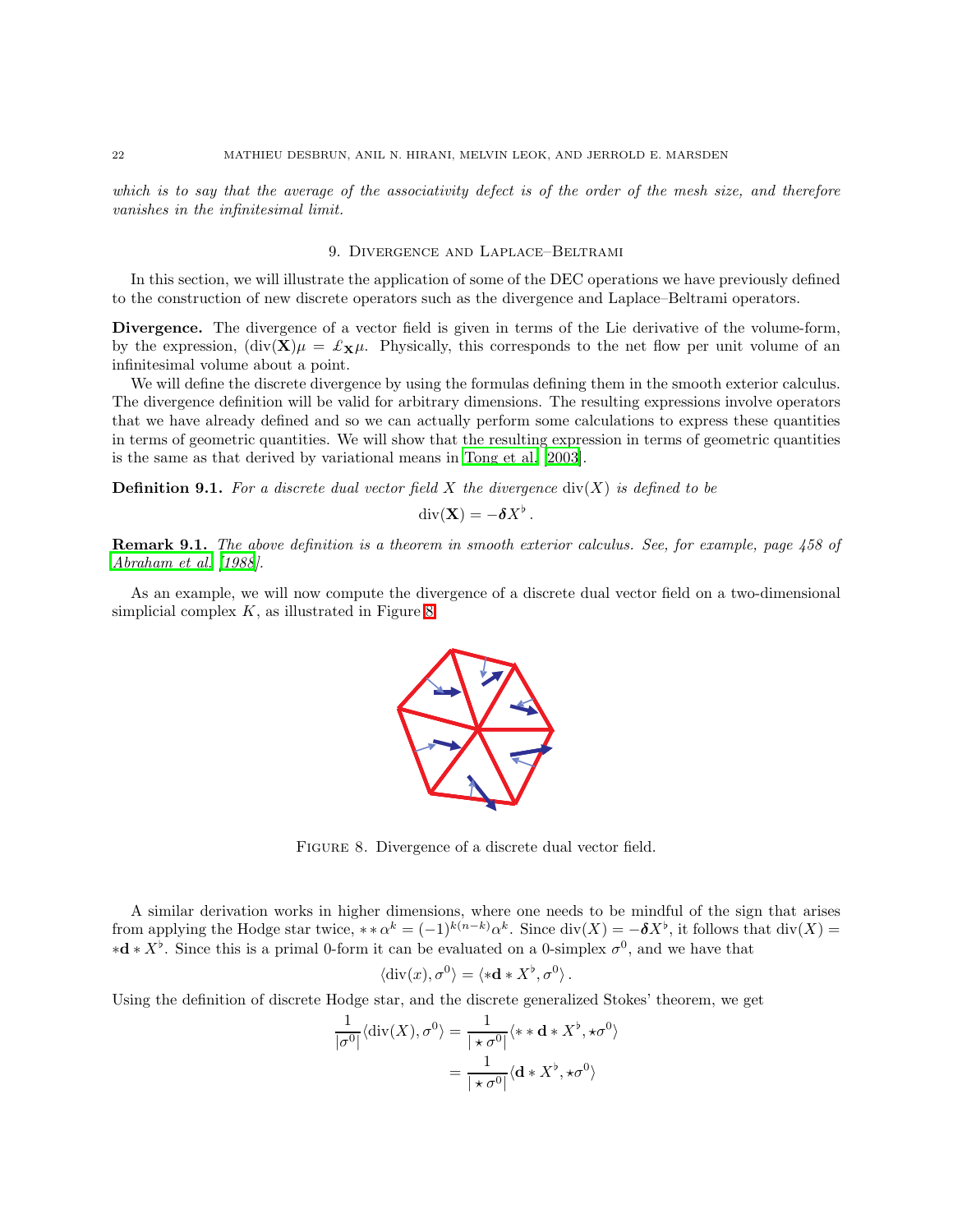$$
= \frac{1}{|\star \sigma^0|} \langle * X^\flat, \partial (\star \sigma^0) \rangle \, .
$$

The second equality is obtained by applying the definition of the Hodge star, and the last equality is obtained by applying the discrete generalized Stokes' theorem. But,

$$
\partial(\star\sigma^0)=\sum_{\sigma^1\succ\sigma^0}\star\sigma^1\,,
$$

as given by the expression for the boundary of a dual cell in Equation [5.8.](#page-13-2) Thus,

$$
\frac{1}{|\sigma^0|} \langle \operatorname{div}(X), \sigma^0 \rangle = \frac{1}{|\star \sigma^0|} \langle *X^{\flat}, \sum_{\sigma^1 \succ \sigma^0} \star \sigma^1 \rangle
$$
  
\n
$$
= \frac{1}{|\star \sigma^0|} \sum_{\sigma^1 \succ \sigma^0} \langle *X^{\flat}, \star \sigma^1 \rangle
$$
  
\n
$$
= \frac{1}{|\star \sigma^0|} \sum_{\sigma^1 \succ \sigma^0} \frac{|\star \sigma^1|}{|\sigma^1|} \langle X^{\flat}, \sigma^1 \rangle
$$
  
\n
$$
= \frac{1}{|\star \sigma^0|} \sum_{\sigma^1 \succ \sigma^0} \frac{|\star \sigma^1|}{|\sigma^1|} \sum_{\sigma^2 \succ \sigma^1} \frac{|\star \sigma^1 \cap \sigma^2|}{|\star \sigma^1|} X \cdot \vec{\sigma}^1
$$
  
\n
$$
= \frac{1}{|\star \sigma^0|} \sum_{\sigma^1 \succ \sigma^0} \sum_{\sigma^2 \succ \sigma^1} \frac{|\star \sigma^1 \cap \sigma^2|}{|\sigma^1|} X \cdot \vec{\sigma}^1
$$
  
\n
$$
= \frac{1}{|\star \sigma^0|} \sum_{\sigma^1 \succ \sigma^0} \sum_{\sigma^2 \succ \sigma^1} \frac{|\star \sigma^1 \cap \sigma^2|}{|\sigma^1|} X \cdot \vec{\sigma}^1
$$
  
\n
$$
= \frac{1}{|\star \sigma^0|} \sum_{\sigma^1 \succ \sigma^0} |\star \sigma^1 \cap \sigma^2| (X \cdot \frac{\vec{\sigma}^1}{|\sigma^1|}).
$$

This expression has the nice property that the divergence theorem holds on any dual *n*-chain, which, as a set, is a simply connected subset of  $|K|$ . Furthermore, the coefficients we computed for the discrete divergence operator are the unique ones for which a discrete divergence theorem holds.

Laplace–Beltrami. The Laplace–Beltrami operator is the generalization of the Laplacian to curved spaces. In the smooth case the Laplace–Beltrami operator on smooth functions is defined to be  $\nabla^2 = \text{div} \circ \text{curl} = \delta d$ . See, for example, page 459 of [Abraham et al. \[1988\]](#page-50-1). Thus, in the smooth case, the Laplace–Beltrami on functions is a special case of the more general Laplace–deRham operator,  $\Delta:\Omega^k(M)\to\Omega^k(M)$ , defined by  $\Delta = d\delta + \delta d.$ 

As an example, we compute  $\Delta f$  on a primal vertex  $\sigma^0$ , where  $f \in \Omega_d^0(K)$ , and K is a (not necessarily flat) triangle mesh in  $\mathbb{R}^3$ , as illustrated in Figure [9.](#page-23-1)

This calculation is done below.

$$
\frac{1}{|\sigma^0|} \langle \Delta f, \sigma^0 \rangle = \langle \delta \mathbf{d} f, \sigma^0 \rangle
$$
  
\n
$$
= - \langle * \mathbf{d} * \mathbf{d} f, \sigma^0 \rangle
$$
  
\n
$$
= - \frac{1}{|\star \sigma^0|} \langle \mathbf{d} * \mathbf{d} f, * \sigma^0 \rangle
$$
  
\n
$$
= - \frac{1}{|\star \sigma^0|} \langle * \mathbf{d} f, \partial (* \sigma^0) \rangle
$$
  
\n
$$
= - \frac{1}{|\star \sigma^0|} \langle * \mathbf{d} f, \sum_{\sigma^1 \succ \sigma^0} * \sigma^1 \rangle
$$
  
\n
$$
= - \frac{1}{|\star \sigma^0|} \sum_{\sigma^1 \succ \sigma^0} \langle * \mathbf{d} f, * \sigma^1 \rangle
$$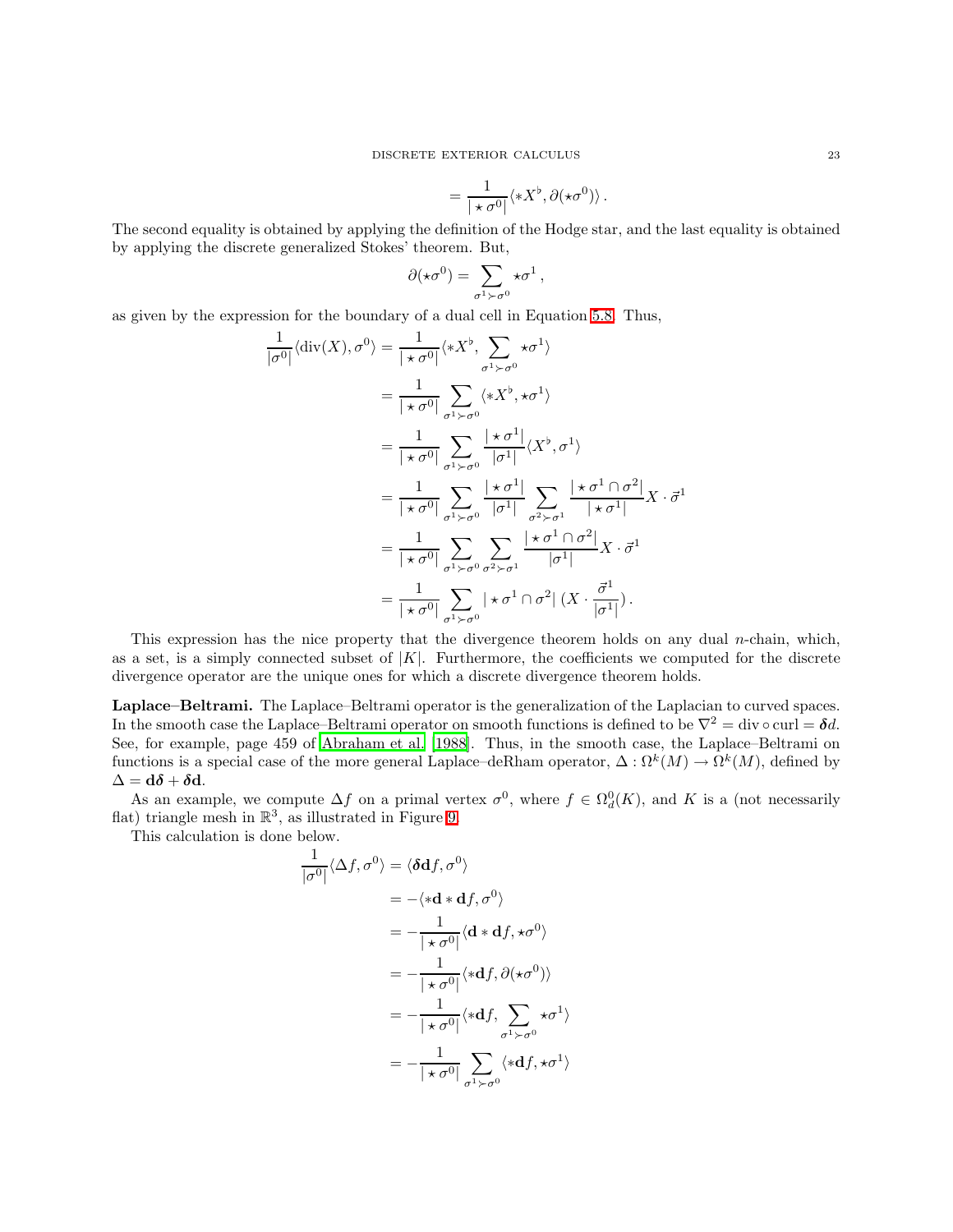

<span id="page-23-1"></span>Figure 9. Laplace–Beltrami of a discrete function.

$$
= -\frac{1}{|\star \sigma^0|} \sum_{\sigma^1 \succ \sigma^0} \frac{|\star \sigma^1|}{|\sigma^1|} \langle df, \sigma^1 \rangle
$$
  
= 
$$
-\frac{1}{|\star \sigma^0|} \sum_{\sigma^1 \succ \sigma^0} \frac{|\star \sigma^1|}{|\sigma^1|} (f(v) - f(\sigma^0)),
$$

where  $\partial \sigma^1 = v - \sigma^0$ . But, the above is the same as the formula involving cotangents found by [Meyer et al.](#page-51-19) [\[2002\]](#page-51-19) without using discrete exterior calculus.

Another interesting aspect, which will be discussed in §[12,](#page-37-0) is that the characterization of harmonic functions as those functions which vanish when the Laplace–Beltrami operator is applied is equivalent to that obtained from a discrete variational principle using DEC as the means of discretizing the Lagrangian.

### 10. Contraction and Lie Derivative

<span id="page-23-0"></span>In this section we will discuss some more operators that involve vector fields, namely contraction, and Lie derivatives.

For contraction, we will first define the usual smooth contraction algebraically, by relating it to Hodge star and wedge products. This yields one potential approach to defining discrete contraction. However, since in the discrete theory we are only concerned with integrals of forms, we can use the interesting notion of extrusion of a manifold by the flow of a vector field to define the integral of a contracted discrete differential form.

We learned about this definition of contraction via extrusion from [Bossavit \[2002b\]](#page-50-6), who goes on to define discrete extrusion in his paper. Thus, he is able to obtain a definition of discrete contraction. Extrusion turns out to be a very nice way to define integrals of operators involving vector fields, and we will show how to define integrals of Lie derivatives via extrusion, which will yield discrete Lie derivatives.

Definition 10.1. Given a manifold M, and S, a k-dimensional submanifold of M, and a vector field  $X \in \mathfrak{X}(M)$ , we call the manifold obtained by sweeping S along the flow of X for time t as the **extrusion** of S by X for time t, and denote it by  $E_X^t(S)$ . The manifold S carried by the **flow** for time t will be denoted  $\varphi_X^t(S)$ .

Example 10.1. Figure [10](#page-24-0) illustrates the 2-simplex that arises from the extrusion of a 1-simplex by a discrete vector field that is interpolated using a linear shape function.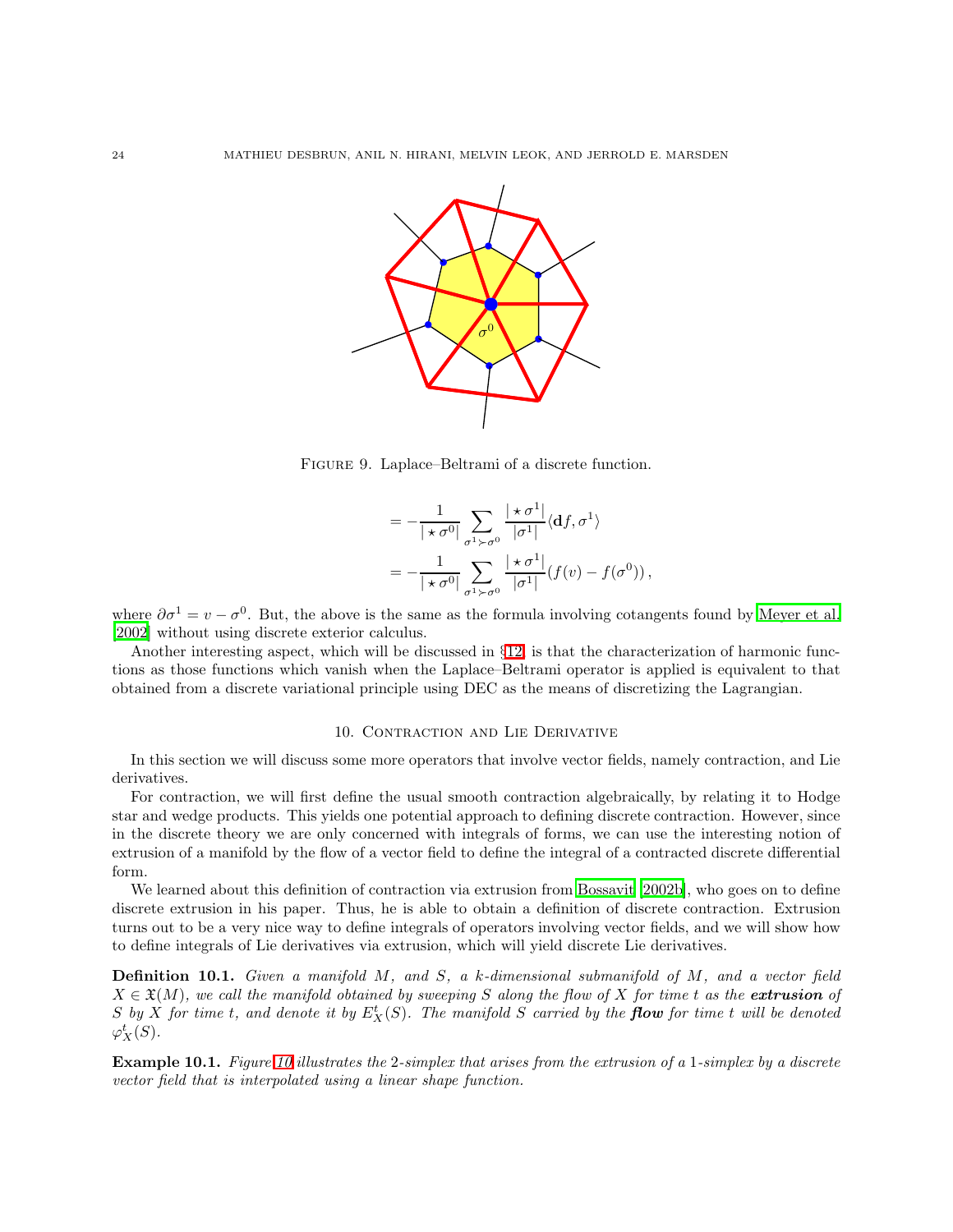

<span id="page-24-0"></span>FIGURE 10. Extrusion of 1-simplex by a discrete vector field.

Contraction (Extrusion). We first establish an integral property of the contraction operator.

Lemma 10.1.

$$
\int_S \mathbf{i} _X \beta = \left. \frac{d}{dt} \right|_{t=0} \int_{E_X^t(S)} \beta
$$

Proof. Prove instead that

$$
\int_0^t \left[ \int_{S_{\tau}} \mathbf{i}_X \beta \right] d\tau = \int_{E^t_X(S)} \beta \, .
$$

Then, by first fundamental theorem of calculus, the desired result will follow. To prove the above, simply take coordinates on S and carry them along with the flow and define the transversal coordinate to be the flow of X. This proof is sketched in [Bossavit \[2002b](#page-50-6)].

This lemma allows us to interpret contraction as being the dual, under the integration pairing between k-forms and k-volumes, to the geometric operation of extrusion. The discrete contraction operator is then given by

$$
\langle \mathbf{i}_{X}\alpha^{k+1}, \sigma^{k}\rangle = \left. \frac{d}{dt} \right|_{t=0} \langle \alpha^{k+1}, E_{X}^{t}(\sigma^{k})\rangle,
$$

where the evaluation of the RHS will typically require that the discrete differential form and the discrete vector field are appropriately interpolated.

Remark 10.1. Since the dynamic definition of the contraction operator only depends on the derivative of pairing of the differential form with the extruded region, it will only depend on the vector field in the region S, and not on its extension into the rest of the domain.

In addition, if the interpolation for the discrete vector field satisfies a superposition principle, then the discrete contraction operator will satisfy a corresponding superposition principle.

Contraction (Algebraic). Contraction is an operator that allows one to combine vector fields and forms. For a smooth manifold M, the contraction of a vector field  $X \in \mathfrak{X}(M)$  with a  $(k+1)$ -form  $\alpha \in \Omega^{k+1}(M)$ is written as  $\mathbf{i}_X\alpha$ , and for vector fields  $X_1, \ldots, X_k \in \mathfrak{X}(M)$ , the contraction in smooth exterior calculus is defined by

$$
\mathbf{i}_X\alpha(X_1,\ldots,X_k)=\alpha(X,X_1,\ldots,X_k).
$$

<span id="page-24-1"></span>We define contraction by using an identity that is true in smooth exterior calculus. This identity originally appeared in [Hirani \[2003](#page-51-20)], and we state it here with proof.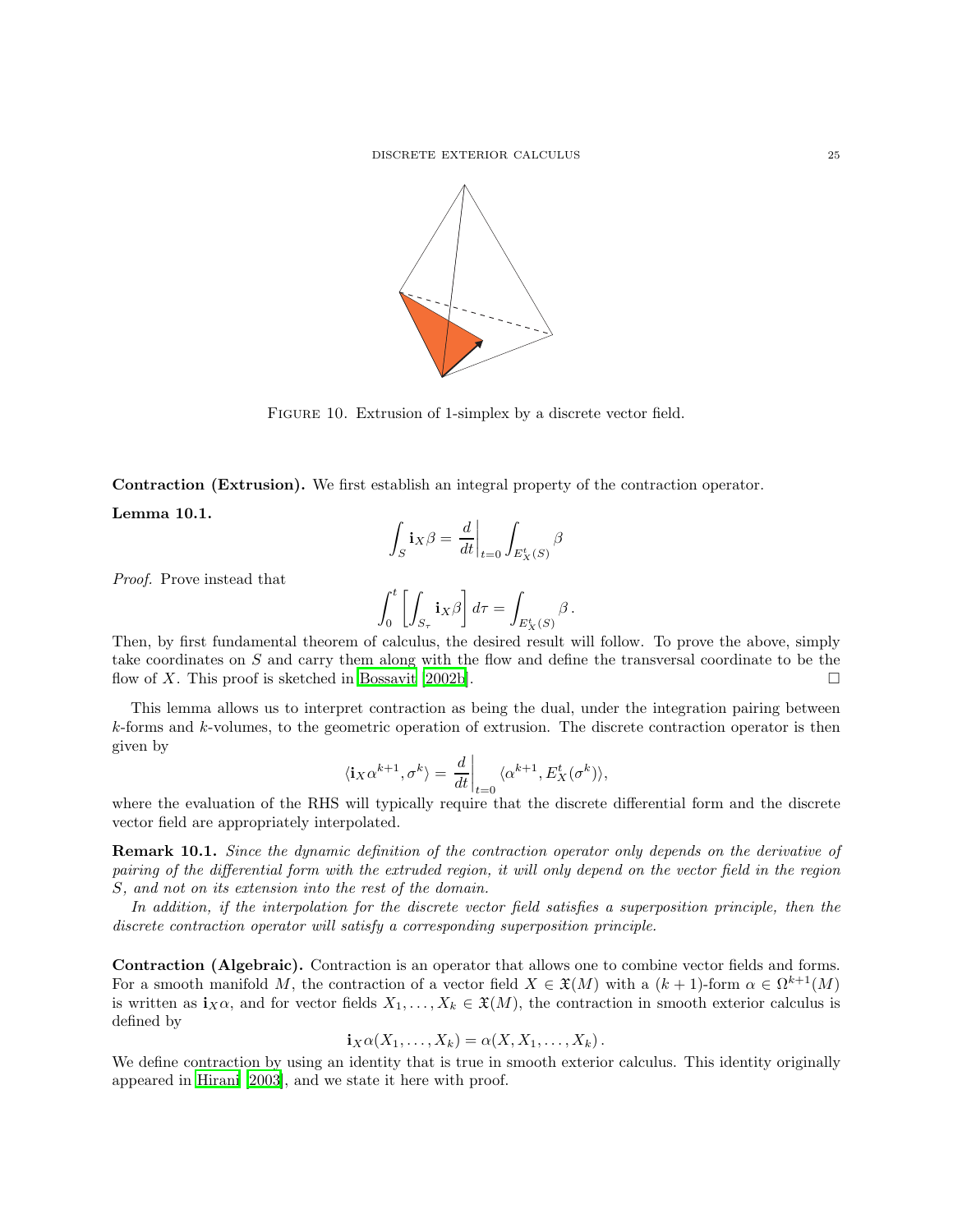**Lemma 10.2** [\(Hirani \[2003\]](#page-51-20)). Given a smooth manifold M of dimension n, a vector field  $X \in \mathfrak{X}(M)$ , and a k-form  $\alpha \in \Omega^k(M)$ , we have that

$$
\mathbf{i}_X\alpha = (-1)^{k(n-k)} * (*\alpha \wedge X^{\flat}).
$$

*Proof.* Recall that for a smooth function  $f \in \Omega^0(M)$ , we have that  $\mathbf{i}_X \alpha = f \mathbf{i}_X \alpha$ . This, and the multilinearity of  $\alpha$ , implies that it is enough to show the result in terms of basis elements. In particular, let  $\tau \in S_n$  be a permutation of the numbers  $1, \ldots n$ , such that  $\tau(1) < \ldots < \tau(k)$ , and  $\tau(k+1) < \ldots < \tau(n)$ . Let  $X = e_{\tau(j)}$ , for some  $j \in 1, \ldots, n$ . Then, we have to show that

$$
\mathbf{i}_{e_{\tau(j)}}e^{\tau(1)}\wedge\ldots\wedge e^{\tau(k)} = (-1)^{k(n-k)} * (*(e^{\tau(1)}\wedge\ldots\wedge e^{\tau(k)})\wedge e^{\tau(j)})\,.
$$

It is easy to see that the LHS is 0 if  $j > k$ , and it is

$$
(-1)^{j-1}(e^{\tau(1)}\wedge\ldots\wedge\widehat{e^{\tau(j)}}\ldots\wedge e^{\sigma(k)}),
$$

otherwise, where  $e^{\tau(j)}$  means that  $e^{\tau(j)}$  is omitted from the wedge product. Now, on the RHS of Equation [10.2,](#page-24-1) we have that

$$
*(e^{\tau(1)}\wedge \ldots \wedge e^{\tau(k)}) = \text{sign}(\tau)(e^{\tau(k+1)}\wedge \ldots \wedge e^{\tau(n)})\,.
$$

Thus, the RHS is equal to

$$
(-1)^{k(n-k)}\operatorname{sign}(\tau) * (e^{\tau(k+1)} \wedge \ldots \wedge e^{\tau(n)} \wedge e^{\tau(j)}),
$$

which is 0 as required if  $j > k$ . So, assume that  $1 \leq j \leq k$ . We need to compute

$$
*(e^{\tau(k+1)} \wedge \ldots \wedge e^{\tau(n)} \wedge e^{\tau(j)}),
$$

which is given by

$$
s\,e^{\tau(1)}\wedge\ldots\widehat{e^{\tau(j)}}\wedge\ldots\wedge e^{\tau(k)},
$$

where the sign  $s = \pm 1$ , such that the equation,

$$
s e^{\tau(k+1)} \wedge \ldots \wedge e^{\tau(n)} \wedge e^{\tau(j)} \wedge e^{\tau(1)} \wedge \ldots \wedge e^{\tau(j)} \wedge \ldots \wedge e^{\tau(k)} = \mu,
$$

holds for the standard volume-form,  $\mu = e^1 \wedge \ldots \wedge e^n$ . This implies that

$$
s = (-1)^{j-1} (-1)^{k(n-k)} \operatorname{sign}(\tau).
$$

Then, RHS = LHS as required.  $\square$ 

| Since we have expressions for the discrete Hodge star (*), wedge product ( $\wedge$ ), and flat (b), we have the |  |  |  |  |  |  |  |
|------------------------------------------------------------------------------------------------------------------|--|--|--|--|--|--|--|
| necessary ingredients to use the algebraic expression proved in the above lemma to construct a discrete          |  |  |  |  |  |  |  |
| contraction operator.                                                                                            |  |  |  |  |  |  |  |

One has to note, however, that the wedge product is only associative for closed forms, and as a consequence, the Leibniz rule for the resulting contraction operator will only hold for closed forms as well. This is, however, sufficient to establish that the Leibniz rule for the discrete contraction will hold in the limit as the mesh is refined.

Lie Derivative (Extrusion). As was the case with contraction, we will establish a integral identity that allows the Lie derivative to be interpreted as the dual of a geometric operation on a volume. This involves the flow of a volume by a vector field, and it is illustrated in the following example.

Example 10.2. Figure [11](#page-26-1) illustrates the flow of a 1-simplex by a discrete vector field interpolated using a linear shape function.

Lemma 10.3.

$$
\int_S \pounds_X \beta = \left.\frac{d}{dt}\right|_{t=0} \int_{\varphi^t_X(S)} \beta\,.
$$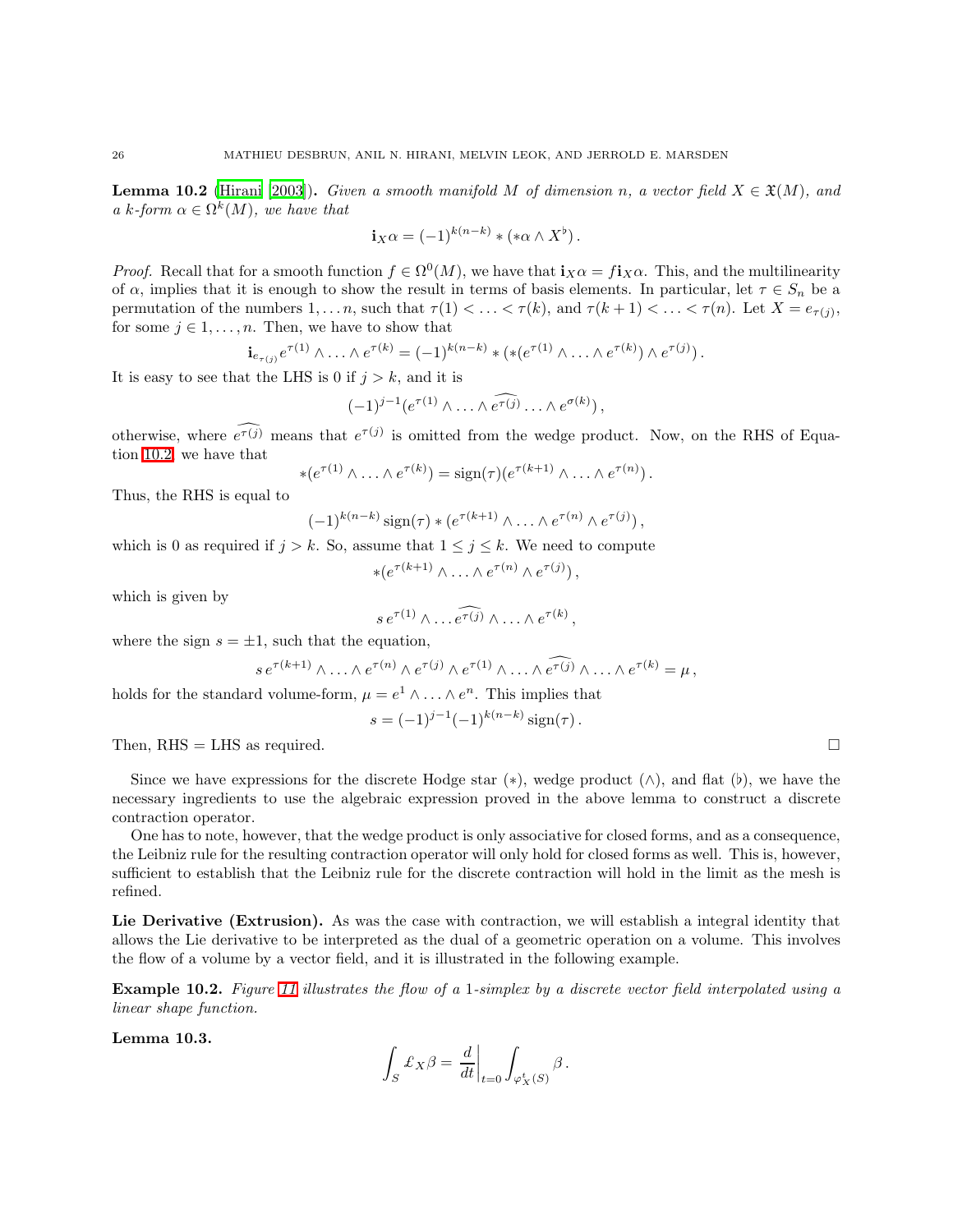

<span id="page-26-1"></span>FIGURE 11. Flow of a 1-simplex by a discrete vector field.

Proof.

$$
F_t^*(\mathcal{L}_X \beta) = \frac{d}{dt} F_t^* \beta
$$

$$
\int_0^t F_\tau^*(\mathcal{L}_X \beta) d\tau = F_t^* \beta - \beta
$$

$$
\int_S \int_0^t F_\tau^*(\mathcal{L}_X \beta) d\tau = \int_S F_t^* \beta - \int_S \beta
$$

$$
\int_0^t \int_{\varphi_X^*(S)} \mathcal{L}_X \beta d\tau = \int_{\varphi_X^*(S)} \beta - \int_S \beta.
$$

This lemma allows us to define a discrete Lie derivative as follows,

$$
\langle \pounds_X \beta^k, \sigma^k \rangle = \frac{d}{dt} \Big|_{t=0} \langle \beta^k, \varphi^t_X(\sigma^k) \rangle,
$$

where, as before, evaluating the RHS will require the discrete differential form and discrete vector field to be appropriately interpolated.

Lie Derivative (Algebraic). Alternatively, as we have expressions for the discrete contraction operator  $(i<sub>X</sub>)$ , and exterior derivative (d), we can construct a discrete Lie derivative using the Cartan magic formula,

$$
\pounds_X \omega = \mathbf{i}_X \mathbf{d} \omega + \mathbf{d} \mathbf{i}_X \omega.
$$

As is the case with the algebraic definition of the discrete contraction, the discrete Lie derivative will only satisfy a Leibniz rule for closed forms. As before, this is sufficient to establish that the Leibniz rule will hold in the limit as the mesh is refined.

# 11. DISCRETE POINCARÉ LEMMA

<span id="page-26-0"></span>In this section, we will prove the discrete Poincaré lemma by constructing a homotopy operator though a generalized cocone construction. This section is based on the work in [Desbrun et al. \[2003\]](#page-50-8).

The standard cocone construction fails at the discrete level, since the cone of a simplex is not, in general, expressible as a chain in the simplicial complex. As such, the standard cocone does not necessarily map k-cochains to  $(k-1)$ -cochains.

An example of how the standard cone construction fails to map chains to chains is illustrated in Figure [12.](#page-27-0) Given the simplicial complex on the left, consisting of triangles, edges and nodes, we wish, in the center figure, to consider the cone of the bold edge with respect to the top most node. Clearly, the resulting cone in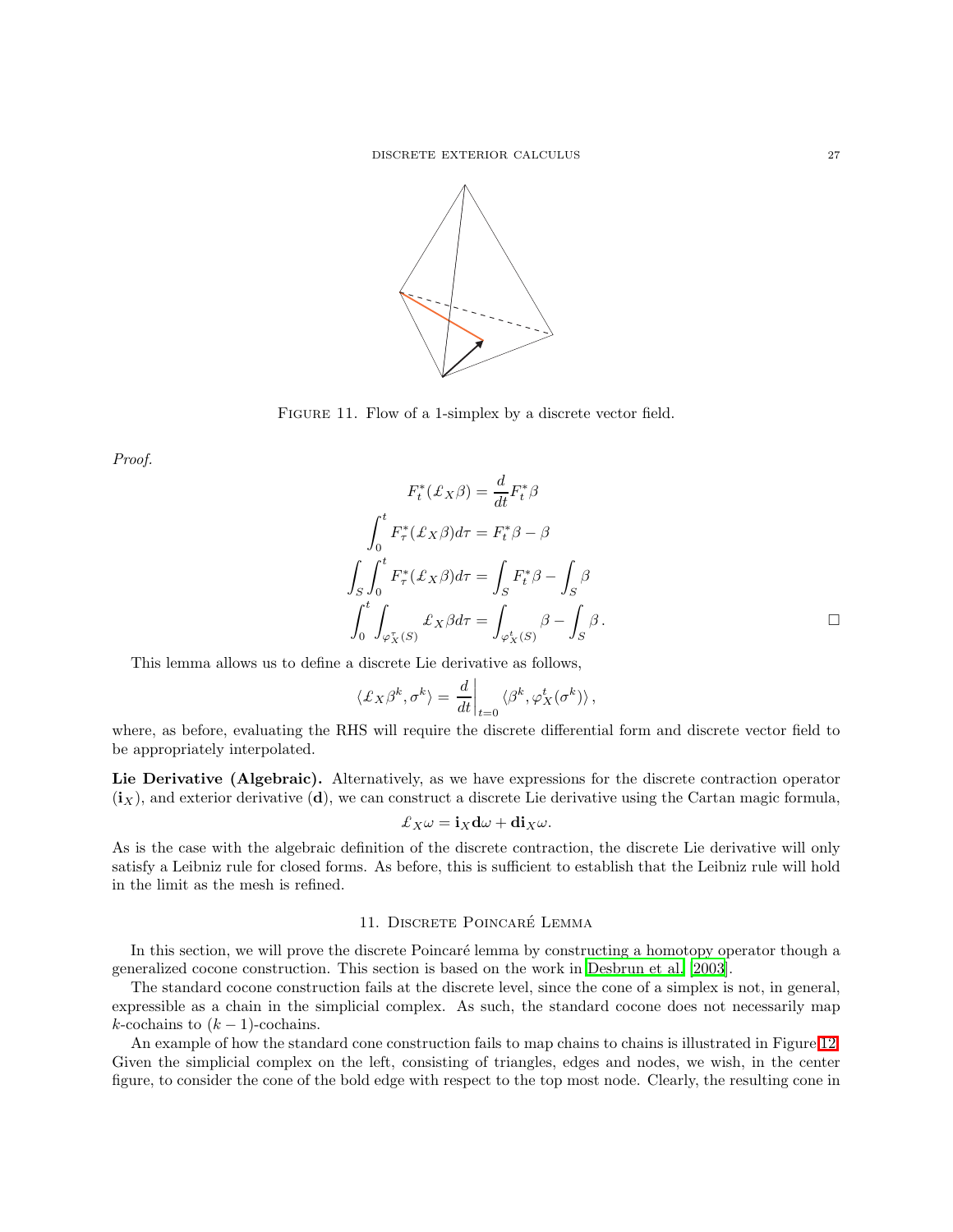the right figure, which is shaded grey, cannot be expressed as a combination of the triangles in the original complex.



<span id="page-27-0"></span>FIGURE 12. The cone of a simplex is, in general, not expressible as a chain.

In this subsection, a generalized cone operator that is valid for chains is developed which has the essential homotopy properties to yield a discrete analogue of the Poincaré lemma.

We will first consider the case of trivially star-shaped complexes, followed by logically star-shaped complexes, before generalizing the result to contractible complexes.

**Definition 11.1.** Given a k-simplex  $\sigma^k = [v_0, \ldots, v_k]$  we construct the **cone** with vertex w and base  $\sigma^k$ , as follows,

$$
w \diamond \sigma^k = [w, v_0, \dots, v_k].
$$

Lemma 11.1. The geometric cone operator satisfies the following property,

$$
\partial(w \diamond \sigma^k) + w \diamond (\partial \sigma^k) = \sigma^k.
$$

*Proof.* This is a standard result from simplicial algebraic topology.  $\square$ 

### Trivially Star-Shaped Complexes.

**Definition 11.2.** A complex K is called **trivially star-shaped** if there exists a vertex  $w \in K^{(0)}$ , such that for all  $\sigma^k \in K$ , the cone with vertex w and base  $\sigma^k$  is expressible as a chain in K. That is to say,

$$
\exists w \in K^{(0)} \mid \forall \sigma^k \in K, w \diamond \sigma^k \in C_{k+1}(K).
$$

We can then denote the cone operation with respect to w as  $p: C_k(K) \to C_{k+1}(K)$ .

**Lemma 11.2.** In trivially star-shaped complexes, the cone operator,  $p : C_k(K) \to C_{k+1}(K)$ , satisfies the following identity,

$$
p\partial + \partial p = I,
$$

at the level of chains.

Proof. Follows immediately from the identity for cones, and noting that the cone is well-defined at the level of chains on trivially star-shaped complexes.

**Definition 11.3.** The **cocone** operator,  $H: C^{k}(K) \to C^{k-1}(K)$ , is defined by  $\langle H\alpha^k, \sigma^{k-1} \rangle = \langle \alpha^k, p(\sigma^{k-1}) \rangle.$ 

This operator is well-defined on trivially star-shaped simplicial complexes.

**Lemma 11.3.** The cocone operator,  $H: C^{k}(K) \to C^{k-1}(K)$ , satisfies the following identity,

 $H\mathbf{d} + \mathbf{d}H = I$ .

at the level of cochains.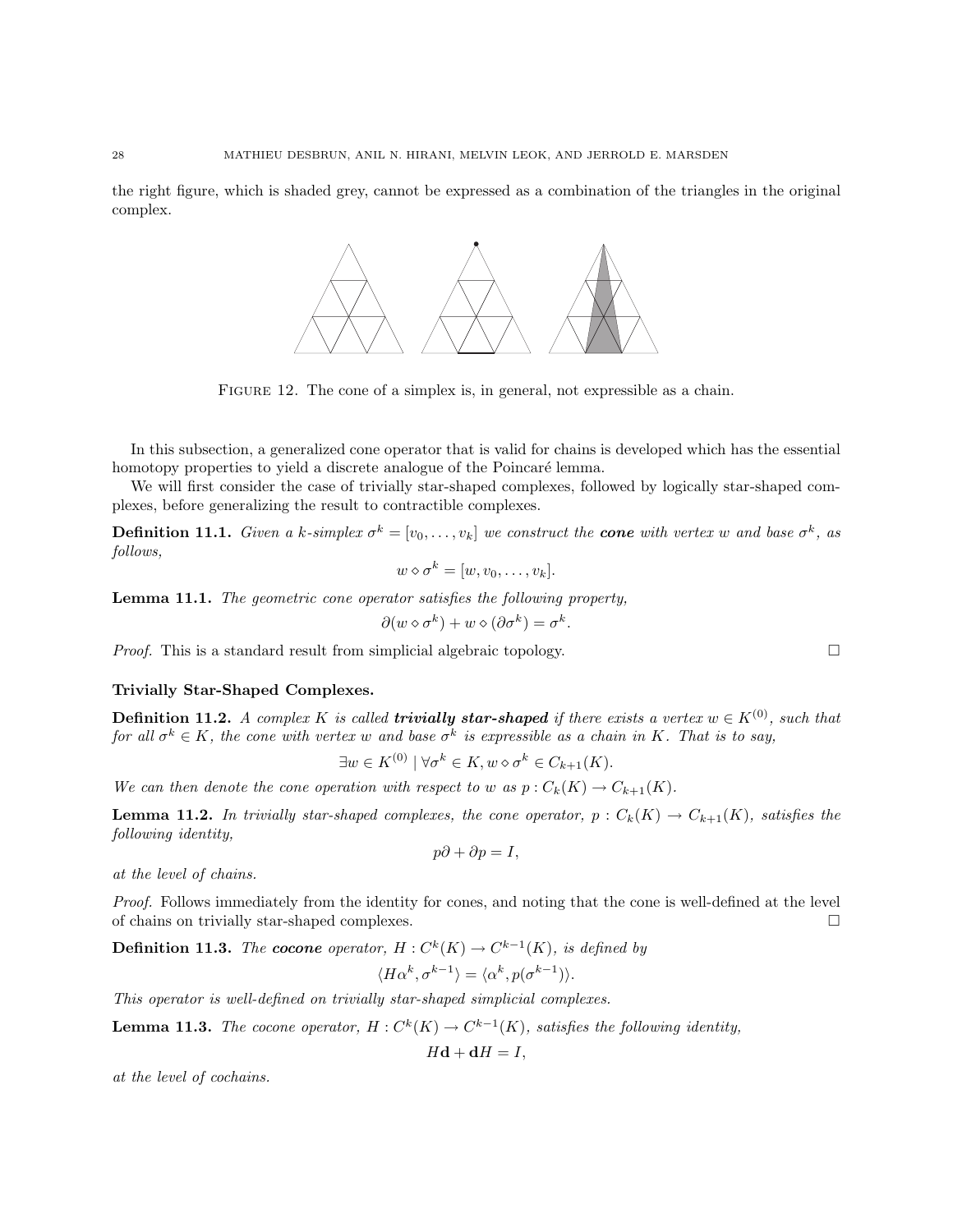Proof. A simple duality argument applied to the cone identity,

$$
p\partial + \partial p = I,
$$

yields the following,

$$
\langle \alpha^k, \sigma^k \rangle = \langle \alpha^k, (p\partial + \partial p)\sigma^k \rangle
$$
  
=  $\langle \alpha^k, p\partial \sigma^k \rangle + \langle \alpha^k, \partial p\sigma^k \rangle$   
=  $\langle H\alpha^k, \partial \sigma^k \rangle + \langle \mathbf{d}\alpha^k, p\sigma^k \rangle$   
=  $\langle (\mathbf{d}H\alpha^k, \sigma^k) + \langle H\mathbf{d}\alpha^k, \sigma^k \rangle$   
=  $\langle (\mathbf{d}H + H\mathbf{d})\alpha^k, \sigma^k \rangle$ .

Therefore,

at the level of cochains.  $\Box$ 

Corollary 11.4 (Discrete Poincaré Lemma for Trivially Star-shaped Complexes). Given a closed cochain  $\alpha^k$ , that is to say,  $d\alpha^k = 0$ , there exists a cochain  $\beta^{k-1}$ , such that,  $d\beta^{k-1} = \alpha^k$ .

 $H\mathbf{d} + \mathbf{d}H = I$ ,

Proof. Applying the identity for cochains,

 $H\mathbf{d} + \mathbf{d}H = I$ ,

we have,

$$
\langle \alpha^k, \sigma^k \rangle = \langle (H\mathbf{d} + \mathbf{d}H)\alpha^k, \sigma^k \rangle \,,
$$

but,  $\mathbf{d}\alpha^k = 0$ , so,

$$
\langle \alpha^k, \sigma^k \rangle = \langle \mathbf{d} (H \alpha^k), \sigma^k \rangle.
$$

Therefore,  $\beta^{k-1} = H\alpha^k$  is such that  $\mathbf{d}\beta^{k-1} = \alpha^k$  at the level of cochains.

**Example 11.1.** We demonstrate the construction of the tetrahedralization of the cone of a  $(n-1)$ -simplex over the origin.

If we denote by  $v_i^k$ , the projection of the  $v_i$  vertex to the k-th concentric sphere, where the 0-th concentric sphere is simply the central point, then we fill up the cone  $[c, v_1, ...v_n]$  with simplices as follows,

 $[v_1^0, v_1^1, \ldots, v_n^1], [v_1^2, v_1^1, \ldots, v_n^1], [v_1^2, v_2^2, v_2^1, \ldots, v_n^1], \ldots, [v_1^2, \ldots, v_n^2, v_n^1].$ 

Since  $S^{n-1}$  is orientable, we can use a consistent triangulation of  $S^{n-1}$  and these n-cones to consistently triangulate  $B<sup>n</sup>$  such that the resulting triangulation is star-shaped.

This fills up the region to the 1st concentric sphere, and we repeat the process by leapfrogging at the last vertex to add  $[v_1^2, ..., v_n^2, v_n^3]$ , and continuing the construction, to fill up the annulus between the 1st and 2nd concentric sphere. Thus, we can keep adding concentric shells to create an arbitrarily dense triangulation of a n-ball about the origin.

In three dimensions, these simplices are given by

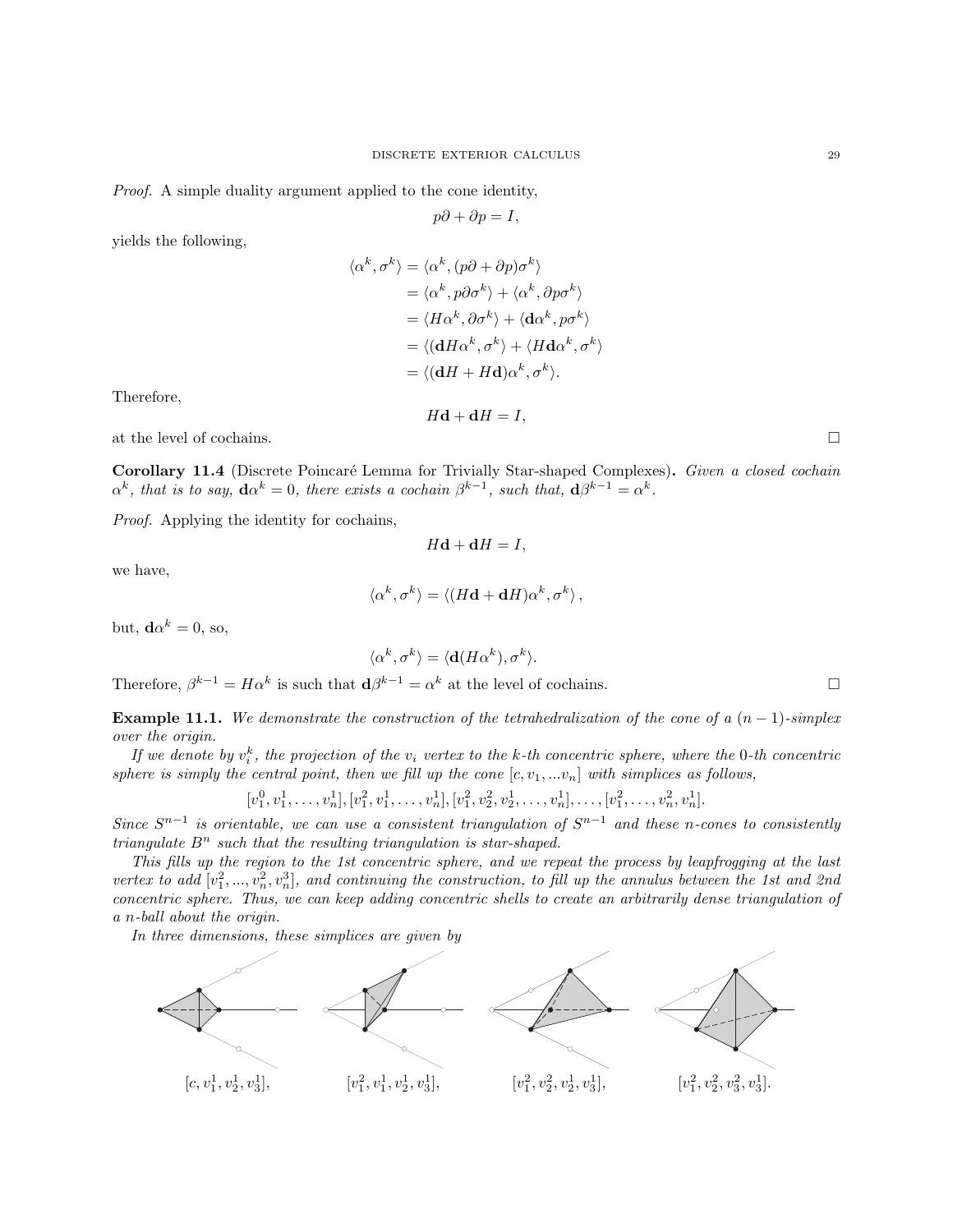Putting them together, we obtain Figure [13.](#page-29-0)



<span id="page-29-0"></span>FIGURE 13. Triangulation of a three-dimensional cone.

This example is significant, since we have demonstrated that for any n-dimensional ball about a point, we can construct a trivially star-shaped triangulation of the ball, with arbitrarily high resolution. This allows us to recover the smooth Poincaré lemma in the limit of an infinitely fine mesh, using the discrete Poincaré lemma for trivially star-shaped complexes.

### Logically Star-Shaped Complexes.

**Definition 11.4.** A simplicial complex  $L$  is **logically star-shaped** if it is isomorphic, at the level of an abstract simplicial complex, to a trivially star-shaped complex K.

Example 11.2. We see two simplicial complexes, in Figure [14,](#page-29-1) which are clearly isomorphic as abstract simplicial complexes.



<span id="page-29-1"></span>Figure 14. Trivially star-shaped complex (left); Logically star-shaped complex (right).

**Definition 11.5.** The **logical cone** operator  $p : C^k(L) \to C^{k+1}(L)$  is defined by making the following diagram commute,

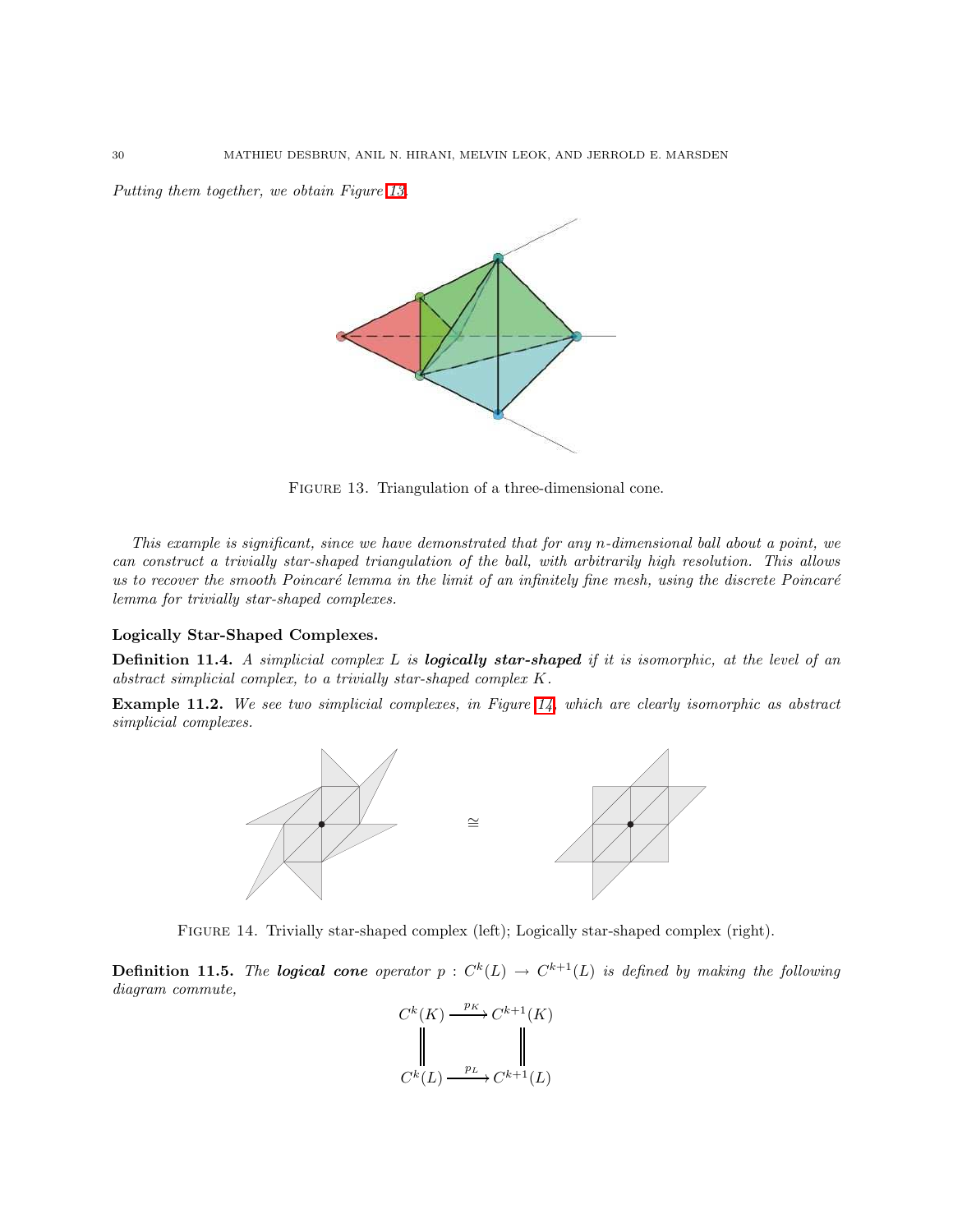Which is to say that, given the isomorphism  $\varphi: K \to L$ , we define

$$
p_L = \varphi \circ p_K \circ \varphi^{-1}.
$$

Example 11.3. We show an example of the construction of the logical cone operator.



This definition of the logical cone operator results in identities for the cone and cocone operator that follow from the trivially star-shaped case, and we record the results as follows.

Lemma 11.5. In logically star-shaped complexes, the logical cone operator satisfies the following identity,

 $p\partial + \partial p = I$ ,

at the level of chains.

Proof. Follows immediately by pushing forward the result for trivially star-shaped complexes using the isomorphism.

Lemma 11.6. In logically star-shaped complexes, the logical cocone operator satisfies the following identity,  $H\mathbf{d} + \mathbf{d}H = I$ ,

at the level of cochains.

Proof. Follows immediately by pushing forward the result for trivially star-shaped complexes using the isomorphism.

Similarly, we have a Discrete Poincaré Lemma for logically star-shaped complexes.

Corollary 11.7 (Discrete Poincaré Lemma for Logically Star-shaped Complexes). Given a closed cochain  $\alpha^k$ , that is to say,  $d\alpha^k = 0$ , there exists a cochain  $\beta^{k-1}$ , such that,  $d\beta^{k-1} = \alpha^k$ .

*Proof.* Follows from the above lemma using the proof for the trivially star-shaped case.  $\square$ 

Contractible Complexes. For arbitrary contractible complexes, we construct a generalized cone operator such that it satisfies the identity,

$$
p\partial + \partial p = I,
$$

which is the crucial property of the cone operator, from the point of view of proving the discrete Poincaré lemma.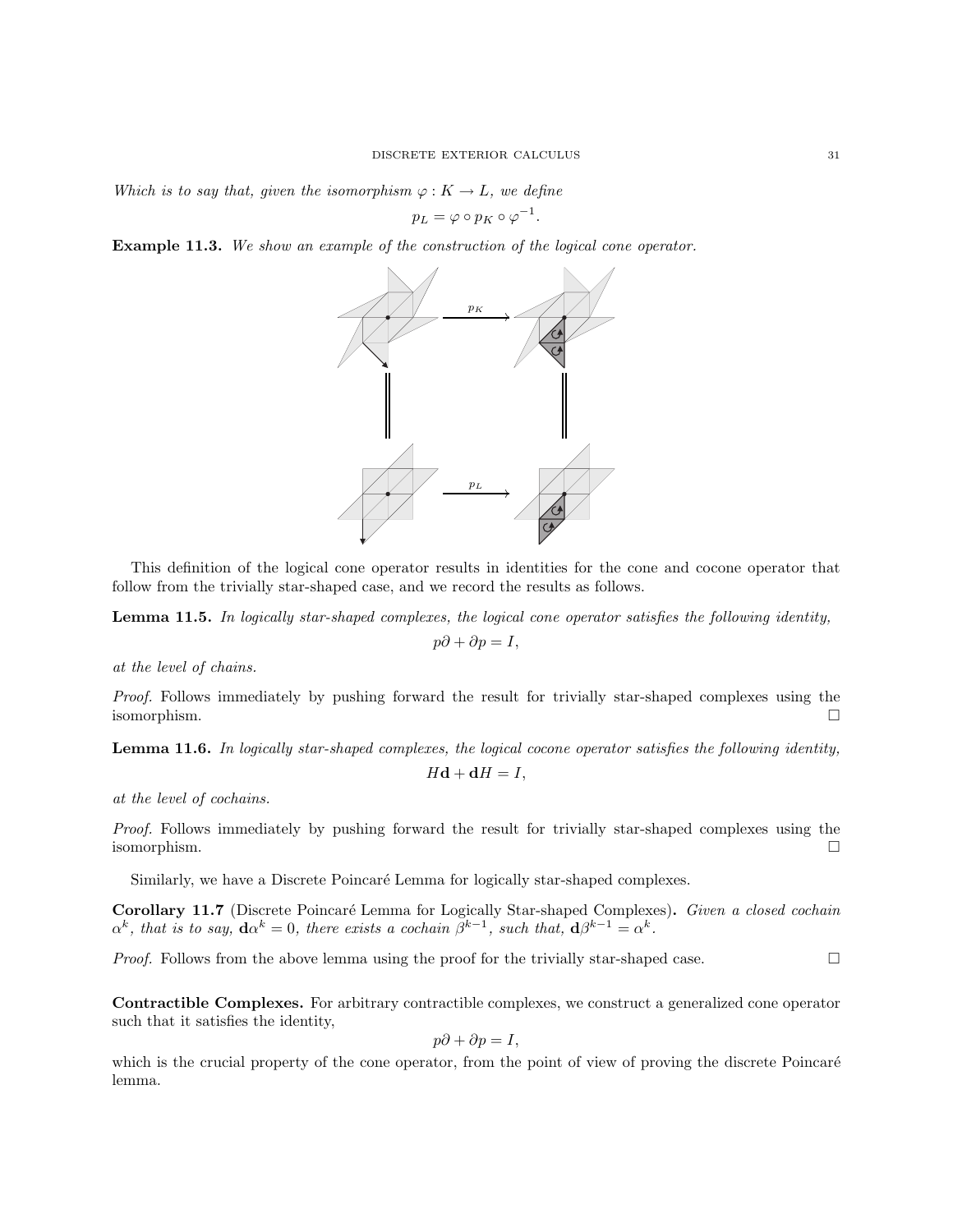The trivial cone construction gives a clue as to how to proceed in the construction of a *generalized cone* **operator**. Notice that if a  $\sigma^{k+1}$  is a term in  $p(\sigma^k)$ , then  $p(\sigma^{k+1}) = \emptyset$ . This suggests how we can use the cone identity to inductively construct the generalized cone operator.

To define  $p(\sigma^k)$ , we consider  $\sigma^{k+1} > \sigma^k$ , such that,  $\sigma^{k+1}$  and  $\sigma^k$  are consistently oriented. We apply  $p\partial + \partial p$  to  $\sigma^{k+1}$ . Then, we have

$$
\sigma^{k+1} = p(\sigma^k) + p(\partial \sigma^{k+1} - \sigma^k) + \partial p(\sigma^{k+1}).
$$

If we set  $p(\sigma^{k+1}) = \varnothing$ ,

$$
\sigma^{k+1} = p(\sigma^k) + p(\partial \sigma^{k+1} - \sigma^k) + \partial(\varnothing)
$$

$$
= p(\sigma^k) + p(\partial \sigma^{k+1} - \sigma^k).
$$

Rearranging, we have

$$
p(\sigma^k) = \sigma^{k+1} - p(\partial \sigma^{k+1} - \sigma^k),
$$

and

$$
p(\sigma^{k+1}) = \varnothing.
$$

We are done, so long as the simplices in the chain  $\partial \sigma^{k+1} - \sigma^k$  already have p defined on it. This then reduces to enumerating the simplices in such a way that in the right hand side of the equation, we never evoke terms that are undefined.

We now introduce a method of augmenting a complex so that the enumeration condition is always satisfied.

**Definition 11.6.** Given a n-complex K, consider a  $(n-1)$ -chain  $c_{n-1}$  that is contained on the boundary of K, and is included in the one-ring of some vertex on  $\partial K$ . Then, the one-ring cone augmentation of K is the complex obtained by adding the n-cone  $w \diamond c_{n-1}$ , and all its faces to the complex.

**Definition 11.7.** A complex is **generalized star-shaped** if it can be constructed by repeatedly applying the one-ring augmentation procedure.

We will explicitly show in Examples [11.4,](#page-31-0) and [11.7,](#page-33-0) how to enumerate the vertices in two and three dimensions. And in Examples [11.6,](#page-33-1) and [11.8,](#page-34-0) we will introduce regular triangulations of  $\mathbb{R}^2$  and  $\mathbb{R}^3$  that can be constructed by inductive one-ring cone augmentation.

**Remark 11.1.** Notice that a non-contractible complex cannot be constructed by inductive one-ring cone augmentation, since it will involve adding a cone to a vertex that has two disjoint base chains. This prevents us from enumerating the simplices in such as way that all the terms in  $\partial \sigma^{k+1} - \sigma^k$  have had p defined on them, and we see in Example [11.9](#page-36-0) how this causes the cone identity, and hence the discrete Poincaré lemma to break.

<span id="page-31-0"></span>Example 11.4. In two dimensions, the one-ring condition implies that the base of the cone consists of either one or two 1-simplices. To aid in visualization, consider Figure [15.](#page-31-1)



<span id="page-31-1"></span>FIGURE 15. One-ring cone augmentation of a complex in two dimensions.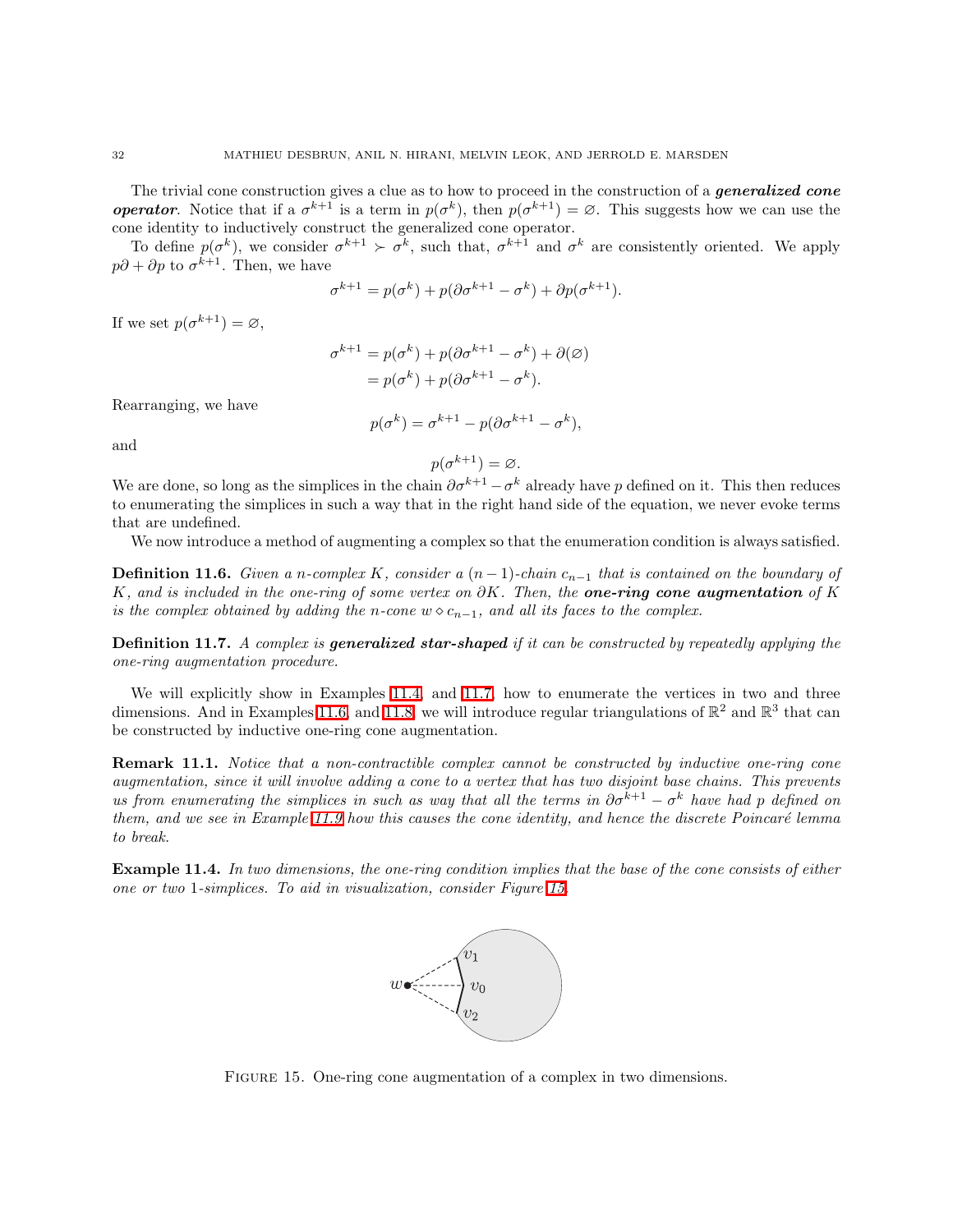In the case of one 1-simplex,  $[v_0, v_1]$ , when we augment using the cone construction with the new vertex w, we define,

$$
p([w]) = [v_0, w] + p([v_0]),
$$
  
\n
$$
p([v_1, w]) = [v_0, v_1, w] - p([v_0, v_1]),
$$
  
\n
$$
p([v_0, w]) = \emptyset,
$$
  
\n
$$
p([v_0, v_1, w]) = \emptyset.
$$
  
\nIn the case of two 1-simplices,  $[v_0, v_1]$ ,  $[v_0, v_2]$ , we have,  
\n
$$
p([w]) = [v_0, w] + p([v_0],)
$$
  
\n
$$
p([v_0, w]) = \emptyset,
$$
  
\n
$$
p([v_0, w]) = \emptyset,
$$
  
\n
$$
p([v_0, v_1, w]) = \emptyset,
$$
  
\n
$$
p([v_0, v_1, w]) = \emptyset,
$$
  
\n
$$
p([v_0, v_2, w]) = \emptyset.
$$

Example 11.5. We will now explicitly utilize the one-ring cone augmentation procedure to compute the generalized cone operator for part of a regular two-dimensional triangulation that is not logically star-shaped. As a preliminary, we shall consider a logically star-shaped complex, and augment with a new vertex, as

seen in Figure [16.](#page-32-0)



<span id="page-32-0"></span>FIGURE 16. Logically star-shaped complex augmented by cone.

We use the logical cone operator for the subcomplex that is logically star-shaped, and the augmentation rules in the example above for the newly introduced simplices. This yields,

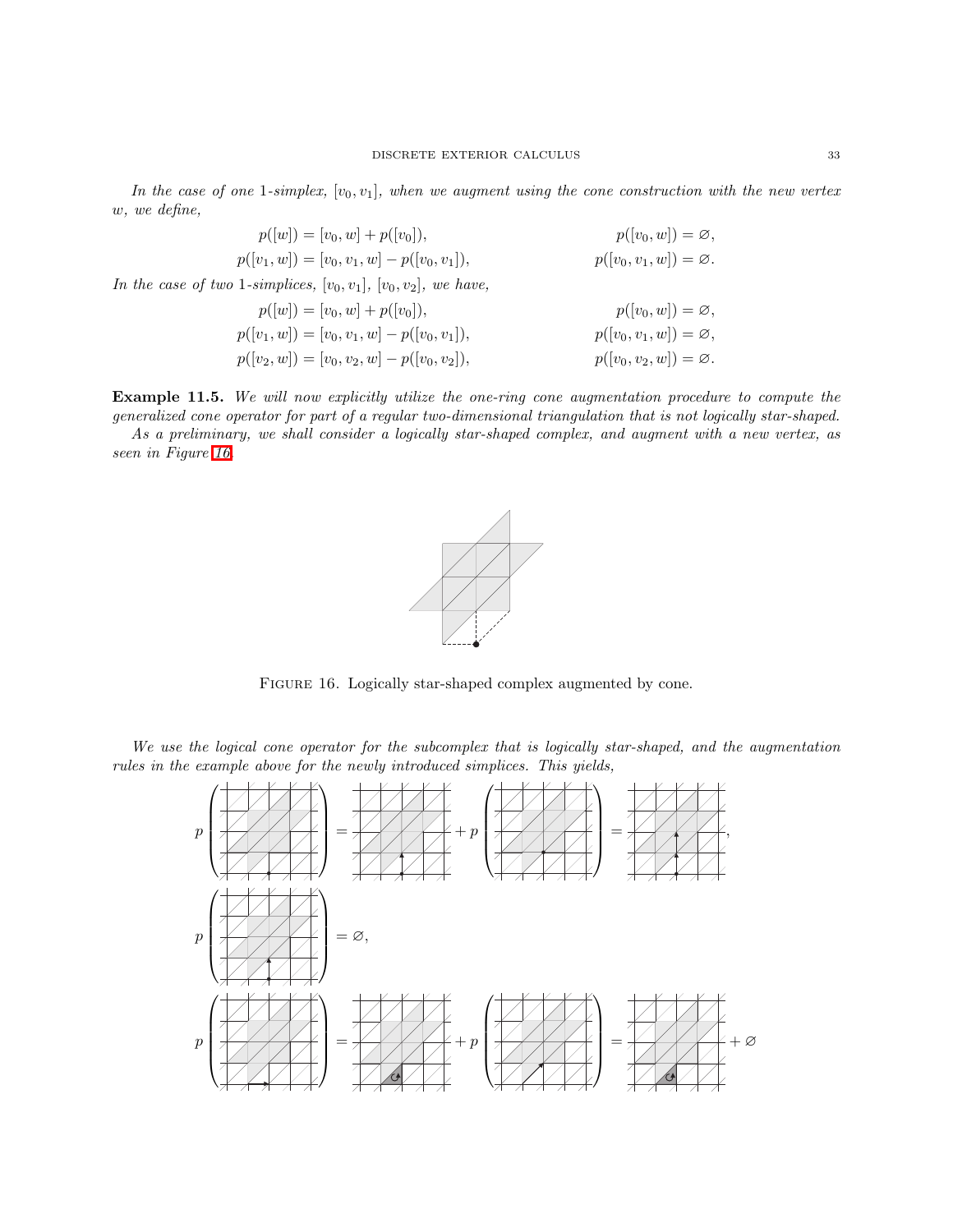

<span id="page-33-1"></span>Example 11.6. Clearly, the regular two-dimensional triangulation can be obtained by the successive application of the one-ring cone augmentation procedure, as the following sequence illustrates,



which means that the discrete Poincaré lemma can be extended to the entire regular triangulation of the plane.

<span id="page-33-0"></span>**Example 11.7.** We consider the case of augmentation in three dimensions. Denote by  $v_0$ , the center of the one-ring on the two-surface, to which we are augmenting the new vertex w. The other vertices of the one-ring are enumerated in order,  $v_1, \ldots, v_m$ . To aid in visualization, consider Figure [17.](#page-34-1)

If the one-ring does not go completely around  $v_0$ , we shall denote the missing term by  $[v_0, v_1, v_m]$ . The generalized cone operators are given as follows.

 $k=0,$ 

$$
p([w]) = [v_0, w] + p([v_0]), \qquad p([v_0, w]) = \varnothing,
$$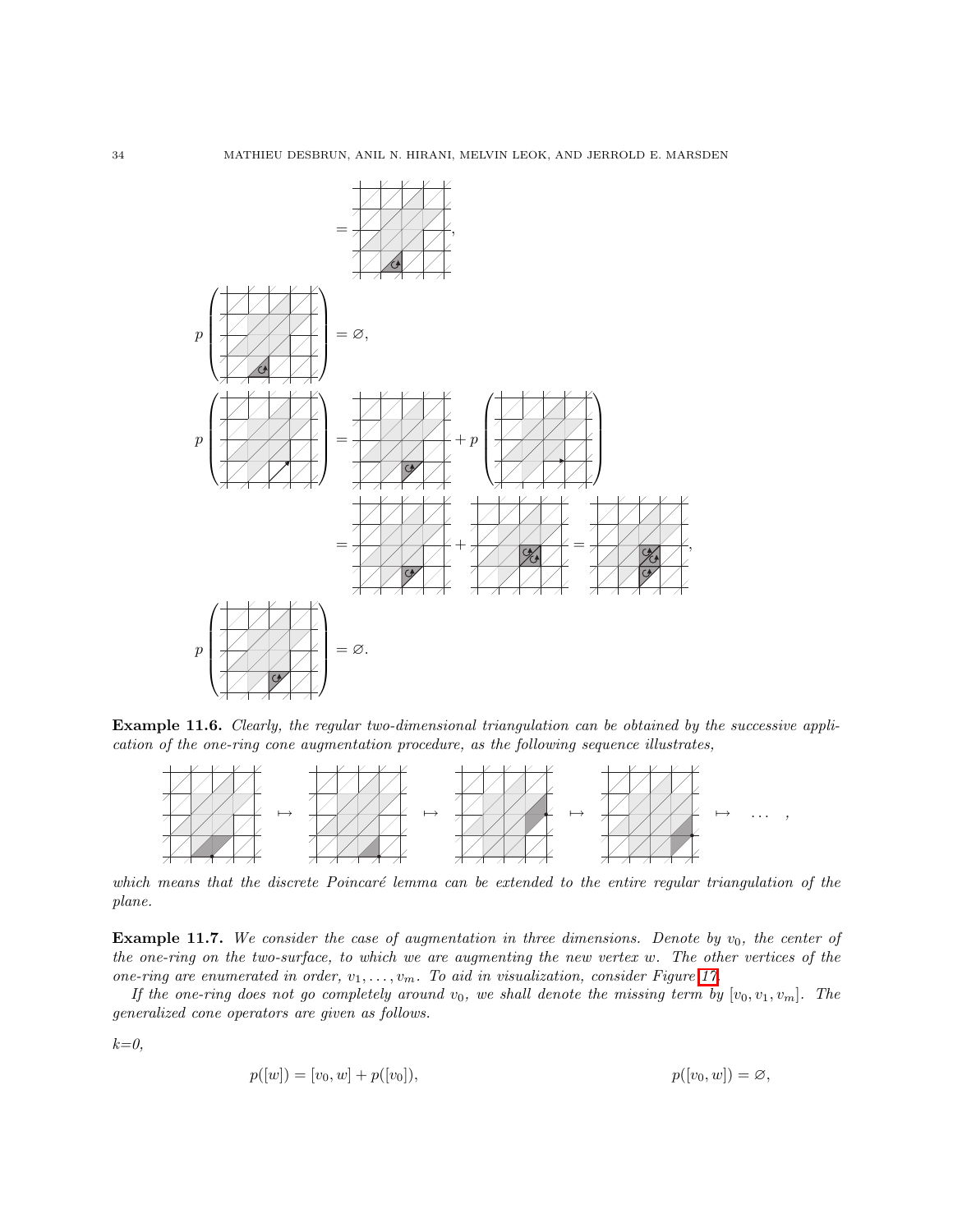DISCRETE EXTERIOR CALCULUS 35



<span id="page-34-1"></span>

 $k=1$ ,

$$
p([v_1, w]) = [v_0, v_1, w] - p([v_0, v_1]),
$$
  
\n
$$
p([v_m, w]) = [v_0, v_m, w] - p([v_0, v_m]),
$$
  
\n
$$
p([v_0, v_m, w]) = \varnothing,
$$
  
\n
$$
p([v_0, v_m, w]) = \varnothing,
$$

 $k=2$ 

$$
p([v_1, v_2, w]) = [v_0, v_1, v_2, w] + p([v_0, v_1, v_2]),
$$
  
\n
$$
p([v_{m-1}, v_m, w]) = [v_0, v_{m-1}, v_m, w] + p([v_0, v_{m-1}, v_m]),
$$
  
\n
$$
p([v_{m-1}, v_m, w]) = \emptyset.
$$

If it does go around completely,

$$
p([v_m, v_1, w]) = [v_0, v_m, v_1, w] + p([v_0, v_m, v_1]),
$$
  

$$
p([v_0, v_m, v_1, w]) = \emptyset.
$$

<span id="page-34-0"></span>Example 11.8. We provide a tetrahedralization of the unit cube that can be tiled to yield a regular tetrahedralization of  $\mathbb{R}^3$ . The 3-simplices are as follows,

 $[v_{000}, v_{001}, v_{010}, v_{10}], [v_{001}, v_{010}, v_{100}, v_{101}], [v_{001}, v_{010}, v_{011}, v_{101}],$ 

 $[v_{010}, v_{100}, v_{101}, v_{110}], [v_{010}, v_{011}, v_{101}, v_{110}], [v_{011}, v_{101}, v_{110}, v_{111}].$ 

The tetrahedralization of the unit cube can be seen in Figure [18.](#page-35-0)

Since this regular tetrahedralization can be constructed by the successive application of the one-ring cone augmentation procedure, the Discrete Poincaré lemma can be extended to the entire regular tetrahedralization of  $\mathbb{R}^3$ .

In higher dimensions, we can extend the construction of the generalized cone operator inductively using the one-ring cone augmentation by choosing an appropriate enumeration of the base chain. Topologically, the base chain will be the cone of  $S^{n-2}$  (with possibly an open  $(n-2)$ -ball removed) with respect to the central point.

By spiraling around  $S^{n-2}$ , starting from around the boundary of the  $n-2$  ball, and covering the rest of  $S^{n-2}$ , as in Figure [19,](#page-35-1) we obtain the higher-dimensional generalization of the procedure we have taken in Examples [11.4,](#page-31-0) and [11.7.](#page-33-0)

Notice that  $n = 2$  is distinguished, since  $S^{2-2} = S^0$  is disjoint, which is why in the two-dimensional case, we were not able to use the spiraling technique to enumerate the simplices.

Since we have constructed the generalized cone operator such that the cone identity holds, we have,

Lemma 11.8. In generalized star-shaped complexes, the generalized cone operator satisfies the following identity,

$$
p\partial + \partial p = I,
$$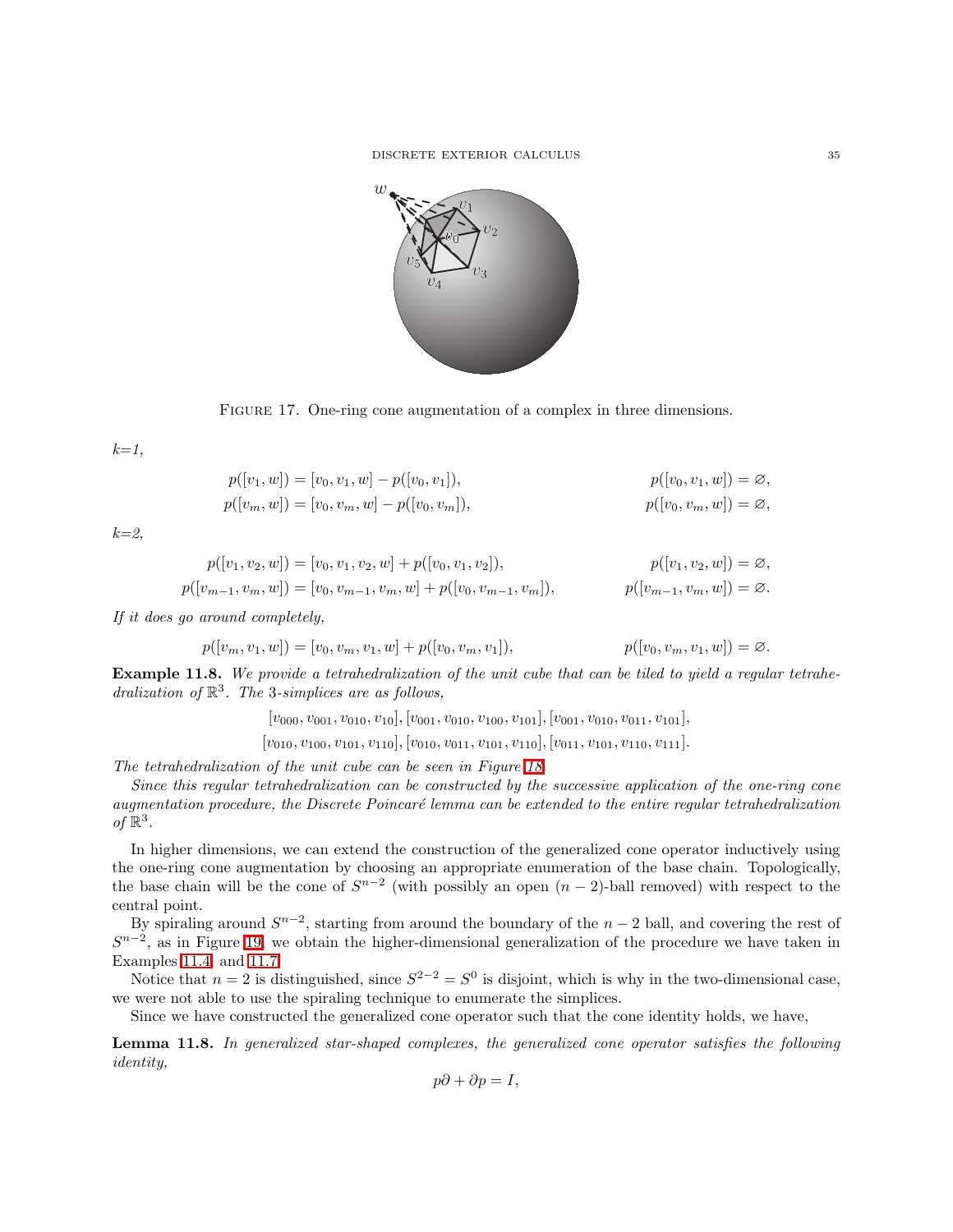

(a) Tileable tetrahedralization of the unit cube  $\hfill$  (b) Partial tiling of  $\mathbb{R}^3$ 

<span id="page-35-0"></span>FIGURE 18. Regular tiling of  $\mathbb{R}^3$  that admits a generalized cone operator.



<span id="page-35-1"></span>FIGURE 19. Spiral enumeration of  $S^{n-2}$ ,  $n=4$ .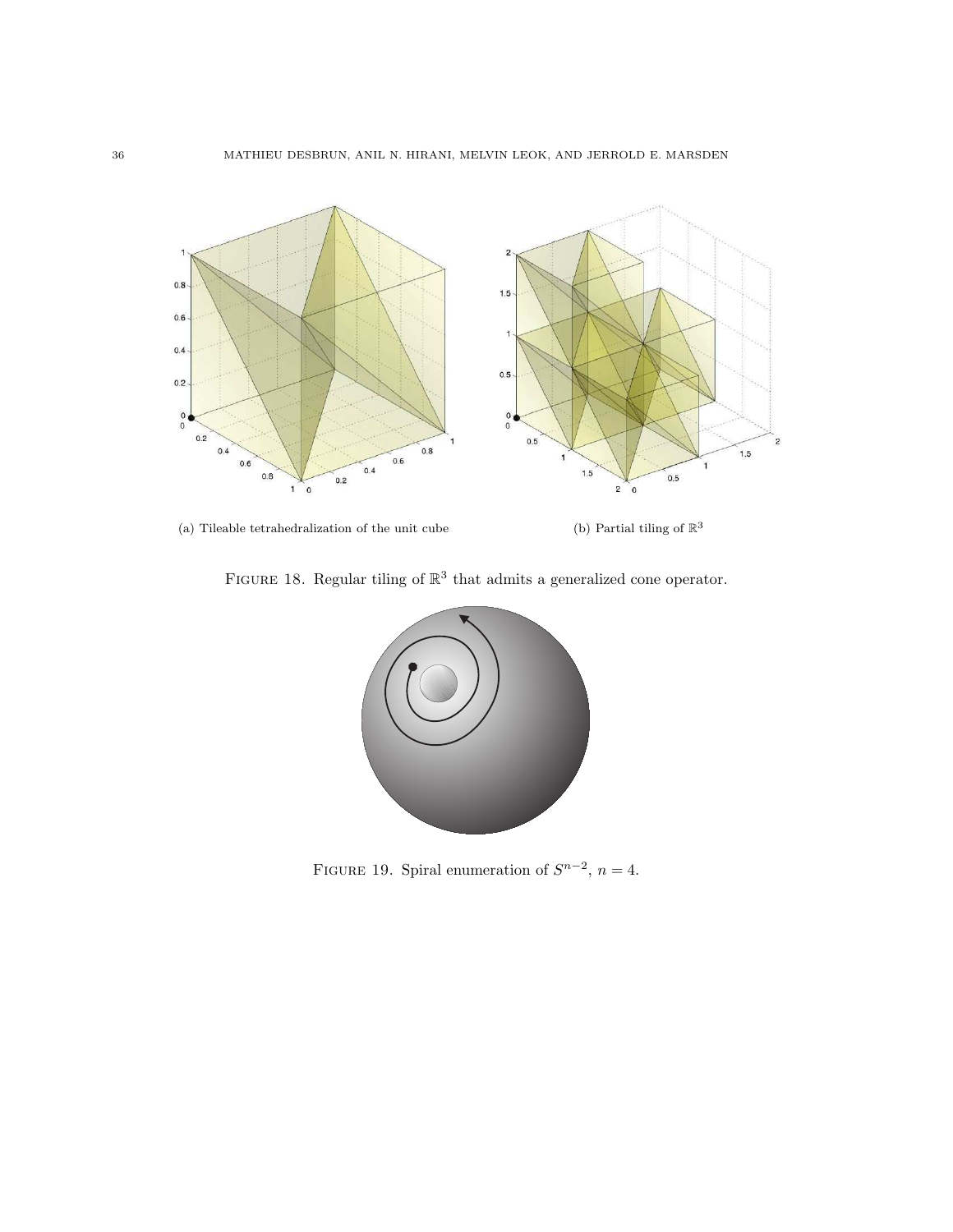at the level of chains.

*Proof.* By construction.  $\square$ 

Lemma 11.9. In generalized star-shaped complexes, the generalized cocone operator satisfies the following identity,

$$
H\mathbf{d} + \mathbf{d}H = I,
$$

at the level of cochains.

Proof. Follows immediately from applying the proof in the trivially star-shaped case, and using the identity in the previous lemma.  $\Box$ 

Similarly, we have a discrete Poincaré lemma for generalized star-shaped complexes.

Corollary 11.10 (Discrete Poincaré Lemma for Generalized Star-shaped Complexes). Given a closed cochain  $\alpha^k$ , that is to say,  $\mathbf{d}\alpha^k = 0$ , there exists a cochain  $\beta^{k-1}$ , such that,  $\mathbf{d}\beta^{k-1} = \alpha^k$ .

<span id="page-36-0"></span>*Proof.* Follows from the above lemma using the proof for the trivially star-shaped case.  $\square$ 

**Example 11.9.** We will consider an example of how the Poincaré lemma fails in the case when the complex is not contractible. Consider the following trivially star-shaped complex, and augment by one vertex so as to make the region non-contractible, as show in Figure [20.](#page-36-1)



(a) Trivially star-shaped complex (b) Non-contractible complex

<span id="page-36-1"></span>FIGURE 20. Counter-example for the discrete Poincaré lemma for a non-contractible complex.

Now we attempt to verify the identity,

$$
p\partial + \partial p = I,
$$

and we will see how this is only true up to a chain that is homotopic to the inner boundary.

$$
(p\partial + \partial p)\left(\frac{1}{p\partial + \partial p}\right) = p\left(\frac{1}{p\partial + \partial p}\right) + \partial\left(\frac{1}{p\partial + \partial p}\right)
$$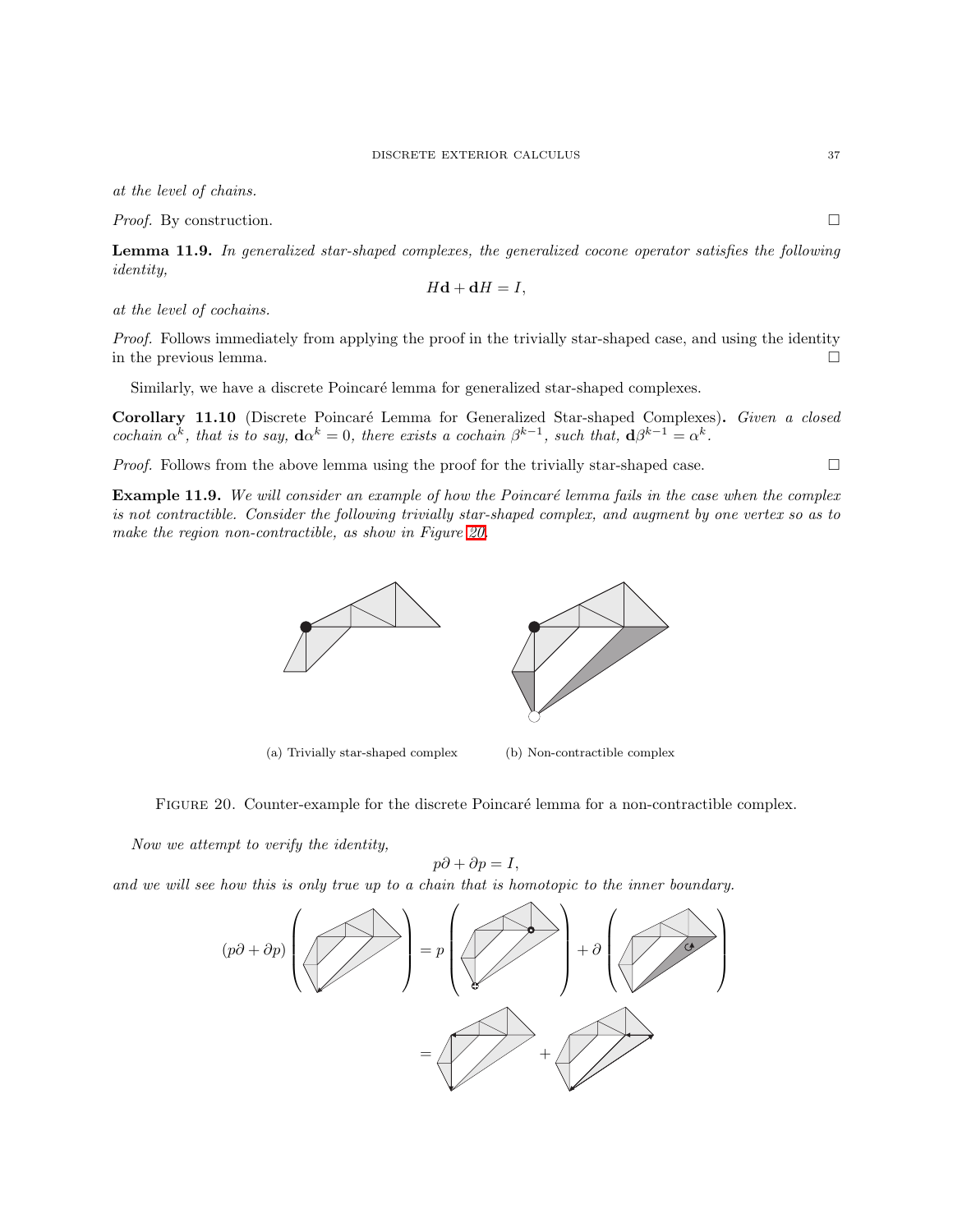

Since the second term cannot be expressed as the boundary of a 2-chain, it will contribute a non-trivial effect, even on closed discrete forms, and therefore the discrete Poincaré lemma does not hold for non-contractible complexes, as expected.

#### 12. Discrete Variational Mechanics and DEC

<span id="page-37-0"></span>We recall that discrete variational mechanics is based on a discrete analogue of Hamilton's principle, and they yield the discrete Euler–Lagrange equations. A particularly interesting property of DEC arises when it is used to construct the discrete Lagrangian for harmonic functions, and Maxwell's equations.

In particular, for these examples, the following diagram commutes,



Which is to say that directly discretizing the differential equations for harmonic functions, and Maxwell's equations using DEC results in the same expressions as the discrete Euler–Lagrange equations associated with a discrete Lagrangian which is discretized from the corresponding continuous Lagrangian by using DEC as the discretization scheme.

This is significant, since it implies that when DEC is used to discretize these equations, the corresponding numerical scheme which is obtained is variational, and consequently exhibits excellent structure-preserving properties.

In the variational principles for both harmonic functions and Maxwell's equations, we require the  $L^2$  norm obtained from the  $L^2$  inner product on  $\Omega^k(M)$ , which is given by

$$
\langle \alpha^k, \beta^k \rangle = \int_M \alpha \wedge * \beta \, .
$$

The discrete analogue of this requires a primal-dual wedge product, which is given below for forms of complementary dimension.

**Definition 12.1.** Given a primal discrete k-form  $\alpha^k \in \Omega_d^k(K)$ , and a dual discrete  $(n-k)$ -form  $\hat{\beta}^{n-k} \in$  $\Omega^{n-k}_d (\star K),$  the **discrete primal-dual wedge product** is defined as follows,

$$
\langle \alpha^k \wedge \hat{\beta}^{n-k}, V_{\sigma^k} \rangle = \frac{|V_{\sigma^k}|}{|\sigma^k|| \star \sigma^k|} \langle \alpha^k, \sigma^k \rangle \langle \hat{\beta}^{n-k}, \star \sigma^k \rangle
$$

$$
= \frac{1}{n} \langle \alpha^k, \sigma^k \rangle \langle \hat{\beta}^{n-k}, \star \sigma^k \rangle,
$$

where  $V_{\sigma^k}$  is the n-dimensional support volume obtained by taking the convex hull of the simplex  $\sigma^k$  and its dual cell  $\star \sigma^k$ .

The corresponding  $L^2$  inner product is as follows.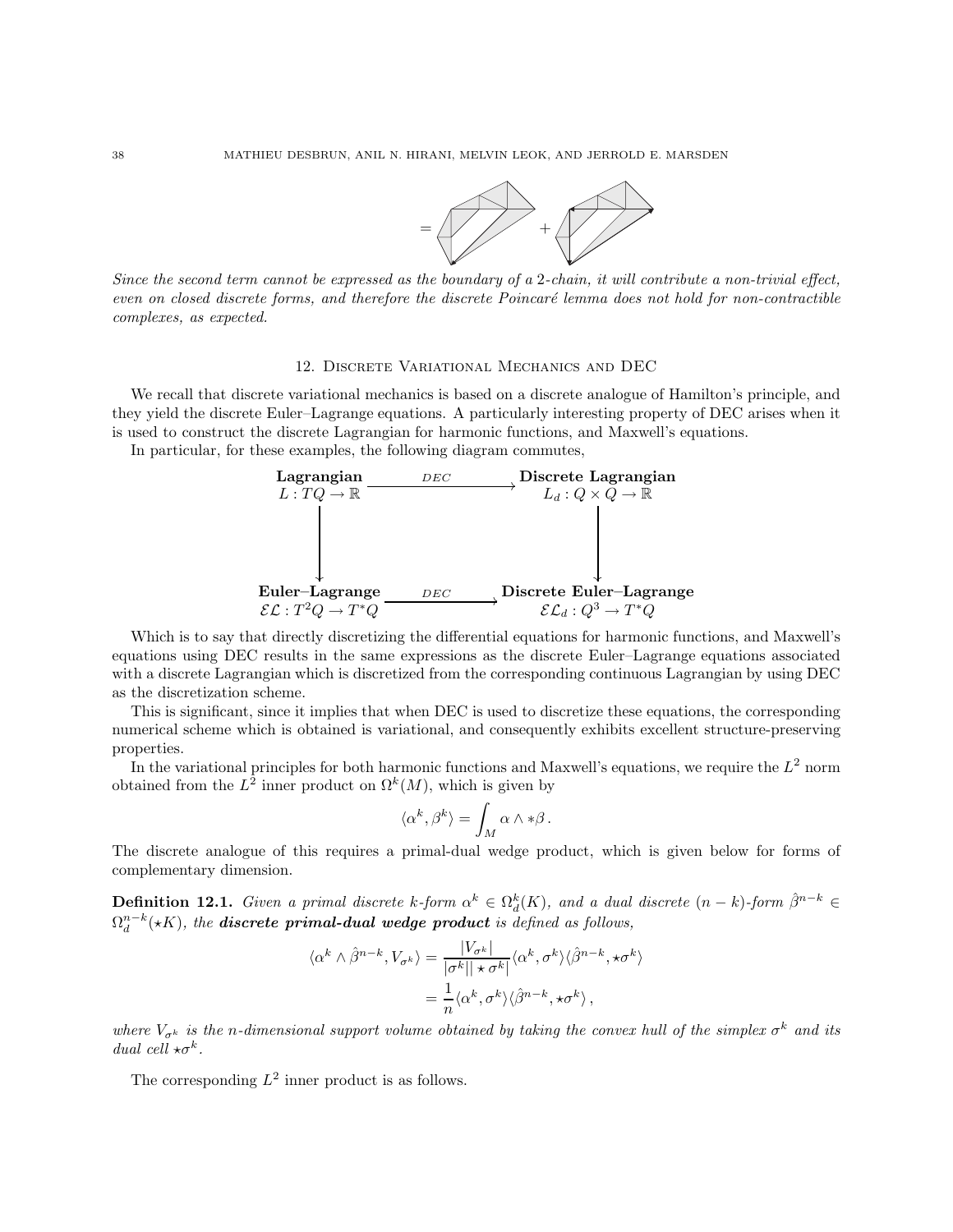**Definition 12.2.** Given two primal discrete k-forms,  $\alpha^k, \beta^k \in \Omega_d^k(K)$ , their **discrete**  $L^2$  **inner product**,  $\langle \alpha^k, \beta^k \rangle_d$ , is given by

$$
\langle \alpha^k, \beta^k \rangle_d = \sum_{\sigma^k \in K} \frac{|V_{\sigma^k}|}{|\sigma^k| |\star \sigma^k|} \langle \alpha^k, \sigma^k \rangle \langle * \beta, * \sigma^k \rangle
$$

$$
= \frac{1}{n} \sum_{\sigma^k \in K} \langle \alpha^k, \sigma^k \rangle \langle * \beta, * \sigma^k \rangle.
$$

<span id="page-38-0"></span>Remark 12.1. Notice that it would have been quite natural from the smooth theory to propose the following metric tensor  $\langle \langle , \rangle \rangle$  for differential forms,

$$
\langle \langle \langle \alpha^k, \beta^k \rangle \rangle \mathbf{v}, V_{\sigma^k} \rangle = |V_{\sigma^k}| \frac{\langle \alpha^k, \sigma^k \rangle}{|\sigma^k|} \frac{\langle \beta^k, \sigma^k \rangle}{|\sigma^k|},
$$

where the  $|V_{\sigma^k}|$  is the factor arising from integrating the volume-form over  $V_{\sigma^k}$ , and

$$
\frac{\langle \alpha^{k}, \sigma^{k}\rangle}{|\sigma^{k}|}\frac{\langle \beta^{k}, \sigma^{k}\rangle}{|\sigma^{k}|}
$$

is what we would expect for  $\langle\langle \alpha^k,\beta^k\rangle\rangle$ , if the forms  $\alpha^k$  and  $\beta^k$  were constant on  $\sigma^k$ , which is the product of the average values of  $\alpha^k$ , and  $\beta^k$ .

If we adopt this as our definition of the metric tensor for forms, we can recover the definition we obtained in  $§6$  $§6$  for the Hodge star operator. Starting from the definition from the smooth theory,

$$
\int \langle \! \langle \alpha^k, \beta^k \rangle \! \rangle \mathbf{v} = \int \alpha^k \wedge * \beta^k ,
$$

and expanding this in terms of the metric tensor for discrete forms, and the primal-dual wedge operator, we obtain

$$
\langle \langle \langle \alpha^k, \beta^k \rangle \rangle \mathbf{v}, V_{\sigma^k} \rangle = \langle \alpha^k \wedge * \beta^k, V_{\sigma^k} \rangle, |V_{\sigma^k}| \frac{\langle \alpha^k, \sigma^k \rangle}{|\sigma^k|} \frac{\langle \beta^k, \sigma^k \rangle}{|\sigma^k|} = \frac{|V_{\sigma^k}|}{|\sigma^k| |\star \sigma^k|} \langle \alpha^k, \sigma^k \rangle \langle * \beta^k, * \sigma^k \rangle.
$$

When we eliminate common factors from both sides, we obtain the expression,

$$
\frac{1}{|\sigma^k|} \langle \beta^k, \sigma^k \rangle = \frac{1}{|\star \sigma^k|} \langle * \beta^k, \star \sigma^k \rangle \, ,
$$

which is the expression we previously obtained in Definition [6.1](#page-14-1) of  $\S6$ .

The  $L^2$  norm for discrete differential forms is given below.

<span id="page-38-1"></span>**Definition 12.3.** Given a primal discrete k-form  $\alpha^k \in \Omega_d^k(K)$ , its **discrete**  $L^2$  **norm** is given by

$$
\|\alpha^k\|_d^2 = \langle \alpha^k, \alpha^k \rangle_d
$$
  
=  $\frac{1}{n} \sum_{\sigma^k \in K} \langle \alpha^k, \sigma^k \rangle \langle * \alpha^k, * \sigma^k \rangle$   
=  $\frac{1}{n} \sum_{\sigma^k \in K} \frac{|\star \sigma^k|}{|\sigma^k|} \langle \alpha^k, \sigma^k \rangle^2$ .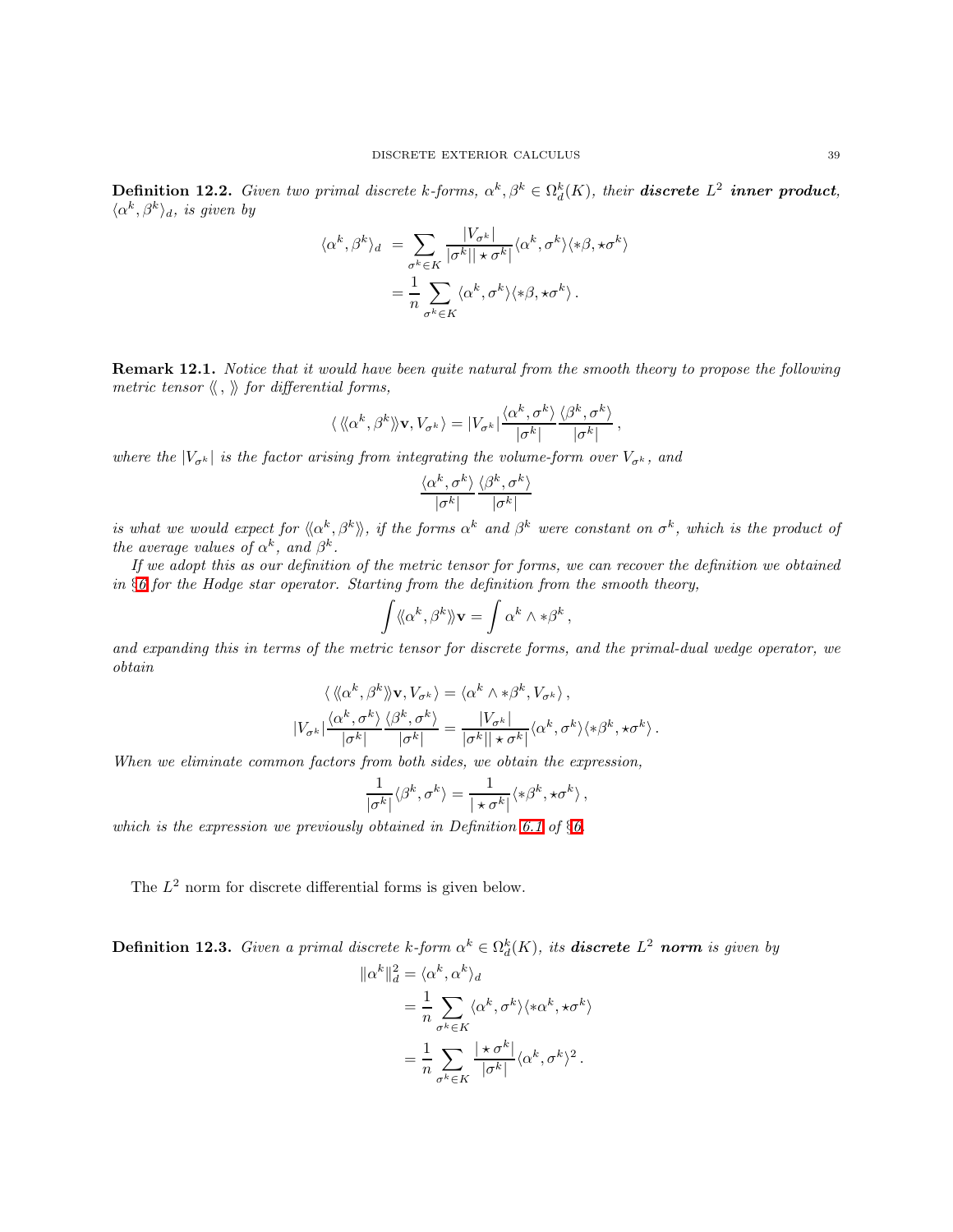Given these definitions, we can now reproduce some computations that were originally shown in Castrillón-López [\[2003\]](#page-50-9).

**Harmonic Functions.** Harmonic functions  $\phi : M \to \mathbb{R}$  can be characterized in a variational fashion as extremals of the following action functional,

$$
\mathcal{S}(\phi) = \frac{1}{2} \int_M \|\mathbf{d}\phi\|^2 \mathbf{v},
$$

where  $\bf{v}$  is a Riemannian volume-form in M. The corresponding Euler–Lagrange equation is given by

$$
\ast \mathbf{d} \ast \mathbf{d} \phi = -\Delta \phi = 0,
$$

which is the familiar characterization of harmonic functions in terms of the Laplace–Beltrami operator.

The discrete action functional can be expressed in terms of the  $L^2$  norm we introduced above for discrete forms,

$$
\mathcal{S}_d(\phi) = \frac{1}{2} \|\mathbf{d}\phi\|_d^2
$$
  
= 
$$
\frac{1}{2n} \sum_{\sigma^1 \in K} \frac{|\star \sigma^1|}{|\sigma^1|} \langle \mathbf{d}\phi, \sigma^1 \rangle^2.
$$

The basic variations needed for the determination of the discrete Euler–Lagrange operator are obtained from variations that vary the value of the function  $\phi$  at a given vertex  $v_0$ , leaving the other values fixed. These variations have the form,

$$
\phi_{\varepsilon} = \phi + \varepsilon \tilde{\eta},
$$

where  $\tilde{\eta} \in \Omega^0(M;\mathbb{R})$  is such that  $\langle \tilde{\eta}, v_0 \rangle = 1$ , and  $\langle \tilde{\eta}, v \rangle = 0$ , for any  $v \in K^{(0)} - \{v_0\}$ . This family of variations is enough to establish the variational principle. That is, we have

(12.1)  
\n
$$
0 = \frac{d}{d\varepsilon} \Big|_{\varepsilon=0} S_d(\phi_{\varepsilon})
$$
\n
$$
= \frac{1}{n} \sum_{\sigma^1 \in K} \frac{|\star \sigma^1|}{|\sigma^1|} \langle \mathbf{d}\phi, \sigma^1 \rangle \langle \mathbf{d}\tilde{\eta}, \sigma^1 \rangle
$$
\n
$$
= \frac{1}{n} \sum_{v_0 \prec \sigma^1} \frac{|\star \sigma^1|}{|\sigma^1|} \langle \mathbf{d}\phi, \sigma^1 \rangle \operatorname{sgn}(\sigma^1; v_0),
$$

<span id="page-39-0"></span>where  $sgn(\sigma^1; v)$  stands for the sign of  $\sigma^1$  with respect to v. Which is to say,  $sgn(\sigma^1; v) = 1$  if  $\sigma^1 = [v', v]$ , and sgn $(\sigma^1; v) = -1$  if  $\sigma^1 = [v, v']$ . On the other hand,

$$
\langle * \mathbf{d} * \mathbf{d} \phi, v_0 \rangle = \frac{1}{| * v_0|} \langle \mathbf{d} * \mathbf{d} \phi, *v_0 \rangle
$$
  
= 
$$
\frac{1}{| * v_0|} \langle * \mathbf{d} \phi, \partial * v_0 \rangle
$$
  
= 
$$
\frac{1}{| * v_0|} \sum_{v_0 \prec \sigma^1} \langle * \mathbf{d} \phi, * \sigma^1 \rangle \operatorname{sgn}(\sigma^1; v_0)
$$
  
= 
$$
\frac{1}{| * v_0|} \sum_{v_0 \prec \sigma^1} \frac{| * \sigma^1|}{|\sigma^1|} \langle \mathbf{d} \phi, \sigma^1 \rangle \operatorname{sgn}(\sigma^1; v_0),
$$

where in the second to last equality, one has to note that the border of the dual cell of a vertex  $v_0$  consists, up to orientation, in the dual of all the 1-simplices starting from  $v_0$ . This is illustrated in Figure [21,](#page-40-0) and follows from a general expression for the boundary of a dual cell that was given in Definition [5.8.](#page-13-2)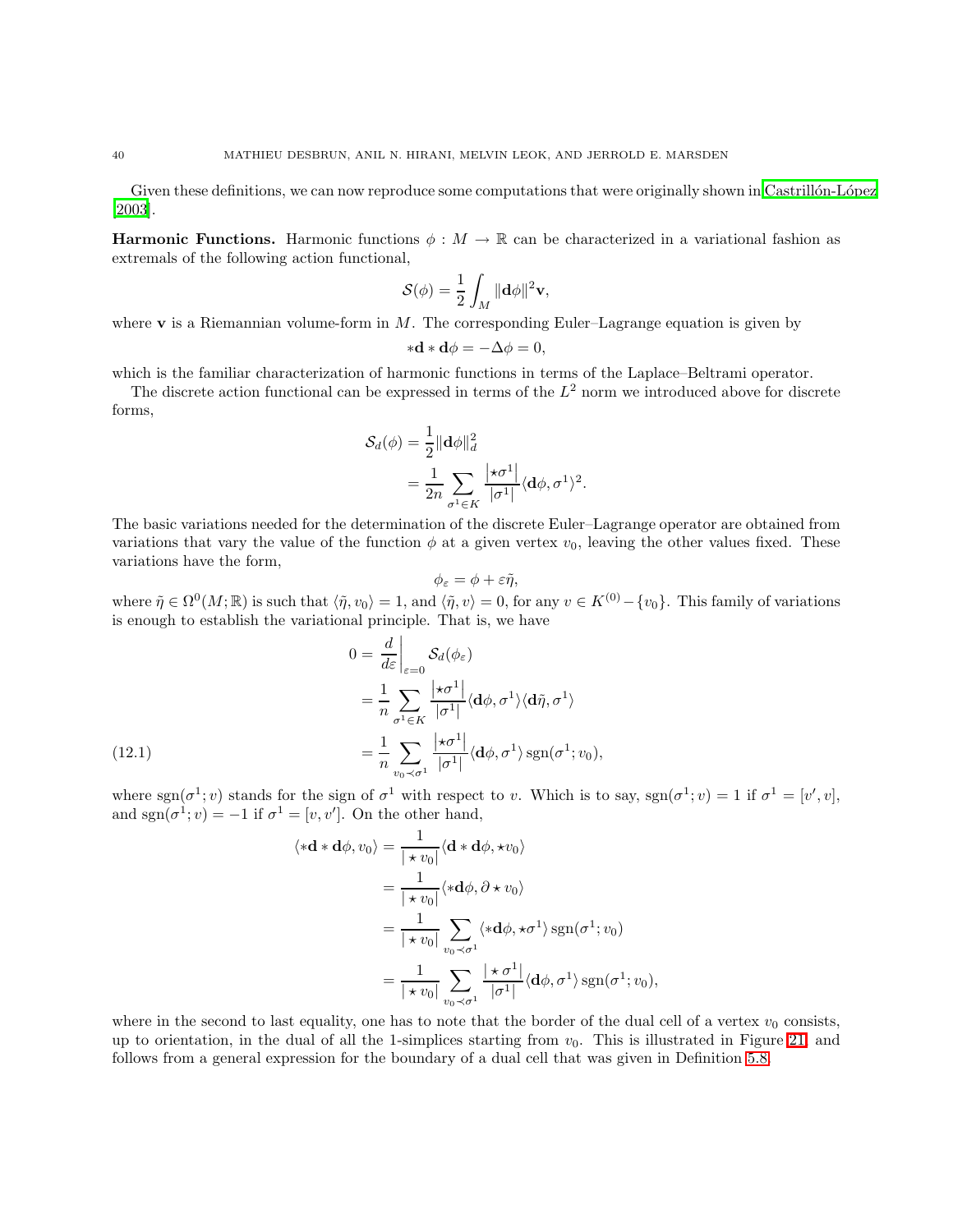

<span id="page-40-0"></span>Figure 21. Boundary of a dual cell.

The sign factor comes from the relation between the orientation of the dual of the 1-simplices and that of  $\partial * v_0$ . From this, we conclude that the variational discrete equation, given in Equation [12.1,](#page-39-0) is equivalent to the vanishing of the discrete Laplace–Beltrami operator,

$$
\ast \mathbf{d} \ast \mathbf{d} \phi = -\Delta = 0.
$$

Maxwell Equations. We can formulate the Maxwell equations of electromagnetism in a covariant fashion by considering the 1-form  $A$  (the potential) as our fundamental variable in a Lorentzian manifold  $X$ . The action functional for a Lagrangian formulation of electromagnetism is given by,

$$
\mathcal{S}(A) = \frac{1}{2} \int_X \|\mathbf{d}A\|^2 \mathbf{v},
$$

where  $\|\cdot\|$  is the norm on forms induced by the Lorentzian metric on X, and **v** is the pseudo-Riemannian volume-form. The 1-form A is related to the 4-vector potential encountered in the relativistic formulation of electromagnetism (see, for example [Jackson \[1998\]](#page-51-22)).

The Euler–Lagrange equation corresponding to this action functional is given by

$$
\ast \mathbf{d} \ast \mathbf{d} A = 0.
$$

In terms of the field strength,  $F = dA$ , the last equation is usually rewritten as

$$
\mathbf{d}F = 0, \qquad * \mathbf{d} * F = 0,
$$

which is the geometric formulation of the Maxwell equations.

For the purposes of simplicity of exposition, we consider the special case where the Lorentzian manifold decomposes into  $X = M \times \mathbb{R}$ , where  $(M, g)$  is a compact Riemannian 3-manifold. In formulating the discrete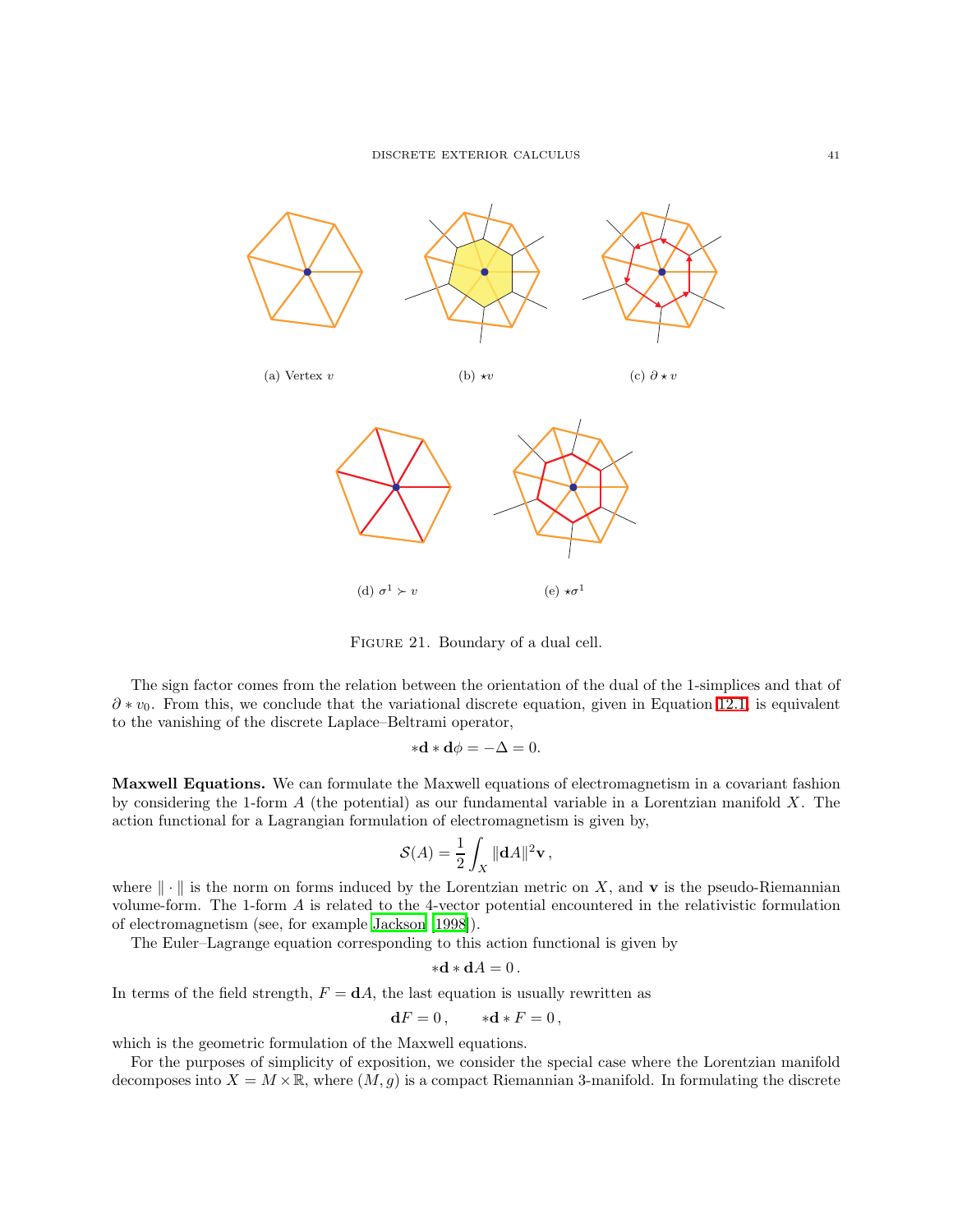version of this variational problem, we need to generalize the notion of a discrete Hodge dual to take into account the pseudo-Riemannian metric structure. This can be subtle in practice, and to overcome this, we consider a special family of complexes instead.

Let K' be a simplicial complex modelling M. For the sake of simplicity we consider  $M = \mathbb{R}^3$  although this is not strictly necessary. We now consider a discretization  $\{t_n\}_{n\in\mathbb{Z}}$  of R. We define the complex K, modelling  $X = \mathbb{R}^4$ , the cells of which are the sets  $\sigma = \sigma' \times \{t_n\} \subset \mathbb{R}^3 \times \mathbb{R}$ , and  $\sigma = \sigma' \times (t_n, t_{n+1}) \subset \mathbb{R}^3 \times \mathbb{R}$ for any  $\sigma' \in K'$  and  $n \in \mathbb{Z}$ . Of course, this is not a simplicial complex but rather a "prismal" complex, as shown in Figure [22.](#page-41-0)



<span id="page-41-0"></span>Figure 22. Prismal cell complex decomposition of space-time.

The advantage of these cell complexes is the existence of the Voronoi dual. More precisely, given any prismal cells  $\sigma' \times \{t_n\} \in K$  and  $\sigma' \times (t_n, t_{n+1}) \in K$ , the Lorentz orthonormal to any of its edges coincide with the Euclidean one in  $\mathbb{R}^4$  and the existence of the circumcenter is thus guaranteed. In other words, the Lorentz circumcentric dual  $\star K$  to K is the same as the Euclidean one in  $\mathbb{R}^4$ .

**Remark 12.2.** Much of the construction above can be carried out more generally by considering arbitrary cell complexes in  $\mathbb{R}^4$  that are not necessarily prismal, as long as none of its 1-cells are lightlike. This causality condition is necessary to ensure that the circumcentric dual complex is well-behaved. However, it is sufficient for computational purposes that the complex is well-centered, in the sense that the Lorentzian circumcenter of each cell is contained inside the cell. These issues will be addressed in future work.

Recall that the Hodge star  $*$  is uniquely defined by satisfying the following expression,

$$
\alpha \wedge * \beta = \langle \! \langle \alpha, \beta \rangle \! \rangle \mathbf{v},
$$

for all  $\alpha, \beta \in \Omega^k(X)$ . The upshot of this is that the Hodge star operator depends on the metric, and since we have a pseudo-Riemannian metric, there is a sign that is introduced in our expression for the discrete Hodge star (Definition [6.1\)](#page-14-1) that depends on whether the cell it is applied to is either spacelike or timelike. The discrete Hodge star for prismal complexes in Lorentzian space is given below.

Definition 12.4. The discrete Hodge star for prismal complexes in Lorentzian space is a map  $\kappa: \Omega^k_d(K) \to \Omega^k_d(*K)$  defined by giving its action on cells in a prismal complex as follows,

$$
\frac{1}{|\star\sigma^k|}\langle*\alpha^k,\star\sigma^k\rangle=\kappa(\sigma^k)\frac{1}{|\sigma^k|}\langle\alpha^k,\sigma^k\rangle,
$$

where  $|\cdot|$  stands for the volume and the **causality sign**  $\kappa(\sigma^k)$  is defined to be  $+1$  if all the edges of  $\sigma^k$  are spacelike, and  $-1$  otherwise.

The causality sign of 2-cells in a  $(2 + 1)$ -space-time is summarized in Table [4.](#page-42-0) We should note that the causality sign for a 0-simplex,  $\kappa(\sigma^0)$ , is always 1. This is because a 0-simplex has no edges, and as such the statement that all of its edges are spacelike is trivially true.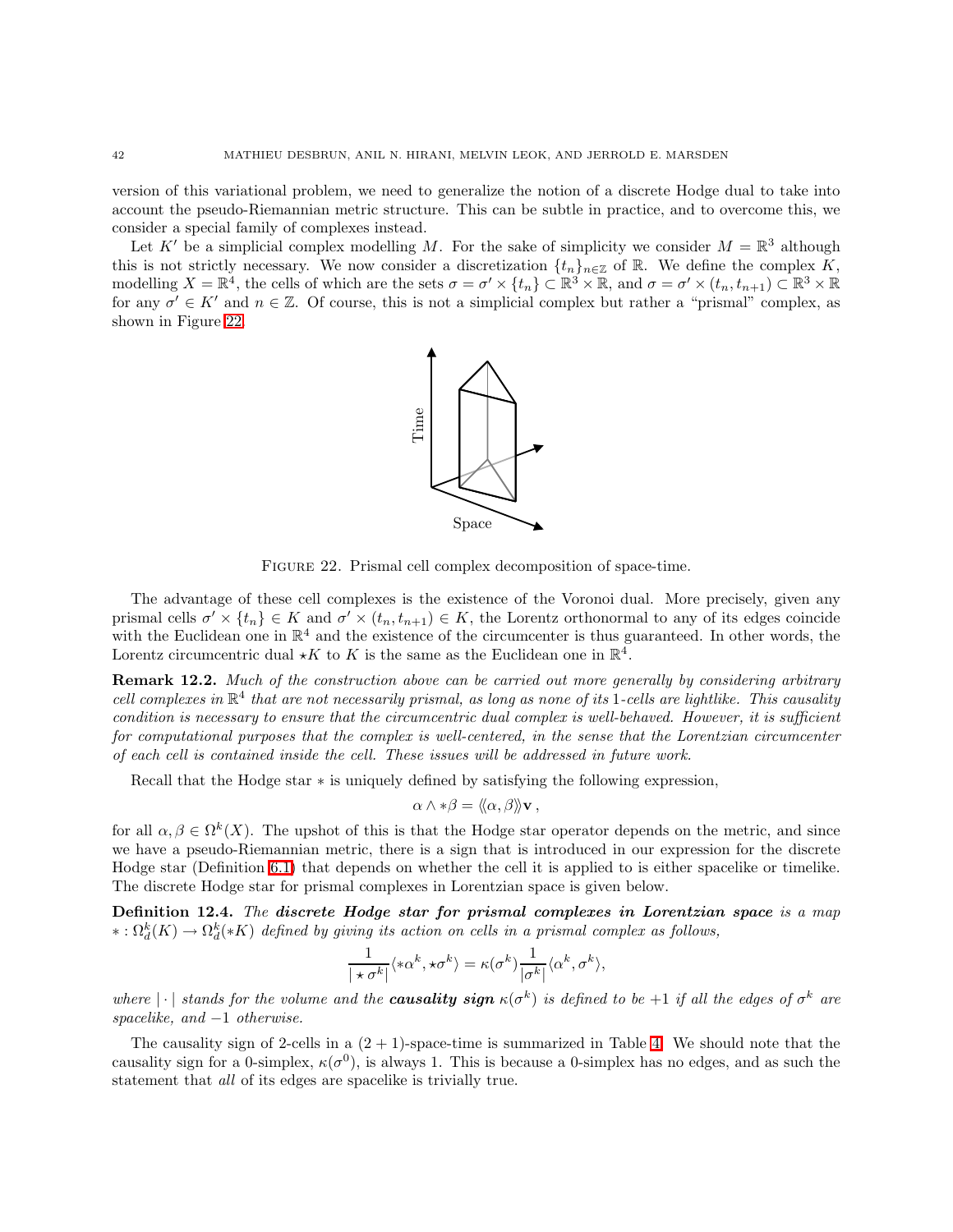<span id="page-42-0"></span>



This causality term in the discrete Hodge star has consequences for the expression for the discrete norm (Definition [12.3\)](#page-38-1), which is now given.

**Definition 12.5.** Given a primal discrete k-form  $\alpha^k \in \Omega_d^k(K)$ , its **discrete**  $L^2$  **Lorentzian norm** is given by,

$$
\begin{split} \|\alpha^k\|_{\text{Lor},d}^2 &= \frac{1}{n} \sum_{\sigma^k \in K} \langle \alpha^k, \sigma^k \rangle \langle * \alpha^k, \star \sigma^k \rangle \\ &= \frac{1}{n} \sum_{\sigma^k \in K} \kappa(\sigma^k) \frac{|\star \sigma^k|}{|\sigma^k|} \langle \alpha^k, \sigma^k \rangle^2 \,. \end{split}
$$

Having defined the discrete Lorentzian norm, we can express the discrete action as

$$
\mathcal{S}_d(A) = \frac{1}{2} \|\mathbf{d}A\|_{\text{Lor},d}^2
$$
  
=  $\frac{1}{8} \sum_{\sigma^2 \in K} \langle \mathbf{d}A, \sigma^2 \rangle \langle * \mathbf{d}A, * \sigma^2 \rangle$   
=  $\frac{1}{8} \sum_{\sigma^2 \in K} \kappa(\sigma^2) \frac{|\star \sigma^2|}{|\sigma^2|} \langle \mathbf{d}A, \sigma^2 \rangle^2$ .

The basic variations needed to determine the discrete Euler–Lagrange operator are obtained from variations that vary the value of the 1-form A at a given 1-simplex  $\sigma_0^1$ , leaving the other values fixed. These variations have the form,

$$
A_{\varepsilon}=A_{\varepsilon}+\varepsilon\tilde{\eta},
$$

where  $\tilde{\eta} \in \Omega_d^1(K)$  is given by  $\langle \tilde{\eta}, \sigma_0^1 \rangle = 1$  for a fixed interior  $\sigma_0^1 \in K$  and  $\langle \tilde{\eta}, \sigma^1 \rangle = 0$  for  $\sigma^1 \neq \sigma_0^1$ . The derivation of the variational principle gives

$$
\frac{d}{d\varepsilon}\Big|_{\varepsilon=0} S_d(A_{\varepsilon}) = \frac{1}{4} \sum_{\sigma^2 \in K} \frac{|\star \sigma^2|}{|\sigma^2|} \kappa(\sigma^2) \langle \mathbf{d}A, \sigma^2 \rangle \langle \mathbf{d}\tilde{\eta}, \sigma^2 \rangle
$$

$$
= \frac{1}{4} \sum_{\sigma_0^1 \prec \sigma^2} \frac{|\star \sigma^2|}{|\sigma^2|} \kappa(\sigma^2) \langle \mathbf{d}A, \sigma^2 \rangle \langle \mathbf{d}\tilde{\eta}, \sigma^2 \rangle
$$

$$
= \frac{1}{4} \sum_{\sigma_0^1 \prec \sigma^2} \frac{|\star \sigma^2|}{|\sigma^2|} \kappa(\sigma^2) \langle \mathbf{d}A, \sigma^2 \rangle \operatorname{sgn}(\sigma^2, \sigma_0^1),
$$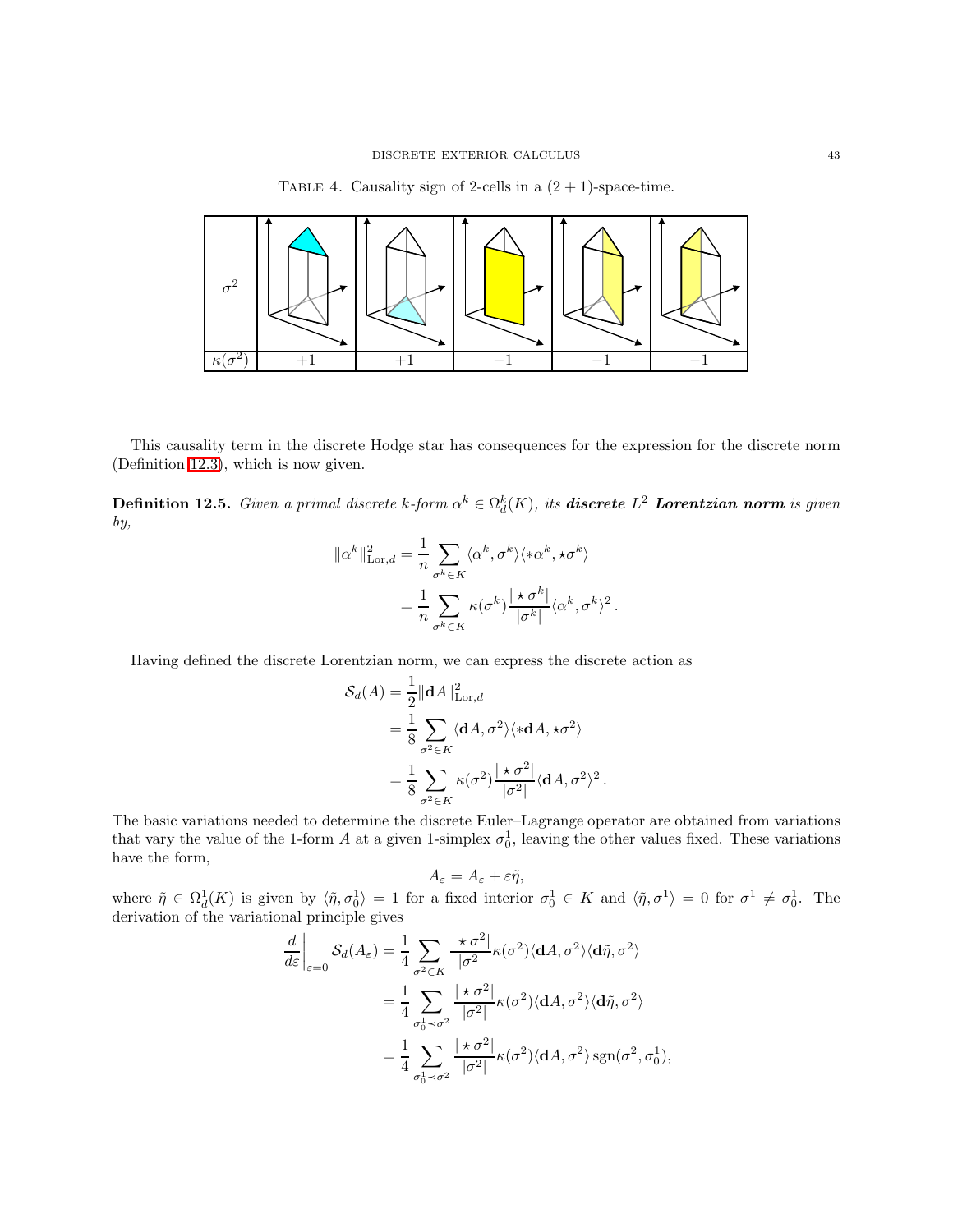which vanishes for all the basic variations above. On the other hand, we now expand the discrete 1-form  $\ast \mathbf{d} \ast \mathbf{d} A$ . For any  $\sigma_0^1 \in K$ , we have that

$$
\langle * \mathbf{d} * \mathbf{d}A, \sigma_0^1 \rangle = \frac{|\sigma_0^1|}{|\star \sigma_0^1|} \kappa(\sigma_0^1) \langle \mathbf{d} * \mathbf{d}A, * \sigma_0^1 \rangle
$$
  
\n
$$
= \frac{|\sigma_0^1|}{|\star \sigma_0^1|} \kappa(\sigma_0^1) \langle * \mathbf{d}A, \partial * \sigma_0^1 \rangle
$$
  
\n
$$
= \frac{|\sigma_0^1|}{|\star \sigma_0^1|} \kappa(\sigma_0^1) \sum_{\sigma_0^1 \prec \sigma^2} \text{sgn}(\sigma^2, \sigma_0^1) \langle * \mathbf{d}A, * \sigma^2 \rangle
$$
  
\n
$$
= \frac{|\sigma_0^1|}{|\star \sigma_0^1|} \kappa(\sigma_0^1) \sum_{\sigma_0^1 \prec \sigma^2} \frac{|\star \sigma^2|}{|\sigma^2|} \kappa(\sigma^2) \langle \mathbf{d}A, \sigma^2 \rangle \text{sgn}(\sigma^2, \sigma_0^1),
$$

where the sign sgn( $\sigma^2$ ,  $\sigma^1$ ) stands for the relative orientation between  $\sigma^2$  and  $\sigma^1$ . Which is to say, sgn( $\sigma^2$ ,  $\sigma^1$ ) = 1 if the orientation induced by  $\sigma^2$  on  $\sigma^1$  coincides with the orientation of  $\sigma^1$ , and  $sgn(\sigma^2, \sigma^1) = -1$  otherwise. For the second to last equality, one has to note that the border of the dual cell of an edge  $\sigma_0^1$  consists, conveniently oriented with the sgn operator, of the union of the duals of all the 2-simplices containing  $\sigma_0^1$ . This statement is the content of Definition [5.8,](#page-13-2) which gives the expression for the boundary of a dual cell, and was illustrated in Figure [21](#page-40-0) for the case of n-dimensional dual cells.

By comparing the two computations, we find that for an arbitrary choice of  $\sigma_0^1 \in K$ ,  $\langle *d * dA, \sigma_0^1 \rangle$  is equal (up to a non-zero constant) to  $\delta S_d(A)$ , which always vanishes. It follows that the variational discrete equations obtained above is equivalent to the discrete Maxwell equations,

$$
\ast \mathbf{d} \ast \mathbf{d} A = 0.
$$

### 13. Extensions to Dynamic Problems

<span id="page-43-0"></span>It is desirable to leverage the exactness properties of the operators of discrete exterior calculus to construct numerical algorithms with discrete conservation properties. For these purposes, it is appropriate to extend the scope of DEC to incorporate dynamical behavior, by addressing the issue of discrete diffeomorphisms and flows.

As discussed in the previous section, DEC and discrete mechanics have interesting synergistic properties, and in this section we will explore a groupoid interpretation of discrete mechanics that is particularly appropriate to formulating the notion of pull-back and push-forward of discrete differential forms.

<span id="page-43-1"></span>13.1. Groupoid Interpretation of Discrete Variational Mechanics. The groupoid formulation of discrete mechanics is particularly fruitful and natural, and it serves as a unifying tool for understanding the variational formulation of discrete Lagrangian mechanics, and discrete Euler–Poincar´e reduction, as discussed in the work of [Weinstein \[1996](#page-52-5)] and [Marsden et al. \[1999,](#page-51-23) [2000\]](#page-51-24).

The groupoid interpretation of discrete mechanics is most clearly illustrated if we consider the discretization of trajectories on TQ in two stages. Given a curve  $\gamma : \mathbb{R}^+ \to TQ$ , we consider a discrete sampling given by

$$
g_i = \gamma(ih) \in TQ.
$$

We then approximate  $TQ$  by  $Q \times Q$ , and associate to  $g_i$  two elements in  $Q$ . We denote this by

$$
g_i \mapsto (q_i^0, q_i^1).
$$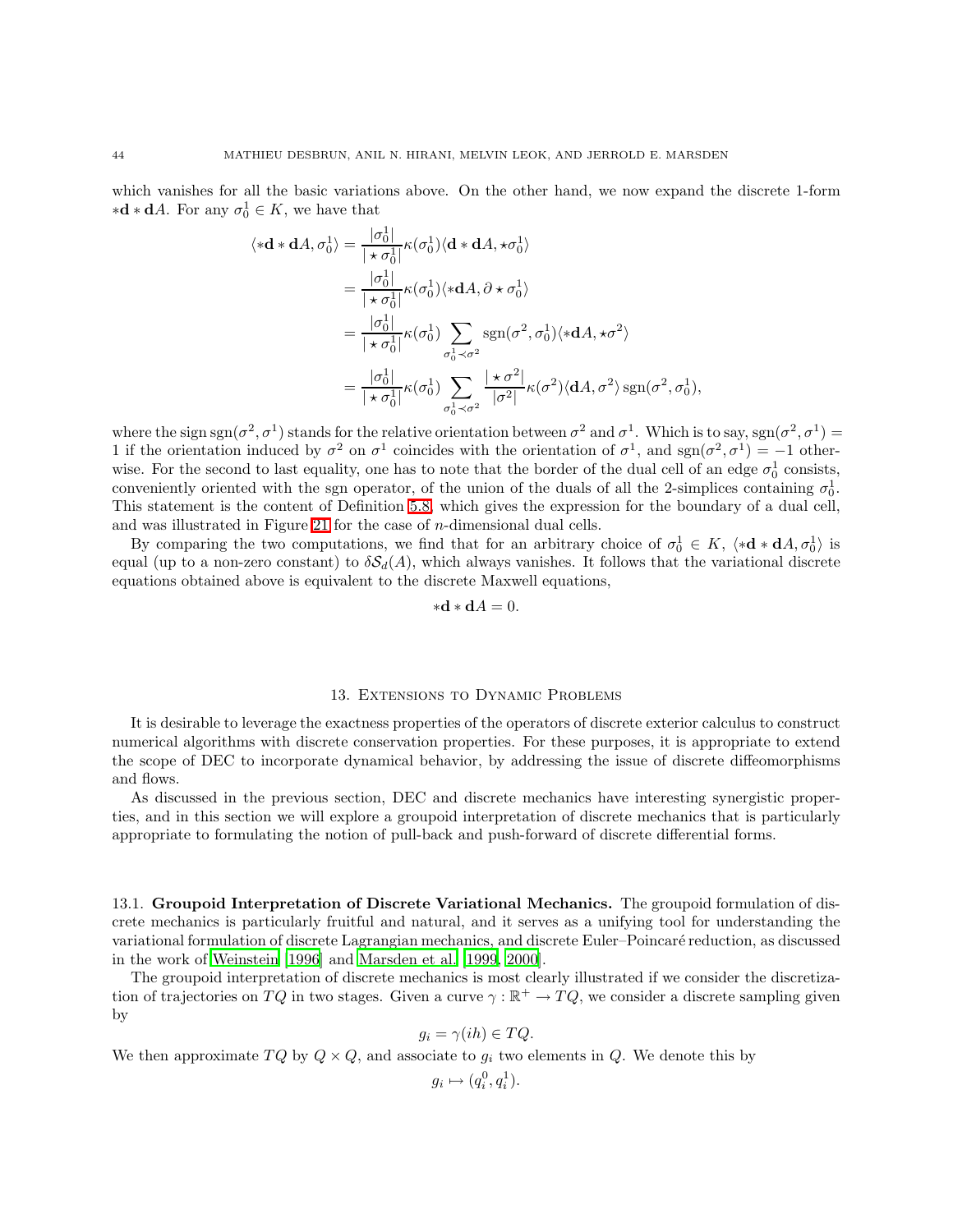Or equivalently, in the language of groupoids, see Cannas da [Silva and Weinstein \[1999](#page-50-10)], [Weinstein \[2001\]](#page-52-6), we have



where  $\alpha$  is the **source** map, and  $\beta$  is the **target** map. Then,

$$
g_i \mapsto (\alpha(g_i), \beta(g_i)) = (q_i^0, q_i^1).
$$

This can be visualized as



A product  $\cdot : G^{(2)} \to G$  is defined on the set of composable pairs,

$$
G^{(2)} := \{ (g, h) \in G \times G \mid \beta(g) = \alpha(h) \}.
$$

The *groupoid* composition  $g \cdot h$  is defined by

$$
\alpha(g \cdot h) = \alpha(g), \beta(g \cdot h) = \beta(h).
$$

This can be represented graphically as follows,



The set of composable pairs is the discrete analogue of the set of second-order curves on  $TQ$ . A curve  $\gamma : \mathbb{R}^+ \to TQ$  is said to be second-order if there exists a curve  $q : \mathbb{R}^+ \to Q$ , such that,

$$
\gamma(t) = (q(t), \dot{q}(t)).
$$

The corresponding condition for discrete curves is that given a sequence of points in  $Q \times Q$ ,  $(q_1^0, q_1^1), \ldots, (q_p^0, q_p^1)$ , we require that

$$
q_i^1 = q_{i+1}^0.
$$

This implies that the discrete curve on  $Q \times Q$  is derived from a  $(p+1)$ -pointed curve  $(q_0, \ldots, q_p)$  on  $Q$ , where

$$
q_i = \begin{cases} q_{i+1}^0, & \text{if } 0 \le i < p; \\ q_i^1, & \text{if } i = p. \end{cases}
$$

This condition has a direct equivalent in groupoids,

$$
\beta(g_i) = q_i^1 = q_{i+1}^0 = \alpha(g_{i+1}).
$$

Which is to say that the sequence of points in  $Q \times Q$  are composable. In general, this hierarchy of sets is denoted by

$$
G^{(p)} := \{ (g_1, \ldots, g_p) \in G^p \mid \beta (g_i) = \alpha (g_{i+1}) \},
$$

where  $G^{(0)} \simeq Q$ .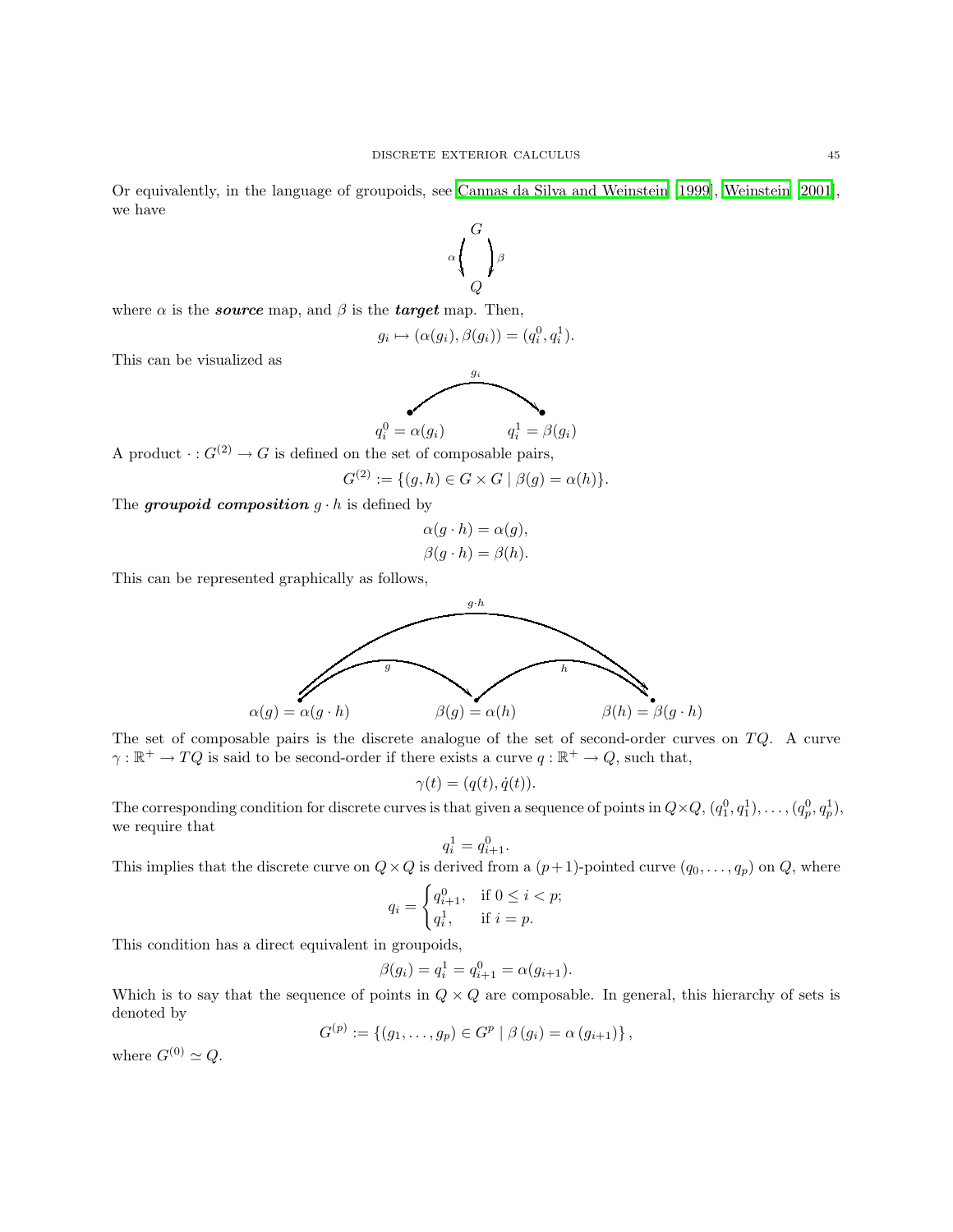In addition, the *groupoid inverse* is defined by the following,

$$
\alpha(g^{-1}) = \beta(g),
$$
  

$$
\beta(g^{-1}) = \alpha(g).
$$

This is represented as follows,

$$
\beta(g^{-1}) = \alpha(g)^{\sum_{\alpha} \alpha(g^{-1})} \leq \alpha(g^{-1}) = \beta(g)
$$

Visualizing Groupoids. In summary, composition of groupoid elements, and the inverse of groupoid elements can be illustrated by Figure [23.](#page-45-1) As we will see in the next subsection, representing discrete



<span id="page-45-1"></span>Figure 23. Groupoid composition and inverses.

diffeomorphisms as pair groupoids is the natural method of ensuring that the mesh remains nondegenerate.

<span id="page-45-0"></span>13.2. Discrete Diffeomorphisms and Discrete Flows. We will adopt the point of view of representing a discrete diffeomorphism as a groupoid, which was first introduced in [Pekarsky and West \[2003\]](#page-51-25), and appropriately modify it to reflect the simplicial nature of our mesh. In addition, we will address the induced action of a discrete diffeomorphism on the dual mesh.

**Definition 13.1.** Given a complex  $K$  embedded in  $V$ , and its corresponding abstract simplicial complex  $M$ , a **discrete diffeomorphism**,  $\varphi \in \text{Diff}_d(M)$ , is a pair of simplicial complexes  $K_1$ ,  $K_2$ , which are realizations of M in the ambient space V. This is denoted by  $\varphi(M) = (K_1, K_2)$ .

Definition 13.2. A one-parameter family of discrete diffeomorphisms is a map  $\varphi: I \to \mathrm{Diff}_d(M)$ , such that,

$$
\pi_1(\varphi(t)) = \pi_1(\varphi(s)), \qquad \forall s, t \in I.
$$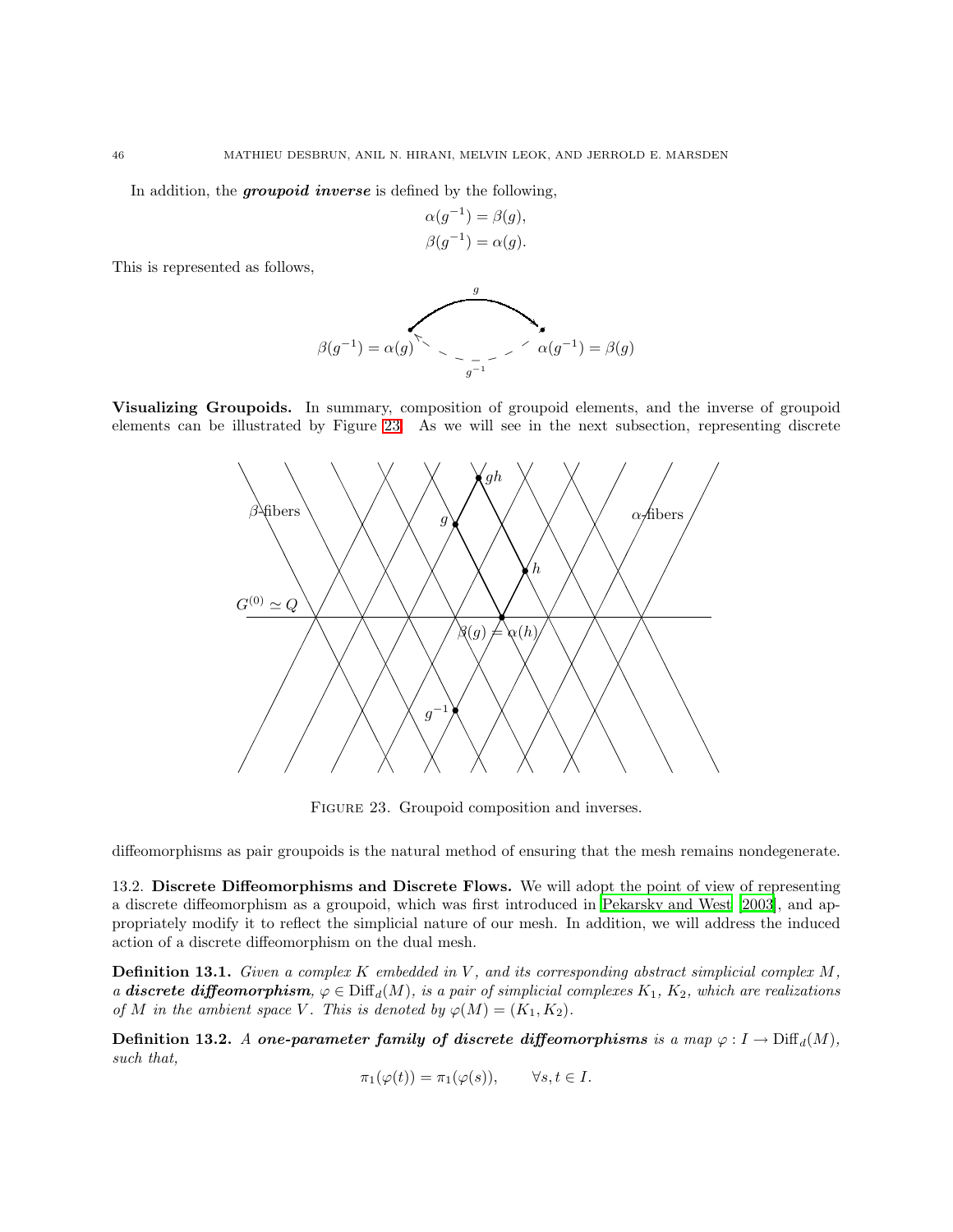Since we are concerned with evolving equations represented by these discrete diffeomorphisms, and mesh degeneracy causes the numerics to fail, we introduce the notion of non-degenerate discrete diffeomorphisms,

Definition 13.3. A non-degenerate discrete diffeomorphism  $\varphi = (K_1, K_2)$  is such that  $K_1$  and  $K_2$ are non-degenerate realizations of the abstract simplicial complex  $M$  in the ambient space  $V$ .

Notice that it is sufficient to define the discrete diffeomorphism on the vertices of the abstract complex M, since we can extend it to the entire complex by the relation

$$
\varphi([v_0, ..., v_k]) = ([\pi_1 \varphi(v_0), ..., \pi_1 \varphi(v_k)], [\pi_2 \varphi(v_0), ..., \pi_2 \varphi(v_k)]).
$$

If  $X \in K^{(0)}$  is a material vertex of the manifold, corresponding to the abstract vertex w, that is to say,  $\pi_1\varphi_t(w) = X, \forall t \in I$ , the corresponding trajectory followed by X in space is  $x = \pi_2\varphi_t(w)$ . Then, the *material velocity*  $V(X, t)$  is given by

$$
V(\pi_1(w), t) = \left. \frac{\partial \pi_2 \varphi_s(w)}{\partial s} \right|_{s=t},
$$

and the **spatial velocity**  $v(x, t)$  is given by

$$
v(\pi_2(w),t) = V(\pi_1(w),t) = \left. \frac{\partial \varphi_s(\varphi_t^{-1}(x))}{\partial s} \right|_{s=t}
$$

.

The distinction between the spatial and material representation is illustrated in Figure [24.](#page-46-0)



<span id="page-46-0"></span>FIGURE 24. Spatial and material representations.

The material velocity field can be thought of as a discrete vector field with the vectors based at the vertices of K, which is to say that  $T\varphi_t \in \mathfrak{X}_d(K)$ , is a discrete primal vector field. Notice that  $\varphi_t$  on K induces a map  $\star \varphi_t$  on the vertices of the dual  $\star K$ , by the following,

$$
\star \varphi_t(c[v_0,\ldots,v_n]) = (c[\pi_1\varphi_t(v_0),\ldots,\pi_1\varphi_t(v_n)],c[\pi_2\varphi_t(v_0),\ldots,\pi_2\varphi_t(v_n)]).
$$

Similarly then,  $T \star \varphi_t \in \mathfrak{X}_d(\star K)$  is a discrete dual vector field.

Comparison with Interpolatory Methods. At first glance, the groupoid formulation seems like a cumbersome way to define a one-parameter family of discrete diffeomorphisms, and one may be tempted to think of extending  $\varphi_t$  to the ambient space. We would then be thinking of  $\varphi_t : V \to V$ . This is undesirable since given  $\varphi_t$  and  $\psi_s$  which are non-degenerate flows, their composition  $\varphi_t \circ \psi_s$ , which is defined, may result in a degenerate mesh when applied to K. Thus, non-degenerate flows are not closed under this notion of composition.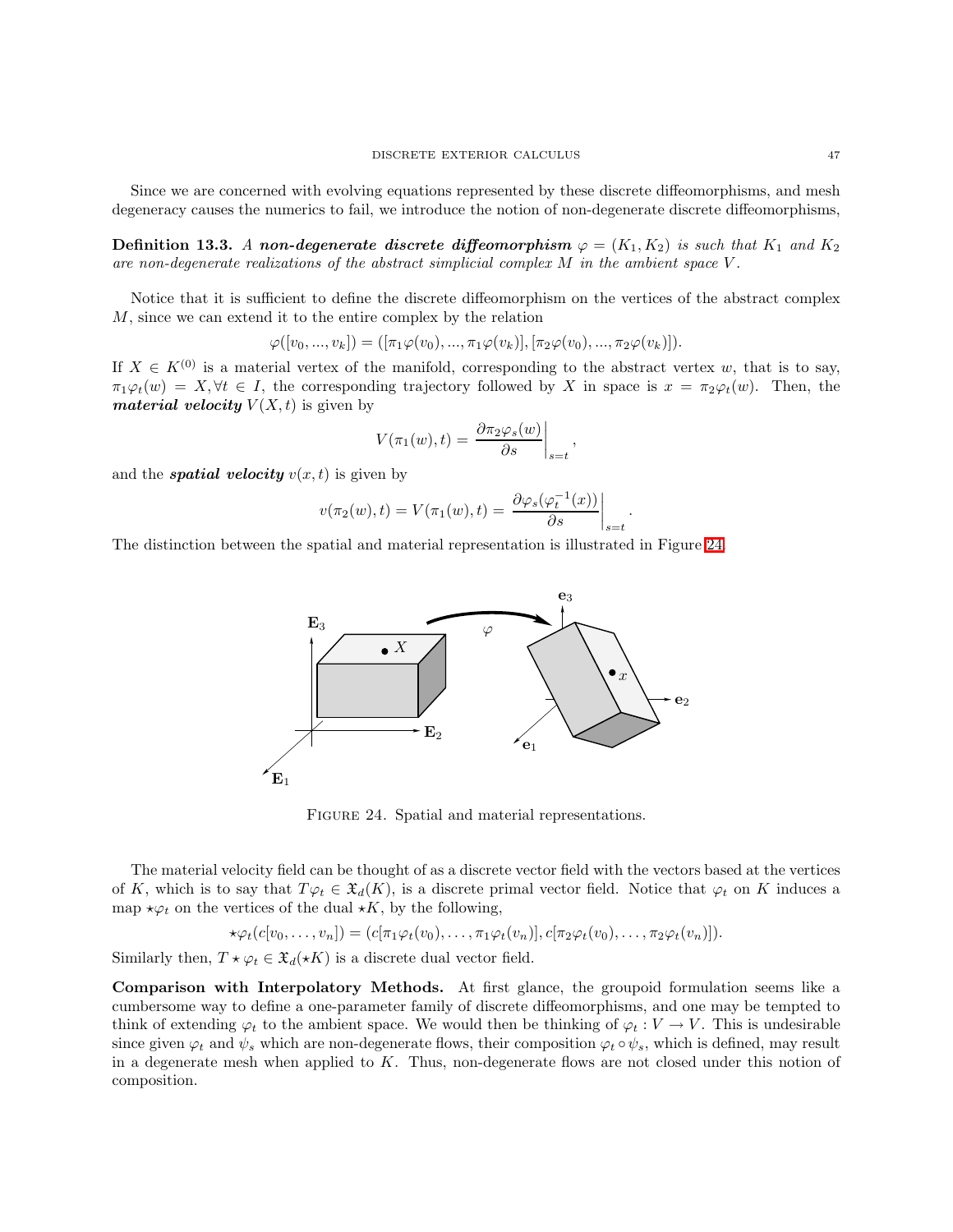If we adopt groupoid composition instead at the level of vertices, we can always be sure that if we compose two nondegenerate discrete diffeomorphisms, they will remain a nondegenerate discrete diffeomorphism.

Discrete Diffeomorphisms as Pair Groupoids. The space of discrete diffeomorphisms naturally has the structure of a pair groupoid. The discrete analogue of  $T \text{ Diff}(M)$  from the point of view of temporal discretization is the pair groupoid  $\text{Diff}(M) \times \text{Diff}(M)$ . In addition, we discretize  $\text{Diff}(M)$  using  $\text{Diff}_{d}(M)$ , which is in turn a pair groupoid involving realizations of an abstract simplicial complex in an ambient space.

<span id="page-47-0"></span>13.3. Push-Forward and Pull-Back of Discrete Vector Fields and Discrete Forms. For us to construct a discrete theory of exterior calculus that admits dynamic problems, it is critical that we introduce the notion of push-forward and pull-back of discrete vector fields and discrete forms under a discrete flow.

### Push-Forward and Pull-Back of Discrete Vector Fields.

The push-forward of a discrete vector field satisfies the following commutative diagram,

$$
K \xrightarrow{\star} \star K \xrightarrow{X} \mathbb{R}^N
$$
\n
$$
f \qquad \downarrow f \qquad \downarrow T
$$
\n
$$
L \xrightarrow{\star} \star L \xrightarrow{f_* X} \mathbb{R}^N
$$

and the pull-back satisfies the following commutative diagram,

$$
K \xrightarrow{\star} \star K \xrightarrow{f^*X} \mathbb{R}^N
$$
  

$$
\downarrow f \qquad \qquad \downarrow f \qquad \qquad \downarrow Tf
$$
  

$$
L \xrightarrow{\star} \star L \xrightarrow{X} \mathbb{R}^N
$$

By appropriately following the diagram around its boundary, we obtain the following expressions for the push-forward and pull-back of a discrete vector field.

Definition 13.4. The push-forward of a dual discrete vector field  $X \in \mathfrak{X}_d(*K)$ , under the map  $f: K \to L$ , is given by its evaluation on a dual vertex  $\hat{\sigma}_0 = \star \sigma^n \in (\star L)^{(0)}$ ,

$$
f_*X(\star \sigma^n) = Tf \cdot X(\star(f^{-1}(\sigma^n))).
$$

**Definition 13.5.** The **pull-back of a dual discrete vector field**  $X \in \mathfrak{X}_d(\star L)$ , under the map  $f : K \to L$ , is given by its evaluation on a dual vertex  $\hat{\sigma}_0 = \star \sigma^n \in (\star K)^{(0)}$ ,

$$
f^*X(\star \sigma^n) = (f^{-1})_*X(\star \sigma^n) = T(f^{-1}) \cdot X(\star (f(\sigma^n))).
$$

Pull-Back and Push-Forward of Discrete Forms. A natural operation involving exterior calculus in the context of dynamic problems is the pull-back of a differential form by a flow. We define the pull-back of a discrete form as follows.

**Definition 13.6.** The **pull-back of a discrete form**  $\alpha^k \in \Omega_d^k(L)$ , under the map  $f: K \to L$ , is defined so that the change of variables formula holds,

$$
\langle f^*\alpha^k, \sigma^k \rangle = \langle \alpha^k, f(\sigma^k) \rangle,
$$

where  $\sigma^k \in K$ .

We can define the push-forward of a discrete form as its pull-back under the inverse map as follows.

**Definition 13.7.** The **push-forward of a discrete form**  $\alpha^k \in \Omega_d^k(K)$ , under the map  $f: K \to L$  is defined by its action on  $\sigma^k \in L$ ,

$$
\langle f_* \alpha^k, \sigma^k \rangle = \langle (f^{-1})^* \alpha^k, \sigma^k \rangle = \langle \alpha^k, f^{-1}(\sigma^k) \rangle.
$$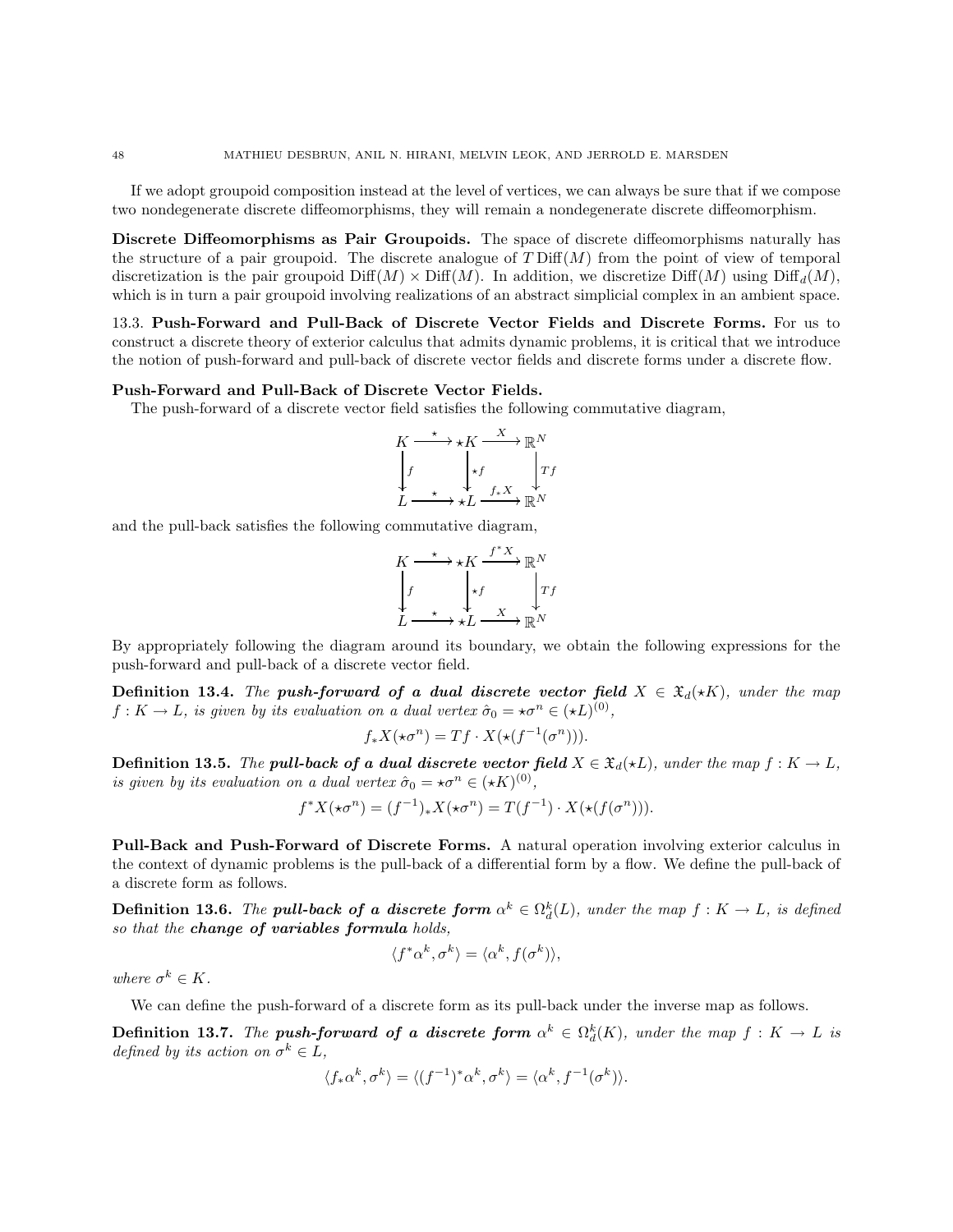Naturality under Pull-Back of Wedge Product. We find that the discrete wedge product we introduced in §[8](#page-16-0) is not natural under pull-back, which is to say that the relation

$$
f^*(\alpha \wedge \beta) = f^*\alpha \wedge f^*\beta \,,
$$

<span id="page-48-1"></span>does not hold in general. However, a metric independent definition that is natural under pull-back was proposed in Castrillón-López [2003].

**Definition 13.8** (Castrillón-López [2003]). Given a primal discrete k-form  $\alpha^k \in \Omega_d^k(K)$ , and a primal discrete l-form  $\beta^l \in \Omega_d^l(K)$ , the **natural discrete primal-primal wedge product**,  $\wedge : \Omega_d^k(K) \times \Omega_d^l(K) \to$  $\Omega_d^{k+l}(K)$ , is defined by its evaluation on a  $(k+l)$ -simplex  $\sigma^{k+l} = [v_0, \ldots, v_{k+l}],$ 

$$
\langle \alpha^k \wedge \beta^l, \sigma^{k+l} \rangle = \frac{1}{(k+l+1)!} \sum_{\tau \in S_{k+l+1}} \operatorname{sign}(\tau) \alpha \smile \beta(\tau(\sigma^{k+l})) \, .
$$

In contrasting this definition to that given by Definition [8.1,](#page-16-2) we see that the geometric factor

$$
\frac{|\sigma^{k+l} \cap \star v_{\tau(k)}|}{|\sigma^{k+l}|},
$$

has been replaced by

$$
\frac{1}{k+l+1}
$$

in this alternative definition. By replacing the geometric factor which is metric dependent with a constant factor, Definition [13.8](#page-48-1) becomes natural under pull-back.

The proofs in §[8](#page-16-0) that the discrete wedge product is anti-commutative, and satisfies a Leibniz rule, remain valid for this alternative discrete wedge product, with only trivial modifications. As for the proof of the associativity of the wedge product for closed forms, we note the following identity,

$$
\sum_{\tau \in S_{k+l+1}} \frac{|\sigma^{k+l} \cap \star v_{\tau(k)}|}{|\sigma^{k+l}|} = \sum_{\tau \in S_{k+l+1}} \frac{1}{k+l+1} = (k+l)! \,,
$$

<span id="page-48-0"></span>which is a crucial observation for the original proof to apply to the alternative wedge product.

# 14. Remeshing Cochains and Multigrid Extensions

It is sometimes desirable, particularly in the context of multigrid, multiscale, and multiresolution computations, to be able to represent a discrete differential form which is given as a cochain on a prescribed mesh, as one which is supported on a new mesh. Given a differential form  $\omega^k \in \Omega^k(K)$ , and a new mesh M such that  $|K| = |M|$ , we can define it at the level of cosimplices,

$$
\forall \tau^k \in M^{(k)}, \qquad \langle \omega^k, \tau^k \rangle = \sum_{\sigma^k \in K^{(k)}} \text{sgn}(\tau^k, \sigma^k) \frac{|V_{\tau^k} \cap V_{\sigma^k}|}{|V_{\sigma^k}|} \langle \omega^k, \sigma^k \rangle,
$$

and extend this by linearity to cochains. Here,  $sgn(\tau^k, \sigma^k)$  is +1 if the orientation of  $\tau^k$  and  $\sigma^k$  are consistent, and −1 otherwise. Since k-skeletons of meshes that are not related by subdivision may not have nontrivial intersections, intersections of support volumes are used in the remeshing formula, as opposed to intersections of the k-simplices.

We denote this transformation at the level of cochains as,  $T_{K,M}: C^k(K) \to C^k(M)$ . This has the natural property that if we have a k-volume  $U^k$  that can be represented as a chain in either the complex K or the complex M, that is to say,  $U^k = \sigma_1^k + \ldots + \sigma_l^k = \tau_1^k + \ldots + \tau_l^k$ , then we have

$$
\langle \omega^k, \tau_1^k + \ldots + \tau_m^k \rangle = \sum_{i=1}^m \langle \omega, \tau_i^k \rangle = \sum_{i=1}^m \sum_{\sigma^k \in K^{(k)}} \text{sgn}(\tau_i^k, \sigma^k) \frac{|V_{\tau_i^k} \cap V_{\sigma^k}|}{|V_{\sigma^k}|} \langle \omega^k, \sigma^k \rangle
$$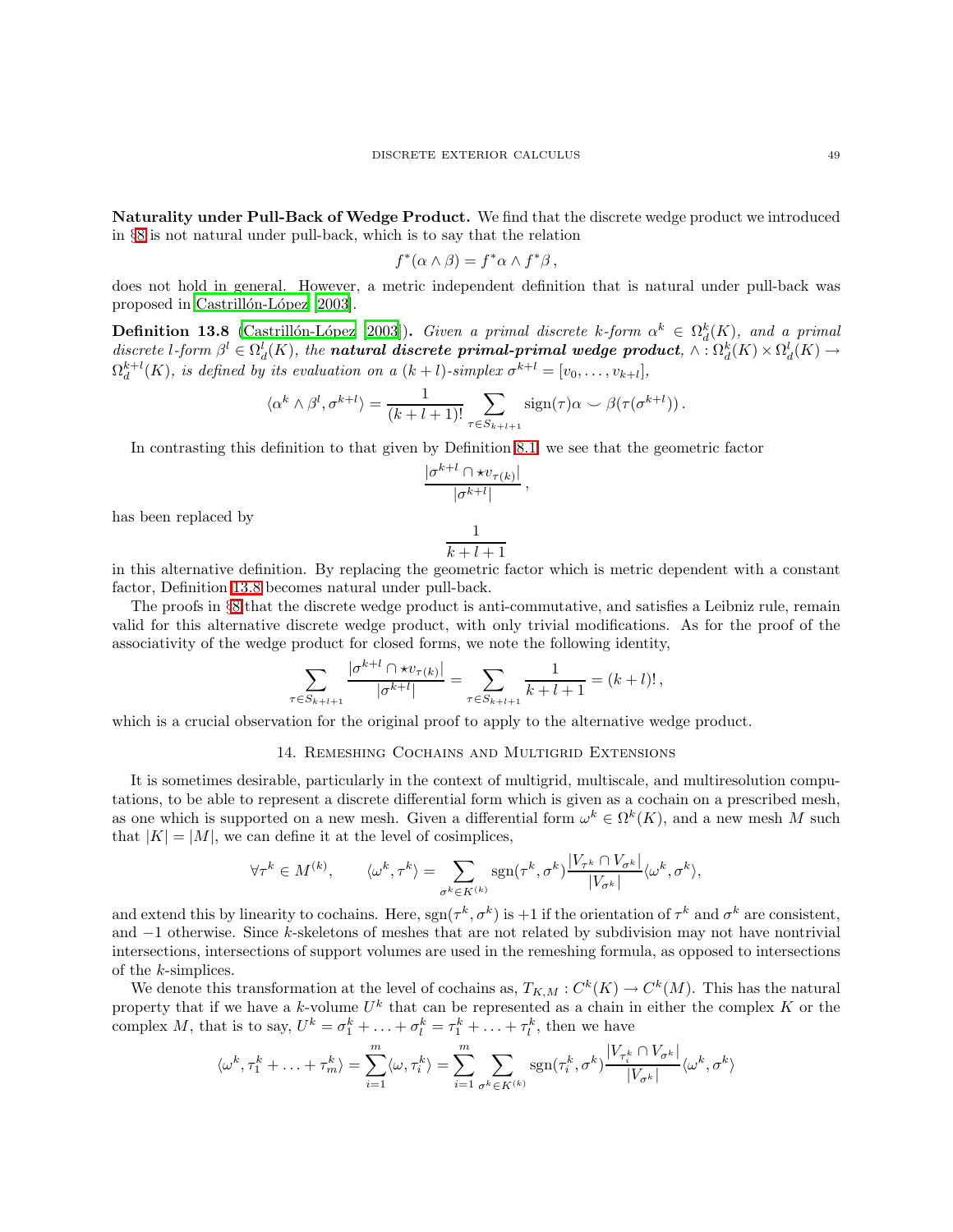$$
= \sum_{i=1}^{m} \sum_{j=1}^{l} \text{sgn}(\tau_i^k, \sigma_j^k) \frac{|V_{\tau_i^k} \cap V_{\sigma_j^k}|}{|V_{\sigma_j^k}|} \langle \omega^k, \sigma_j^k \rangle
$$
  

$$
= \sum_{j=1}^{l} \sum_{i=1}^{m} \text{sgn}(\tau_i^k, \sigma_j^k) \frac{|V_{\tau_i^k} \cap V_{\sigma_j^k}|}{|V_{\sigma_j^k}|} \langle \omega^k, \sigma_j^k \rangle
$$
  

$$
= \sum_{j=1}^{l} \langle \omega^k, \sigma_j^k \rangle = \langle \omega^k, \sigma_1^k + \ldots + \sigma_l^k \rangle.
$$

Which is to say that the integral of the differential form over  $U^k$  is well-defined, and independent of the representation of the differential form.

Note that, in particular, if we choose to coarsen the mesh, the value the form takes on a cell in the coarser mesh is simply the sum of the values the form takes on the old cells of the fine mesh which make up the new cell in the coarser mesh.

Non-Flat Manifolds. The case of non-flat manifolds presents a challenge in remeshing akin to that encountered in the discretization of differential forms. In particular, if the two meshes represent different discretizations of a non-flat manifold, they will in general correspond to different polyhedral regions in the embedding space, and not have the same support region.

We assume that our discretization of the manifold is sufficiently fine that for every simplex, all its vertices are contained in some chart. Then, by using these local charts, we can identify support volumes in the computational domain with n-volumes in the manifold, and thereby make sense of the remeshing formula.

### 15. Conclusions and Future Work

<span id="page-49-0"></span>We have presented a framework for discrete exterior calculus using the cochain representation of discrete differential forms, and introduced combinatorial representations of discrete analogues of differential operators on discrete forms and discrete vector fields. The role of primal and dual cell complexes in the theory are developed in detail. In addition, extensions to dynamic problems and multi-resolution computations are discussed.

In the next few paragraphs, we will describe some of the future directions that emanate from the current work on discrete exterior calculus.

Relation to Computational Algebraic Topology Since we have introduced a discrete Laplace-deRham operator, one can hope to develop a discrete Hodge-deRham theory, and relate the deRham cohomology of a simplicial complex to its simplicial cohomology.

Extensions to Non-Flat Manifolds. The intrinsic notion of what constitutes the discrete tangent space to a node on a non-flat mesh remains an open question. It is possible that this notion is related to a choice of discrete connection on the mesh, and it is an issue that deserves further exploration.

Generalization to Arbitrary Tensors. The discretization of differential forms as cochains is particularly natural, due to the pairing between forms and volumes by integration. When attempting to discretize an arbitrary tensor, the natural discrete analogue is unclear. In particular, while it is possible to expand an arbitrary tensor using the tensor product of covariant and contravariant one-tensors, this would be cumbersome to represent on a mesh. In [Leok et al. \[2003\]](#page-51-18), which is on discrete connections, we will see Lie group-valued discrete 1-forms, and one possible method of discretizing a  $(p, q)$ -tensor that is alternating in the contravariant indices, is to consider it as a  $(0, q)$ -tensor-valued discrete p-form.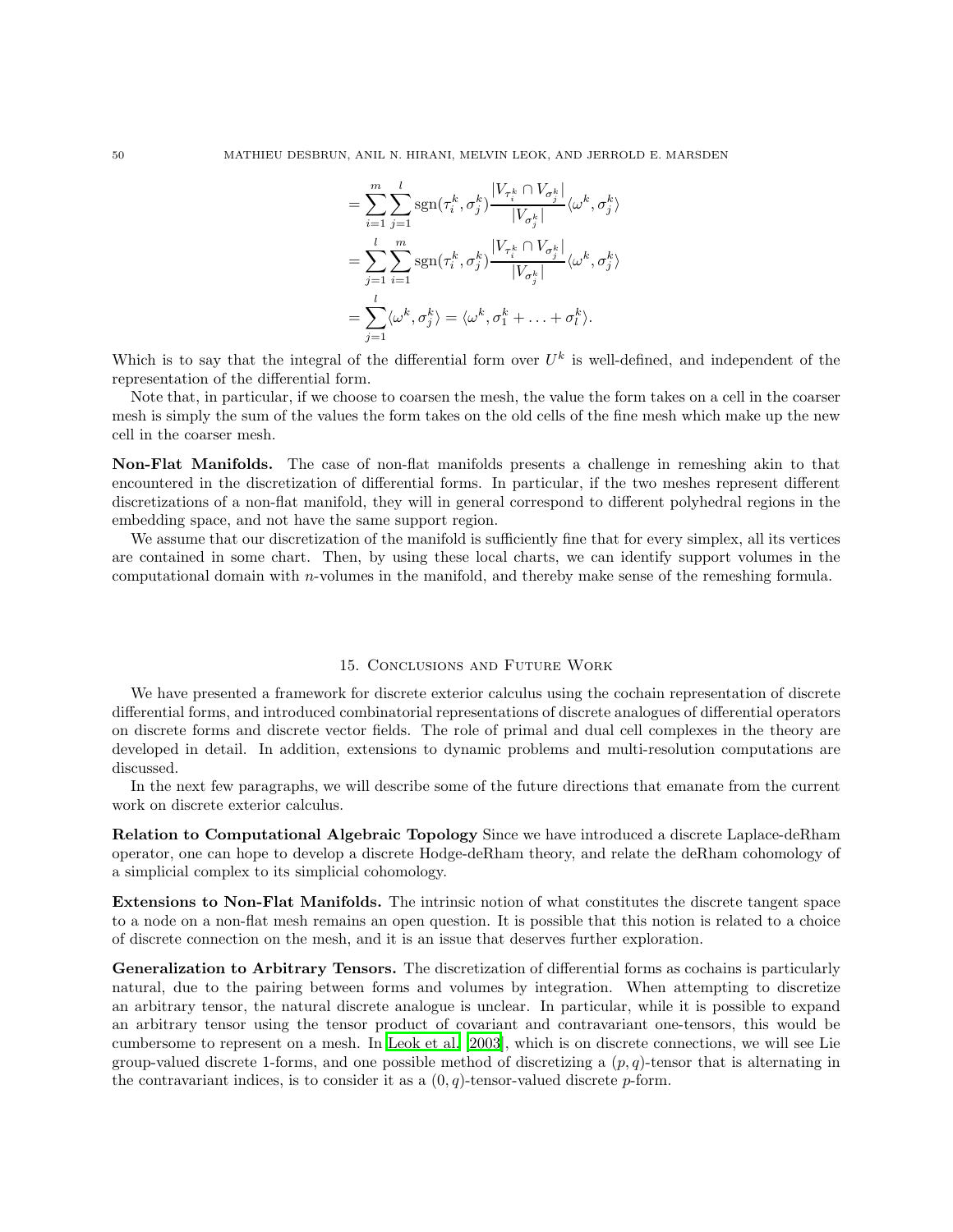It would be particularly interesting to explore this in the context of the elasticity complex (see, for example, [Arnold \[2002](#page-50-11)]),

$$
\mathfrak{se}(3) \xrightarrow{\quad} C^{\infty}(\Omega, \mathbb{R}^3) \xrightarrow{\epsilon} C^{\infty}(\Omega, \mathbb{S}) \xrightarrow{J} C^{\infty}(\Omega, \mathbb{S}) \xrightarrow{\text{div}} C^{\infty}(\Omega, \mathbb{R}^3) \longrightarrow 0,
$$

where S is the space of  $3 \times 3$  symmetric matrices. One approach to discretize this was suggested in [Arnold](#page-50-11) [\[2002\]](#page-50-11), which cites the use of the Bernstein–Gelfand–Gelfand resolution in [Eastwood \[2000](#page-51-26)] to derive the elasticity complex from the deRham complex. Alternatively, it might be appropriate in the context of the elasticity complex to consider Lie algebra-valued discrete differential forms.

Convergence and Higher-Order Theories. The natural question from the point of view of numerical analysis would be to carefully analyze the convergence properties of these discrete differential geometric operators. In addition, higher-order analogues of the discrete theory of exterior calculus are desirable from the point of view of computational efficiency, but the cochain representation is attractive due to its conceptual simplicity and the elegance of representing discrete operators as combinatorial operations on the mesh.

It would therefore be desirable to reconcile the two, by ensuring that high-order interpolation and combinatorial operations are consistent. As a low-order example, Whitney forms, which are used to interpolate differential forms on a simplicial mesh, have the nice property that taking the Whitney form associated with the coboundary of a simplicial cochain is equal to taking the exterior derivative of the Whitney form associated with the simplicial cochain. As such, the coboundary operation, which is a combinatorial operation akin to finite differences, is an exact discretization of the exterior derivative, when applied to the degrees of freedom associated to the finite-dimensional function space of Whitney forms.

It would be interesting to apply subdivision surface techniques to construct interpolatory spaces that are compatible with differential geometric operations that are combinatorial operations on the degrees of freedom. This will result in a massively simplified approach to higher-order theories of discrete exterior calculus, by avoiding the use of symbolic computation, which would otherwise be necessary to compute the action of continuous exterior differential operators on the polynomial expansions for differential forms.

### **REFERENCES**

- <span id="page-50-1"></span><span id="page-50-0"></span>R. Abraham, J. E. Marsden, and T. S. Ratiu. Manifolds, Tensor Analysis and Applications, volume 75 of Applied Mathematical Sciences. Springer-Verlag, second edition, 1988.
- <span id="page-50-2"></span>D. H. Adams. R-torsion and linking numbers from simplicial abelian gauge theories. arXiv, hep-th/9612009, 1996.
- <span id="page-50-11"></span>D. N. Arnold. Differential complexes and numerical stability. In Proceedings of the International Congress of Mathematicians, Vol. I (Beijing, 2002), pages 137–157, Beijing, 2002. Higher Ed. Press.
- <span id="page-50-4"></span>A. Bossavit. Generalized finite differences in computational electromagnetics. Progress in Electromagnetics Research, PIER, 32:45–64, 2001.
- <span id="page-50-5"></span>A. Bossavit. Applied differential geometry (a compendium). URL <http://www.icm.edu.pl/edukacja/mat/Compendium.php>. (preprint), 2002a.
- <span id="page-50-6"></span>A. Bossavit. Extrusion, contraction: Their discretization via Whitney forms. (preprint), 2002b.
- <span id="page-50-3"></span>A. Bossavit. On "generalized finite differences": Discretization of electromagnetic problems. (preprint), 2002c.
- <span id="page-50-10"></span>A. Cannas da Silva and A. Weinstein. Geometric Models for Noncommutative Algebras, volume 10 of Berkeley Mathematics Lecture Notes. American Mathematical Society, 1999.
- <span id="page-50-9"></span>M. Castrillón-López. Discrete variational problems on forms. (in preparation), 2003.
- <span id="page-50-8"></span>M. Desbrun, A. N. Hirani, M. Leok, and J. E. Marsden. Discrete Poincaré lemma. Appl. Numer. Math., 2003. (submitted).
- <span id="page-50-7"></span>A. A. Dezin. Multidimensional Analysis and Discrete Models. CRC Press, 1995.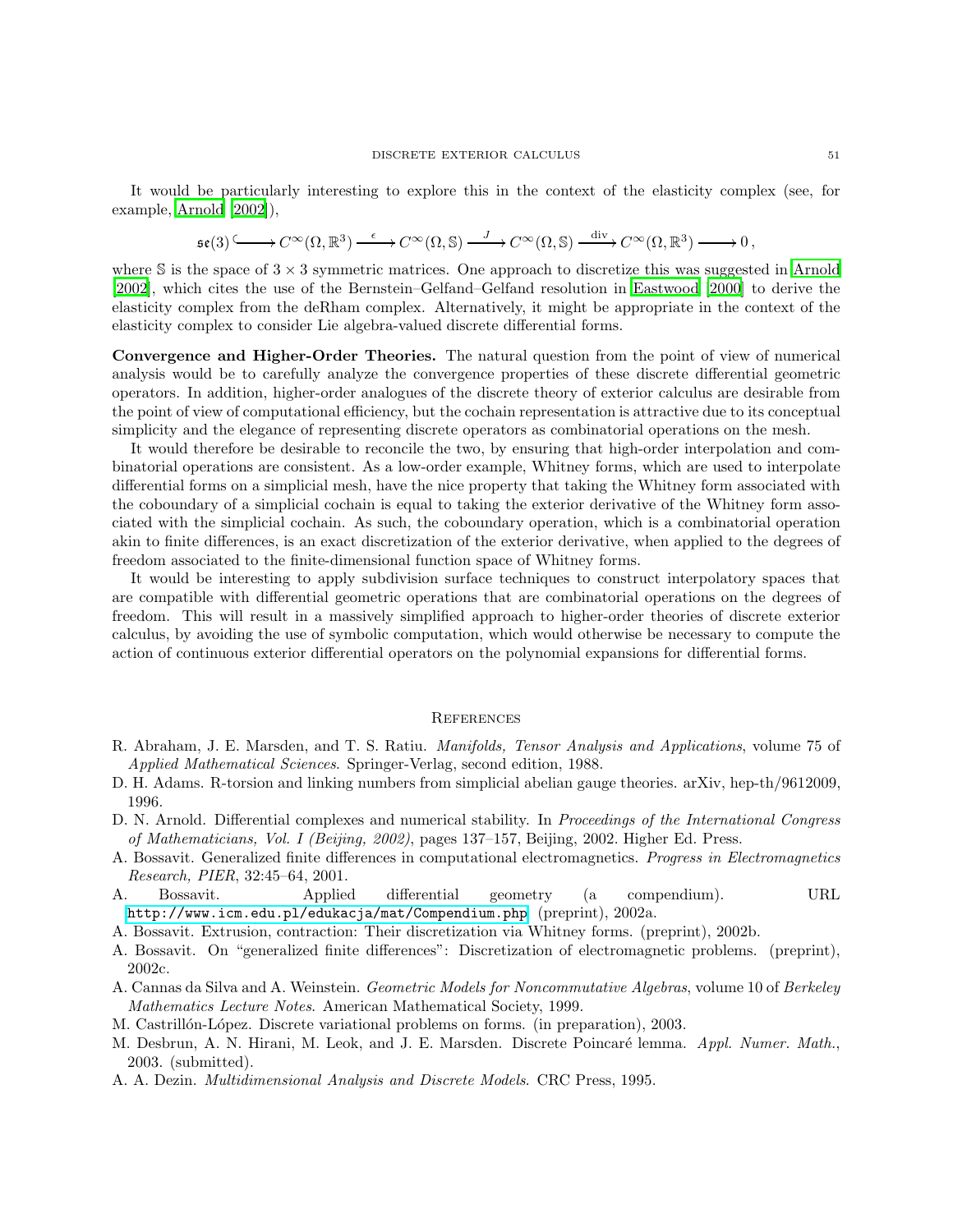- <span id="page-51-26"></span>M. Eastwood. A complex from linear elasticity. In The Proceedings of the 19th Winter School "Geometry and Physics" (Srn´ı, 1999), number 63 in Rend. Circ. Mat. Palermo (2) Suppl., pages 23–29, 2000.
- <span id="page-51-3"></span>R. Forman. Discrete Morse theory and the cohomology ring. Trans. Amer. Math. Soc., 354(12):5063–5085 (electronic), 2002.
- <span id="page-51-5"></span>P. W. Gross and P. R. Kotiuga. Data structures for geometric and topological aspects of finite element algorithms. Progress in Electromagnetics Research, PIER, 32:151–169, 2001.
- <span id="page-51-21"></span>A. Hatcher. Algebraic Topology. Cambridge University Press, 2001.
- <span id="page-51-6"></span>R. Hiptmair. Canonical construction of finite elements. Math. Comp., 68(228):1325–1346, 1999.
- <span id="page-51-7"></span>R. Hiptmair. Discrete Hodge-operators: An algebraic perspective. Progress in Electromagnetics Research, PIER, 32:247–269, 2001a.
- <span id="page-51-8"></span>R. Hiptmair. Higher order Whitney forms. Progress in Electromagnetics Research, PIER, 32:271–299, 2001b.
- <span id="page-51-9"></span>R. Hiptmair. Finite elements in computational electromagnetism. In Acta Numerica, volume 11, pages 237–339. Cambridge University Press, 2002.
- <span id="page-51-20"></span>A. N. Hirani. Discrete Exterior Calculus. PhD thesis, California Institute of Technology, 2003.
- <span id="page-51-22"></span><span id="page-51-2"></span>J. D. Jackson. Classical Electrodynamics. Wiley, third edition, 1998.
- T. Kaczynski, K. Mischaikow, and M. Mrozek. Computational homology, volume 157 of Applied Mathematical Sciences. Springer-Verlag, 2004.
- <span id="page-51-18"></span>M. Leok, J. E. Marsden, and A. Weinstein. A discrete theory of connections on principal bundles. (in preparation), 2003.
- <span id="page-51-1"></span>A. Lew, J. E. Marsden, M. Ortiz, and M. West. Asynchronous variational integrators. Arch. Ration. Mech. An., 167(2):85–146, 2003.
- <span id="page-51-15"></span>E. L. Mansfield and P. E. Hydon. On a variational complex for difference equations. In The Geometrical Study of Differential Equations (Washington, DC, 2000), volume 285 of Contemporary Mathematics, pages 121–129. American Mathematical Society, 2001.
- <span id="page-51-23"></span>J. E. Marsden, S. Pekarsky, and S. Shkoller. Discrete Euler–Poincaré and Lie–Poisson equations. Nonlin- $\text{early}, 12(6):1647-1662, 1999.$
- <span id="page-51-24"></span>J. E. Marsden, S. Pekarsky, and S. Shkoller. Symmetry reduction of discrete Lagrangian mechanics on Lie groups. J. Geom. Phys., 36(1-2):140–151, 2000.
- <span id="page-51-10"></span>C. Mattiussi. An analysis of finite volume, finite element, and finite difference methods using some concepts from algebraic topology. J. Comput. Phys., 133(2):289–309, 1997.
- <span id="page-51-0"></span>C. Mattiussi. The finite volume, finite difference, and finite element methods as numerical methods for physical field problems. Adv. Imag. Elect. Phys., 113:1–146, 2000.
- <span id="page-51-19"></span>M. Meyer, M. Desbrun, P. Schröder, and A. H. Barr. Discrete differential-geometry operators for triangulated 2-manifolds. VisMath, 2002.
- <span id="page-51-12"></span>B. Moritz. Vector Difference Calculus. PhD thesis, University of North Dakota, 2000.
- <span id="page-51-13"></span>B. Moritz and W. A. Schwalm. Triangle lattice green functions for vector fields. J. Phys. A., 34(3):589–602, 2001.
- <span id="page-51-16"></span>J. R. Munkres. Elements of Algebraic Topology. Addison-Wesley, 1984.
- <span id="page-51-11"></span>R. A. Nicolaides and D. -Q. Wang. Convergence analysis of a covolume scheme for Maxwell's equations in three dimensions. Math. Comp., 67(223):947–963, 1998.
- <span id="page-51-25"></span>S. Pekarsky and M. West. Discrete diffeomorphism groupoids and circulation conserving fluid integrators. (in preparation), 2003.
- <span id="page-51-17"></span>J. R. Schewchuck. What is a good linear finite element? Interpolation, conditioning, anisotropy and quality measures. URL <http://www.cs.berkeley.edu/~jrs/papers/elemj.ps>. (preprint), 2002.
- <span id="page-51-14"></span>W. A. Schwalm, B. Moritz, M. Giona, and M. K. Schwalm. Vector difference calculus for physical lattice models. Phys. Rev. E., 59(1, part B):1217–1233, 1999.
- <span id="page-51-4"></span>S. Sen, S. Sen, J. C. Sexton, and D. H. Adams. Geometric discretization scheme applied to the abelian Chern–Simons theory. Phys. Rev. E, 61(3):3174–3185, 2000.